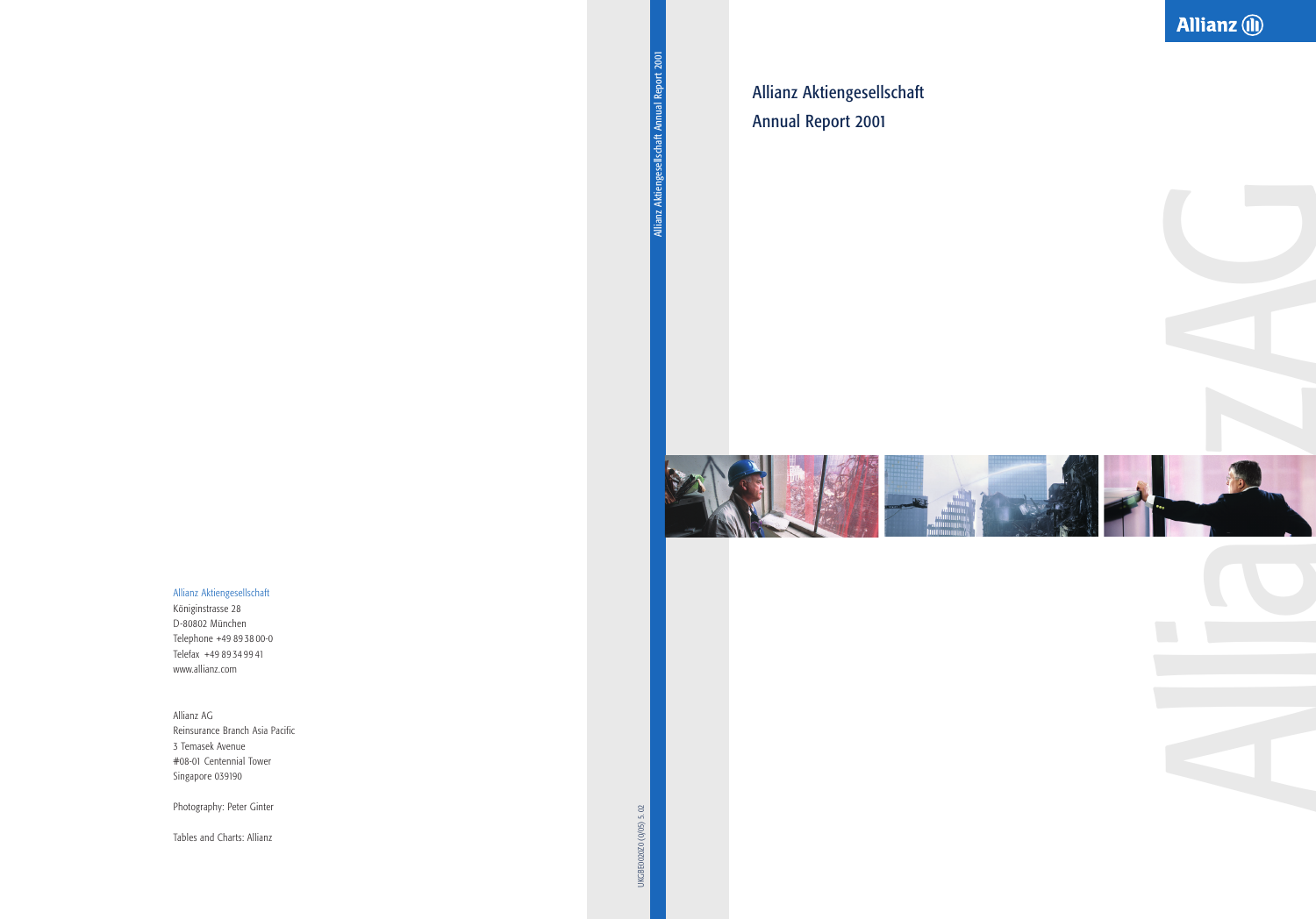# A click  $\rightarrow \rightarrow$  on the page number brings you directly to the page concerned.

| <b>Allianz Aktiengesellschaft</b>                   |               |        | 2001 Change from<br>previous year<br>in $\%$ | 2000 Change from<br>1999 Change from<br>previous year<br>in $\%$ |         | previous year<br>in $\%$ | <b>Details</b><br>on page |                |
|-----------------------------------------------------|---------------|--------|----------------------------------------------|------------------------------------------------------------------|---------|--------------------------|---------------------------|----------------|
| Gross premiums written                              | $\n  mn\n$    | 5,690  | $-5.8$                                       | 6,040                                                            | 16.6    | 5,180                    | 8.8                       | $\overline{7}$ |
| Retention                                           | in $\%$       | 61.9   |                                              | 65.5                                                             |         | 63.4                     |                           |                |
| Loss ratio on own account                           | in $\%$       | 93.0   |                                              | 76.0                                                             |         | 74.9                     |                           | 6              |
| Gross expense ratio                                 | in $\%$       | 27.3   |                                              | 26.2                                                             |         | 25.6                     |                           | $\overline{7}$ |
| Underwriting result                                 | $\epsilon$ mn | $-645$ |                                              | $-201$                                                           |         | $-123$                   |                           | $\overline{7}$ |
| Non-underwriting result                             | $\n  mn\n$    | 1,071  | 14.0                                         | 940                                                              | $-18.5$ | 1,153                    | 30.7                      | 12             |
| Earnings before tax                                 | $\notin$ mn   | 426    | $-42.3$                                      | 739                                                              | $-28.3$ | 1,030                    | 10.0                      | 12             |
| Taxes                                               | $\n  mn\n$    | 119    |                                              | 126                                                              |         | $-321$                   |                           | 12             |
| Net income                                          | $\epsilon$ mn | 545    | $-36.9$                                      | 865                                                              | 22.1    | 709                      | 1.6                       | 12             |
|                                                     |               |        |                                              |                                                                  |         |                          |                           |                |
| Investments under management                        | $\epsilon$ mn | 60,489 | 51.6                                         | 39,913                                                           | 13.6    | 35,129                   | 10.0                      | 10             |
| Shareholders' equity                                | $\n  mn\n$    | 18,335 | 61.1                                         | 11,383                                                           | 7.0     | 10,640                   | 5.2                       | 33             |
| as percent of net premium income                    | in $\%$       | 520.8  |                                              | 287.6                                                            |         | 324.1                    |                           |                |
|                                                     |               |        |                                              |                                                                  |         |                          |                           |                |
| Insurance reserves                                  | $\epsilon$ mn | 19,062 | 10.8                                         | 17,211                                                           | 7.6     | 15,991                   | 7.2                       | 29             |
|                                                     |               |        |                                              |                                                                  |         |                          |                           |                |
| Dividend per share                                  | €             | 1.50   |                                              | 1.50                                                             |         | 1.25                     |                           | 12             |
| Total dividend                                      | $\n  mn\n$    | 362    |                                              | 369                                                              |         | 307                      |                           |                |
|                                                     |               |        |                                              |                                                                  |         |                          |                           |                |
| Allianz share price at 12/31                        | €             | 266    |                                              | 399                                                              |         | 334                      |                           |                |
| Market capitalization of Allianz shares<br>at 12/31 | $\in$ bn      | 70.9   |                                              | 98.0                                                             |         | 81.8                     |                           |                |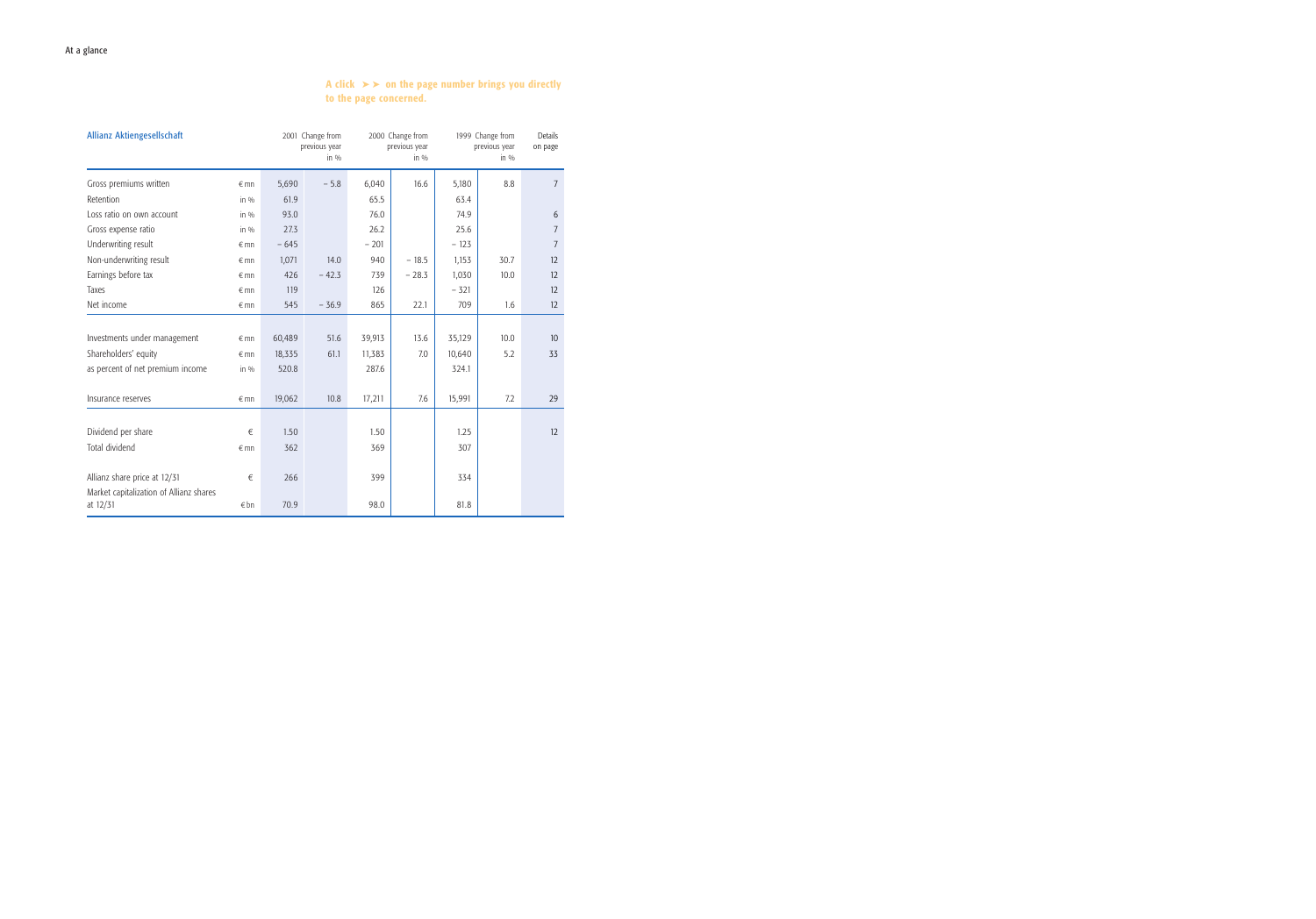To go directly to any chapter, simply click  $\blacktriangleright\blacktriangleright$ on the headline or the page number.

# **CONTENTS** ALLIANZ AG ANNUAL REPORT 2001

| $\mathcal{P}$ | Report of the Supervisory Board                                          |
|---------------|--------------------------------------------------------------------------|
| 5             | Supervisory Board and Board of Management                                |
| 6             | <b>Management Report</b>                                                 |
| 22            | Recommendation for Appropriation of Profit<br>Allianz Aktiengesellschaft |
| 23            | <b>Financial Statements</b>                                              |
| 43            | Auditor's Report                                                         |
| 44            | Memberships                                                              |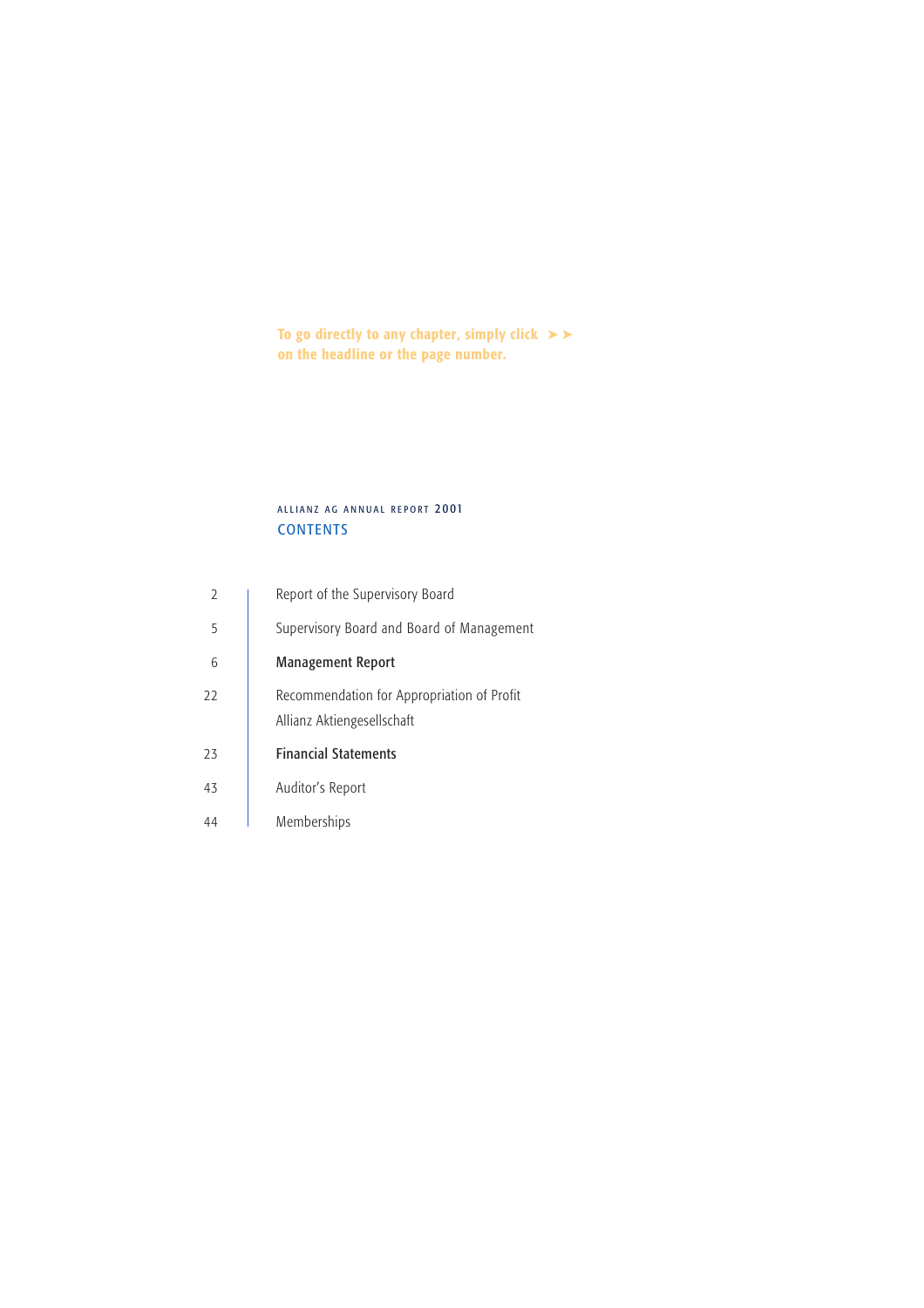<span id="page-3-0"></span>

## Ladies and Gentlemen,

We monitored the activities of the Board of Management in accordance with the responsibilities assigned to us by legal regulations and the company's articles of association. The Supervisory Board met five times in the course of fiscal 2001. The Board of Management kept us informed of important developments between meetings in writing. In addition, the Board of Management notified the Chairman of the Supervisory Board of major developments and decisions on an ongoing basis.

The Supervisory Board received regular reports on business developments and the economic situation of the Allianz Group, Allianz AG and major affiliates. Reports of the Board of Management submitted to the Supervisory Board included the consolidated financial statements and interim reports of the Allianz Group, which were prepared in compliance with IAS accounting rules. We also received in-depth information on corporate planning for fiscal 2002.

Acquisition and integration of Dresdner Bank The acquisition of Dresdner Bank was the major topic of discussion on the agenda at the meetings of the Supervisory Board in the course of the year. This extremely complex transaction, which took the form of a public takeover offer, was completed as planned on July 23, 2001. Expeditious integration of Dresdner Bank and its subsidiaries into the Allianz Group now numbers among the company's most urgent priorities. As a result, we dealt intensively with the measures involved in the integration process. The Board of Management kept us informed on the current situation, and we were able to ascertain that rapid progress is being made.

In particular, we received a detailed presentation of the new organization of the asset management division and the model for a single integrated marketing strategy in Germany. We were also provided with in-depth information on activities involved in restructuring of divisions of Dresdner Bank and measures taken to improve earning performance. We received a separate report on the newly formed Corporates & Markets division, which regroups the corporate client and investment banking activities of Dresdner Bank.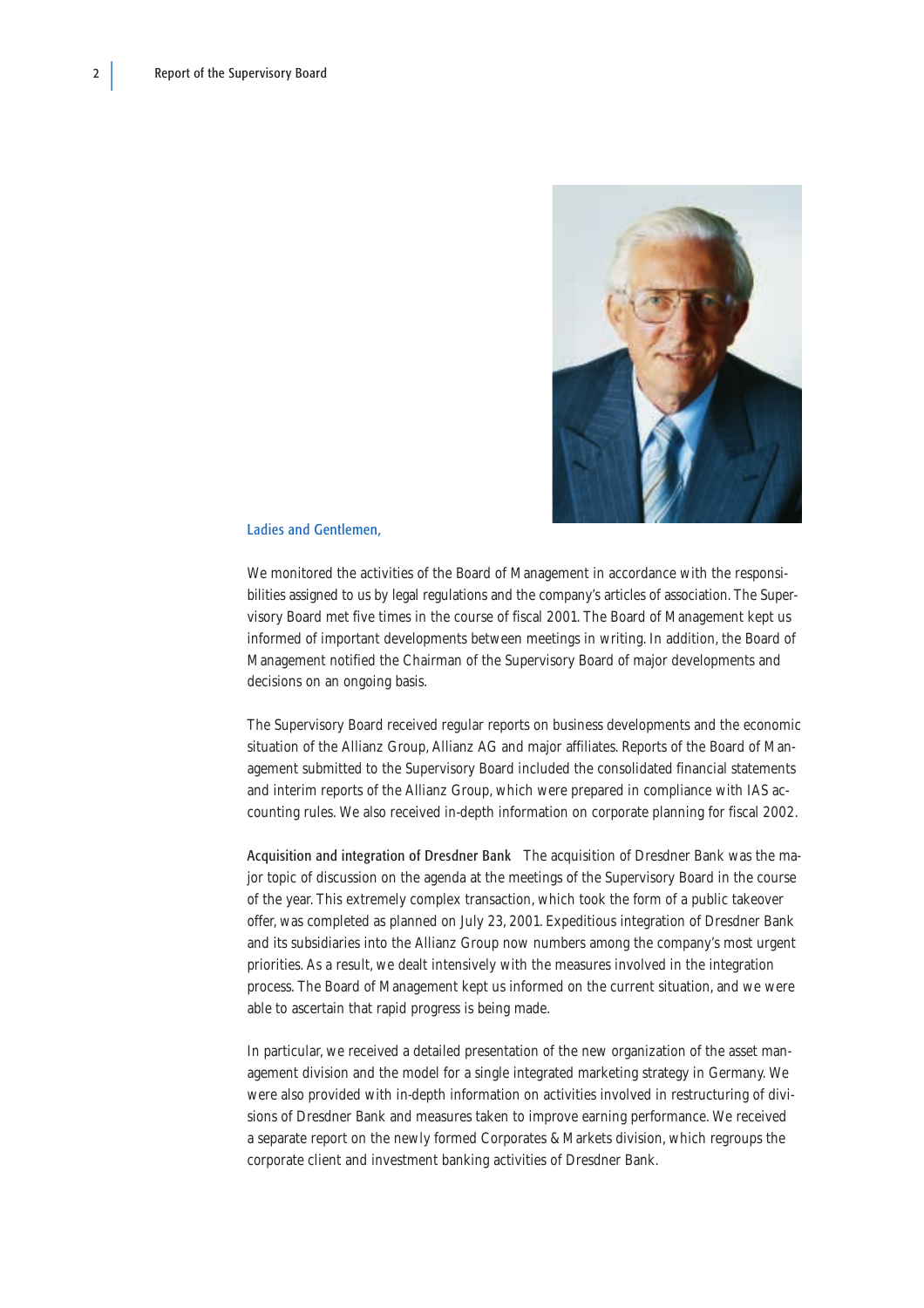At the level of Allianz AG, a Group Center was set up to provide the Board of Management of the holding company with support to facilitate management and control of the entire group. The Group Center's chief activities include definition of strategic goals and operational guidelines for the group.

Other topics of discussion The Board of Management reported to us on the ramifications of the terrorist attacks of September 11, 2001, for the Allianz Group. These events represent a financial burden for us, but we were above all relieved to hear that all Allianz employees working in the World Trade Center were able to leave the buildings in time and unharmed.

We also discussed the creation of Allianz Global Risks Rückversicherungs-AG. This company will assume responsibility for centralized coordination of international industrial insurance for major customers of the Allianz Group. Considerable effort will be required to enhance the earnings performance of these activities. We will closely follow further developments in this area.

The Supervisory Board was able to ascertain that Allianz is extremely well prepared for the German pension reform, which went into effect at the beginning of 2002. The company has a broad marketing platform and a comprehensive range of offerings that meet all needs in the area of private retirement insurance and company pension plans.

We unanimously approved the Board of Management's decision to offer employees in more than 20 countries Allianz shares at special conditions. For the first time, employees of Dresdner Bank were also eligible to participate in this share plan. The Long-Term Incentive Plan, which allows senior Group management to participate in the long-term performance of Allianz Aktiengesellschaft, was also expanded to include top-tier management of Dresdner Bank.

Corporate Governance The Supervisory Board welcomed the German Corporate Governance Code that was recently adopted. Many of the standards for the proper and responsible management and supervision of a company set forth in this code have long been part of everyday business practice at Allianz. We will consider additional recommendations that concern the Supervisory Board in the near future. However, we reserve the right not to implement certain recommendations if there are good reasons not to do so.

Committee meetings The members of the Supervisory Board formed a Standing Committee, an Executive Committee and a Mediation Committee in compliance with the German Codetermination Act. At a total of four meetings were held in the course of the year under review, the members of the Standing Committee dealt primarily with capital measures taken by the company, other projects requiring approval and appointment of the auditors for the annual financial statements. The Executive Committee, which is responsible for human resources issues, met three times in the course of the year. There was no need for the Mediation Committee to meet.

Annual accounts and consolidated financial statements KPMG Deutsche Treuhand-Gesellschaft AG Wirtschaftsprüfungsgesellschaft, Munich, audited the annual accounts of Allianz AG and the consolidated financial statements of the Group as of December 31, 2001, as well as the management reports of Allianz AG and the Group and issued its certification without any reservations.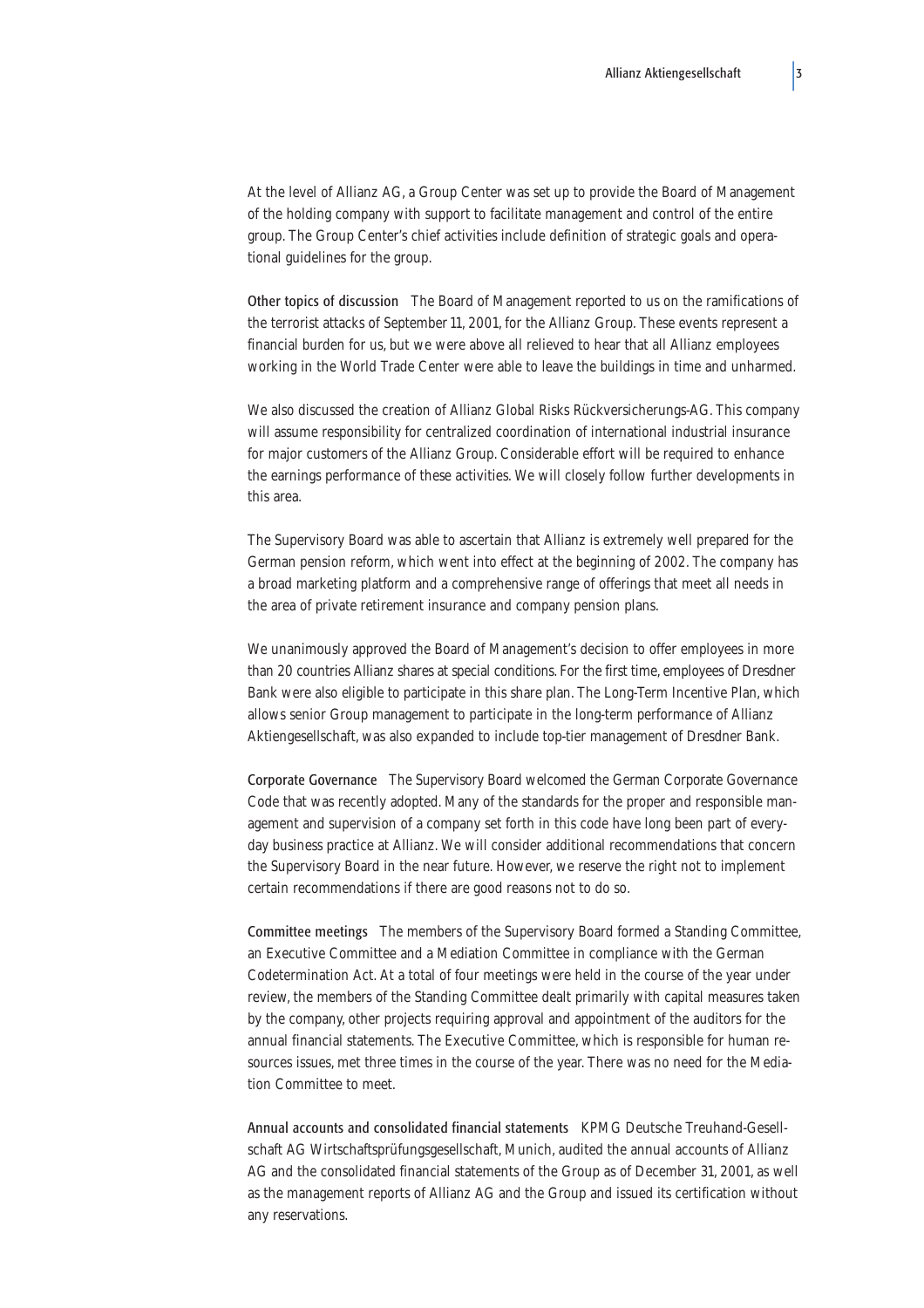The annual accounts and the consolidated financial statements, managements reports, the recommendation of the Board of Management concerning the appropriation of earnings and the audit reports submitted by KPMG were distributed to all the members of the Supervisory Board and were discussed in detail in the presence of the independent auditors at the meeting of the Supervisory Board held for this purpose on April 17, 2002. No objections arose in the course of our review of the documents presented by the Board of Management and the independent auditors, and we concur with the findings of the audit by KPMG. We approved the appropriation of earnings as proposed by the Board of Management. The Supervisory Board approved, and thereby adopted, the annual accounts prepared by the Board of Management.

Members of the Supervisory Board and the Board of Management Several changes occurred in the composition of the Supervisory Board, partially as a result of the integration of Dresdner Bank into the Allianz Group. Employee representatives Karl Miller, Klaus Carlin, Reiner Lembke and Gerhard Renner resigned from the Supervisory Board. Mr. Miller was succeeded by Mr. Horst Meyer as his elected substitute. Mr. Frank Ley was elected as the new Deputy Chairman of the Supervisory Board. Messrs. Hinrich Feddersen, Peter Haimerl and Uwe Plucinski were appointed by the court to replace Messrs. Carlin, Lembke and Renner on the Supervisory Board. On the shareholder side, Dr. Karl-Herrmann Baumann left the Supervisory Board on September 30, 2001. The Court of Registry appointed Dr. Gerhard Cromme as his successor. This appointment is to be confirmed by the Annual General Meeting on June 12, 2002.

Dr. Alfons Titzrath and Dr. Albrecht Schmidt resigned from their positions as shareholder representatives on the Supervisory with effect as of the end of the Annual General Meeting on June 12, 2002. The Supervisory Boards proposes that the Annual General Meeting elect Dr. Bernd W. Voss to succeed Dr. Alfons Titzrath. Dr. Schmidt will be succeeded by Dr. Uwe Haasen as elected substitute member.

We have expressed our thanks to the former members of the Supervisory Board for their valuable contribution to our work.

Mr. Herbert Hansmeyer, who was responsible for North and South America, retired from the Board of Management on December 31, 2001, and Mr. Michael Diekmann has assumed his functions. We have expressed our thanks to Mr. Hansmeyer for his many years of successful service. Dr. Werner Zedelius was appointed to the Board of Management with effect January 1, 2002, and is now responsible for Growth Markets.

The Supervisory Board would like to take this opportunity to express its gratitude to all the employees of the individual Group companies for their efforts and motivation. The continued success of the Allianz Group is attributable to a large extent to their commitment.

Munich, April 17, 2002 For the Supervisory Board

Dr. Klaus Liesen Chairman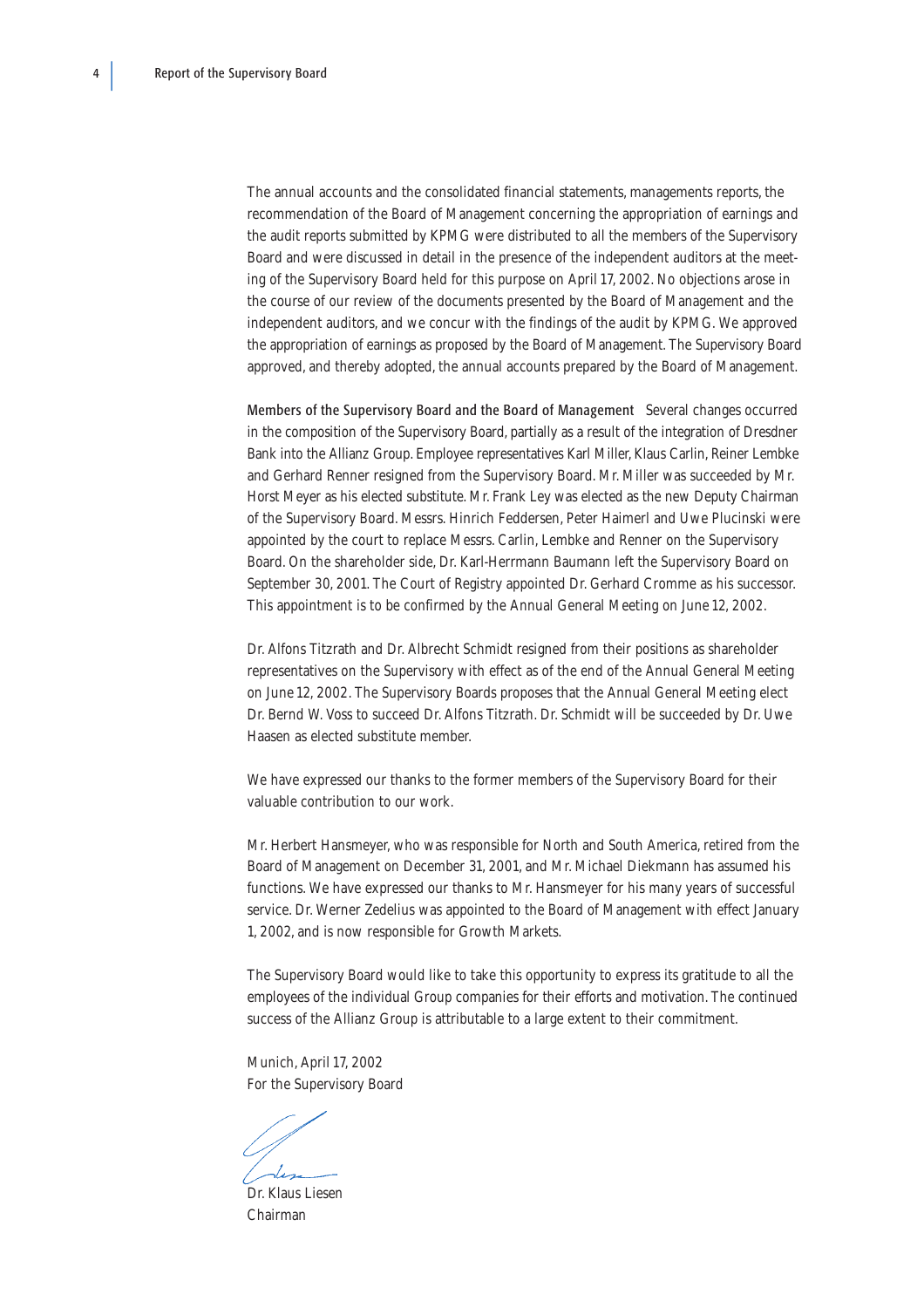#### <span id="page-6-0"></span>**SUPERVISORY BOARD**

Dr. Klaus Liesen Chairman of the Supervisory Board Ruhrgas AG, Chairman

Frank Ley Employee, Allianz Lebensversicherungs-AG, Deputy Chairman

Dr. Alfons Titzrath Member of the Supervisory Board Dresdner Bank AG, Deputy Chairman until June 12, 2002

Dr. Karl-Hermann Baumann Chairman of the Supervisory Board Siemens AG until September 30, 2001

Norbert Blix Employee, Allianz Versicherungs-AG

Dr. Diethart Breipohl Former member of the Board of Management Allianz Aktiengesellschaft

Klaus Carlin Consultant/Trainer until July 11, 2001

Bertrand Collomb Président Directeur Général Lafarge

Dr. Gerhard Cromme Chairman of the Supervisory Board ThyssenKrupp AG since October 18, 2001

Jürgen Dormann Chairman of the Board of Management Aventis S. A.

Hinrich Feddersen Member of the Federal Steering **Committee** ver.di – Vereinte Dienstleistungsgewerkschaft since August 20, 2001

Peter Haimerl Employee, Dresdner Bank AG since September 6, 2001 Professor Dr. Rudolf Hickel University Professor

Reiner Lembke Employee, Allianz Versicherungs-AG until September 1, 2001

Horst Meyer Employee, Hermes Kreditversicherungs-AG since July 12, 2001

Karl Miller Employee, Frankfurter Versicherungs-AG until July 11, 2001

Uwe Plucinski Employee, Dresdner Bank AG since August 20, 2001

Reinhold Pohl Janitor, Allianz Immobilien GmbH

Gerhard Renner Member of the Board of Management Deutsche Angestellten-Wohnungsbau-AG (DAWAG) until July 11, 2001

Roswitha Schiemann Branch Manager, Allianz Versicherungs-AG

Dr. Albrecht Schmidt Spokesman of the Board of Management Bayerische Hypo- und Vereinsbank AG until June 12, 2002

Dr. Manfred Schneider Chairman of the Board of Management Bayer AG

Dr. Hermann Scholl Managing Director Robert Bosch GmbH

Jürgen E. Schrempp Chairman of the Board of Management DaimlerChrysler AG

Jörg Thau Employee, Vereinte Krankenversicherung AG

#### BOARD OF MANAGEMENT

Dr. Henning Schulte-Noelle Chairman of the Board of Management

Dr. Paul Achleitner Group Finance

Detlev Bremkamp Europe I

Michael Diekmann Americas, Group Human Resources

Dr. Joachim Faber Allianz Dresdner Asset Management

Dr. Bernd Fahrholz Allianz Dresdner Financial Services since July 20, 2001

Leonhard H. Fischer Dresdner Corporates & Markets since July 20, 2001

Dr. Reiner Hagemann Europe II Director responsible for Labor Relations

Herbert Hansmeyer until December 31, 2001

Dr. Horst Müller Group Financial Risk Management since July 20, 2001

Dr. Helmut Perlet Group Controlling, Accounting, Taxes, Compliance

Dr. Gerhard Rupprecht Group Information Technology

Dr. Werner Zedelius Growth Markets since January 1, 2002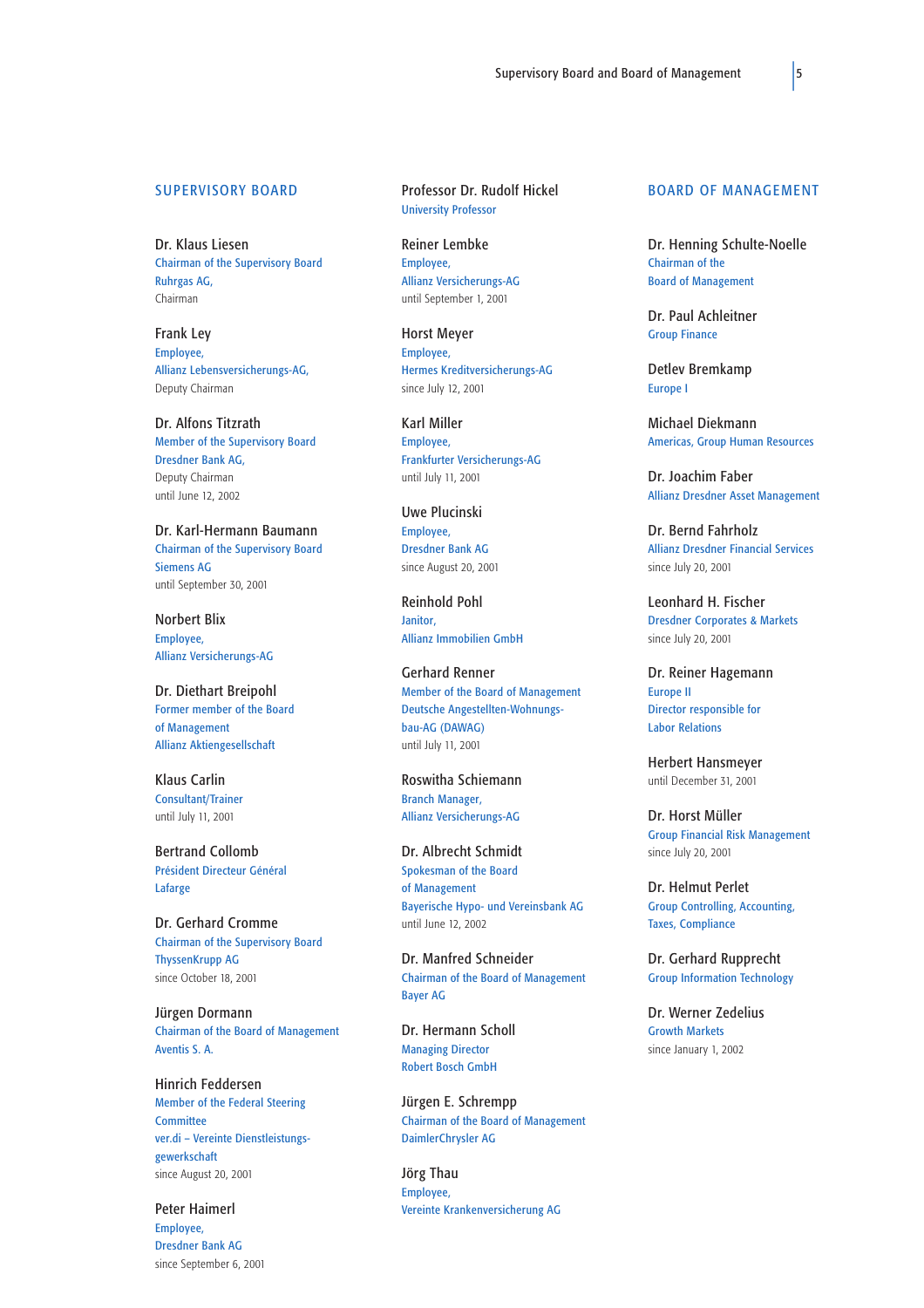#### <span id="page-7-0"></span>REINSURANCE

In addition to acting as the Group's management holding, Allianz AG also operates as a reinsurer. Most of its premium income derives from Allianz subsidiaries and affiliates.

Gross premium income in fiscal 2001 fell by 5.8 percent to 5.7 (6.0) billion euros. Net premium income decreased by 11.0 percent to 3.5 (4.0) billion euros.

This reduction of premium income was primarily due to a change in accounting policy in the preceding year. Previously, reinsurance business assumed was reported in arrears in a number of segments and regions. In fiscal 2000, these items were recognized in the current year for the first time. This non-recurring effect produced additional (gross) income of 451 million euros in 2000 and distorts comparisons of 2001 figures with those of the previous year in all reinsurance lines. Therefore, we make no further reference to this effect in our comments on the respective premium and earnings developments.

Disregarding this special effect, premiums grew by 1.8 percent in fiscal 2001. This increase was due to two opposite trends:

- on the one hand, the Allianz Property and Casualty Group Germany increased its retention, which reduced the overall volume of business for which it contracted reinsurance. This had an effect on all reinsurance lines, with the exception of credit reinsurance. On the whole, premium income of Allianz AG fell by approximately 204 million euros.
- on the other hand, premium income from reinsurance of other Group companies registered such strong growth that premium losses in Germany were clearly compensated. This increase was produced by a higher share of reinsured business and better contractual conditions.

The proportion of total premium income contributed by companies outside Germany expanded to 26.1 (23.9) percent.

Before allocations to the claims equalization reserve, the underwriting result deteriorated substantially to – 737.6 (– 203.8) million euros. This negative result was primarily due to the financial impact of the terrorists attacks on New York and Washington. These attacks alone accounted for 497 million euros. Hardest hit by the losses were the insurance lines fire reinsurance and other property and casualty reinsurance. In accordance with the indications provided by American primary insurers, business interruption losses were also systematically allocated to these lines.

The claims ratio for own account (excluding redemptions and premium refunds) rose to 87.4 (72.0) percent.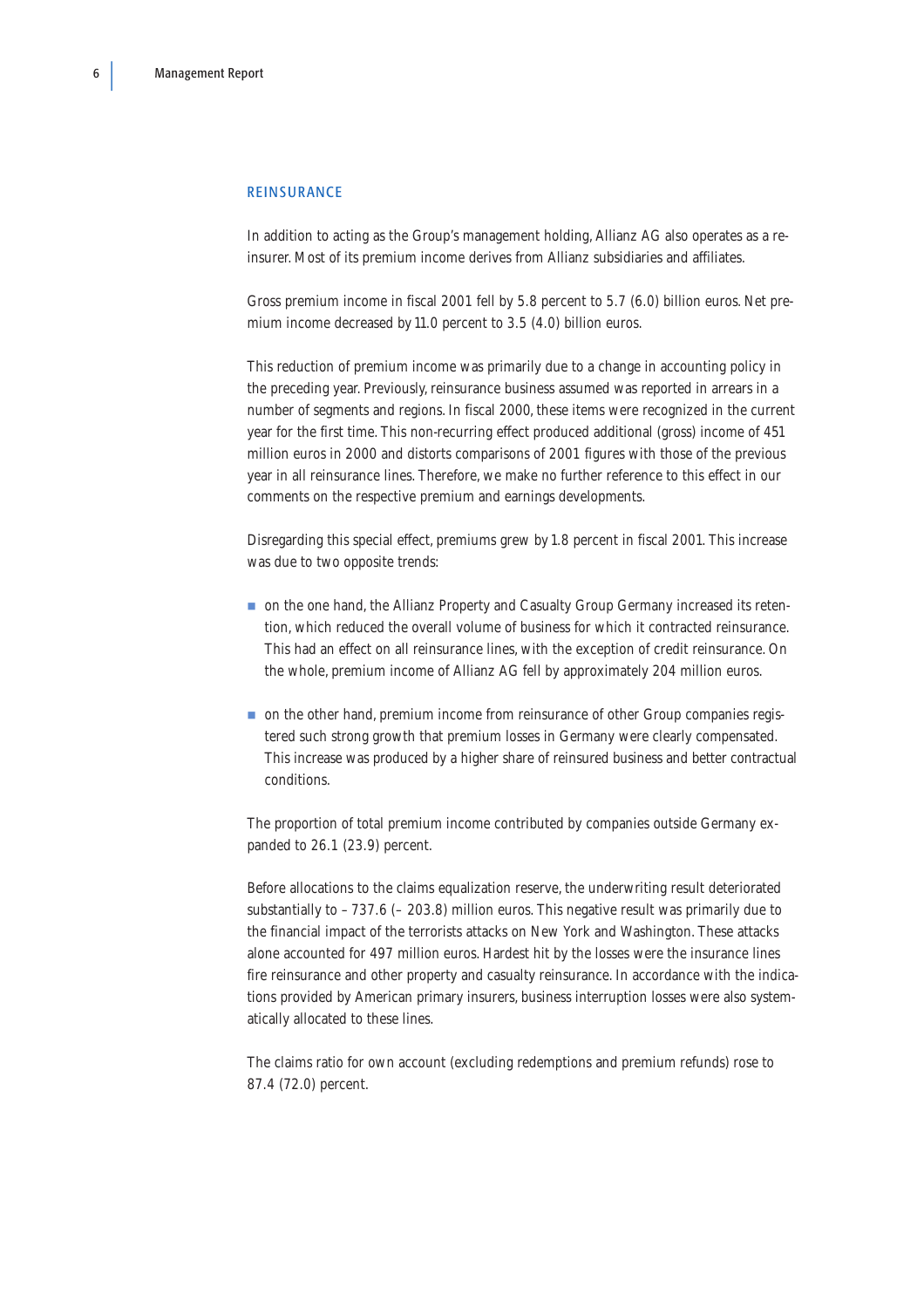<span id="page-8-0"></span>The expense ratio was 27.3 (26.2) percent. It is primarily determined by reinsurance commissions.

The extraordinarily high loss expenses increased withdrawals from the claims equalization reserve to 93.0 (2.9) million euros. The underwriting result after allocations to the claims equalization reserve was – 644.6 (– 200.9) million euros.

## Gross premiums written and results by insurance line in 2001

|                              |                       | Gross premiums<br>written |                       | Net underwriting<br>result |  |  |
|------------------------------|-----------------------|---------------------------|-----------------------|----------------------------|--|--|
|                              | 2001<br>$\epsilon$ mn | Change<br>in $\%$         | 2001<br>$\epsilon$ mn | Change<br>$\epsilon$ mn    |  |  |
|                              |                       |                           |                       |                            |  |  |
| Automobile                   | 1,310.7               | $-6.6$                    | $-97.6$               | 3.7                        |  |  |
| Fire                         | 747.2                 | 3.1                       | $-455.2$              | $-424.6$                   |  |  |
| Liability                    | 534.6                 | $-4.7$                    | $-26.9$               | 14.6                       |  |  |
| Personal accident            | 418.0                 | $-11.2$                   | 46.6                  | 31.9                       |  |  |
| Engineering                  | 318.3                 | $-5.6$                    | $-22.6$               | 14.8                       |  |  |
| Homeowners                   | 135.2                 | $-8.2$                    | 5.0                   | $-3.8$                     |  |  |
| Household effects            | 96.5                  | $-12.5$                   | 6.4                   | $-4.4$                     |  |  |
| <b>Business interruption</b> | 58.5                  | $-7.6$                    | $-11.7$               | $-8.5$                     |  |  |
| Marine                       | 182.6                 | 3.8                       | $-13.5$               | $-4.0$                     |  |  |
| Legal expenses               | 131.6                 | $-13.9$                   | $-6.4$                | $-8.6$                     |  |  |
| Life                         | 891.7                 | $-7.9$                    | 33.0                  | 9.5                        |  |  |
| Health                       | 166.0                 | 6.9                       | $-13.0$               | $-14.3$                    |  |  |
| Other                        | 698.9                 | $-9.2$                    | $-88.7$               | $-50.0$                    |  |  |
| <b>Total</b>                 | 5,689.8               | $-5.8$                    | $-644.6$              | $-443.7$                   |  |  |

"Other" reinsurance lines include:

- emergency assistance,
- burglary, theft and robbery,
- omnium (comprehensive cover for goods during the manufacturing process),
- extended coverage,
- glass,
- hail.
- credit and bond.
- water damage,
- aviation,
- aircraft and spacecraft liability,
- storm.
- animal (livestock),
- other property and casualty business.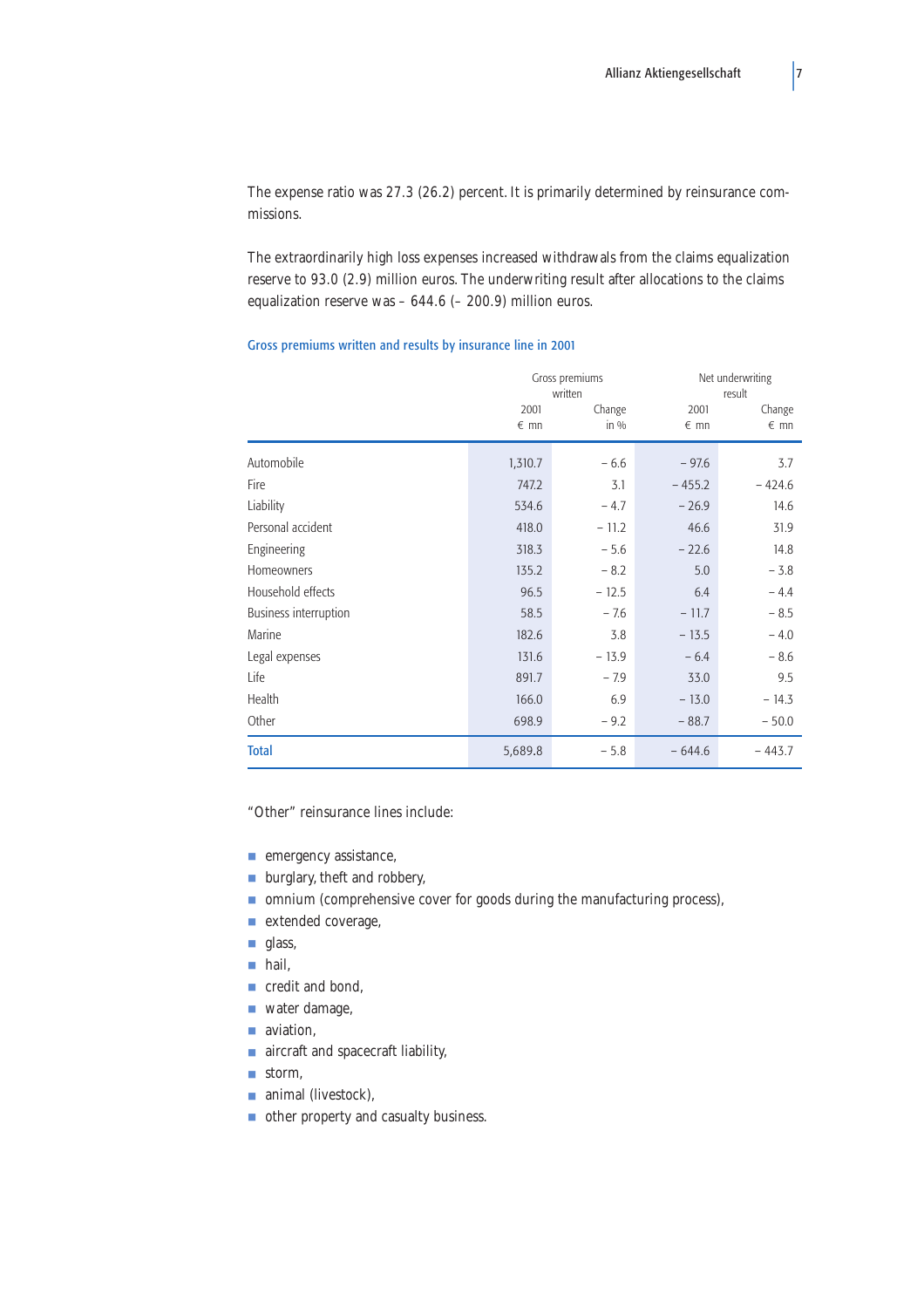The following report provides an overview of the specific developments affecting the various reinsurance lines.

Premium income from automobile reinsurance fell to 1,311 (1,403) million euros. This was mainly due to the special effect described above. The increase in premiums deriving from the Central and Eastern European markets continued its rise. The underwriting result (before allocation to the claims equalization reserve) improved significantly. The most important reason for this is the adjustment of rates to loss expenses, which our German business partners were able to obtain. After statutory allocation of 20.2 million euros to the claims equalization reserve (after a withdrawal of 6.6 million euros in the previous year), a loss of 97.6 (101.3) million euros was reported.

Premium income from fire reinsurance increased by 3.1 percent to 747.2 million euros. This growth was primarily produced by Great Britain, Spain, the NAFTA region and the Asia-Pacific region. In addition, fire reinsurance benefited from the fact that primary insurers adjusted their rates to loss expenses. This has a direct effect on proportional reinsurance. More than any other reinsurance line, fire reinsurance was affected by the attack on the World Trade Center. After allocation to the claims equalization reserve, it reported a loss of 455.2 (30.6) million euros.

Premium income from liability reinsurance decreased to 534.6 (560.8) million euros. After allocation to the claims equalization reserve, the underwriting result improved to  $-26.9$ (– 41.5) million euros. Major losses prevented this reinsurance line from returning to profitability in fiscal 2001.

Premium income from personal accident reinsurance fell to 418.0 (470.5) million euros.18.7 million euros had to be withdrawn from the claims equalization reserve (in the previous year, it was increased by 29.5 million euros). After allocation to the claims equalization reserve, this reinsurance line reported a clearly improved result. Earnings increased to 46.6 (14.7) million euros.

In reinsurance of engineering business, premium income fell to 318.3 (337.3) million euros. Disregarding the special accounting effect cited above, premium income would have shown a slight increase. The underwriting result after allocation to the claims equalization reserve improved considerably. Although 19.1 (3.2) million euros had to be allocated to the claims equalization reserve, the loss could be reduced to 22.6 (37.4) million euros.

Premium income from homeowners' reinsurance and household effects reinsurance amounted to 231.7 (257.6) million euros. Earnings after allocation to the claims equalization reserve amounted to 11.4 (19.6) million euros.

In business interruption reinsurance, premium income fell to 58.5 (63.3) million euros. The reported loss increased substantially to 11.7 (3.2) million euros.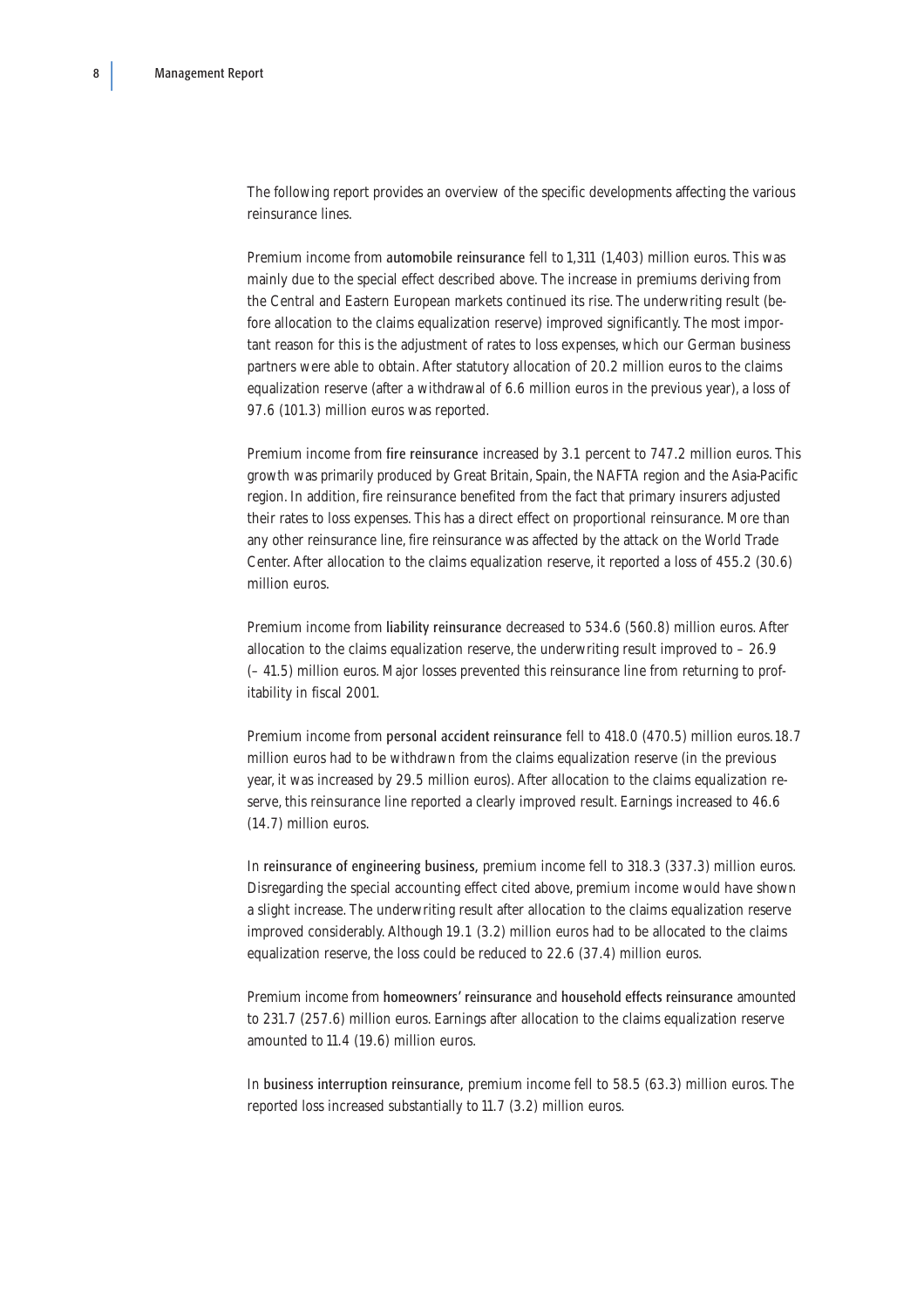Revenue in marine reinsurance climbed to 182.6 (175.9) million euros. The increase in premium income originated primarily from Germany. After allocation of 7.1 (0.5) million euros to the claims equalization reserve, marine reinsurance reported a loss of 13.5 million euros, substantially higher than the loss of 9.5 million euros in the preceding year.

The accounting changes also reduced premium income from legal expenses reinsurance. Total premiums came to 131.6 (152.8) million euros. After allocation to the claims equalization reserve, a loss of 6.4 million euros was reported, following earnings of 2.2 million euros in the preceding year.

Premium income from life reinsurance dropped to 891.7 (968.3) million euros. There were three reasons for this decline: in Mexico, the primary insurer changed the reinsurance program from proportional coverage to excess coverage, which reduced our revenue. In addition, a reinsurance contract in the U.S. was terminated. And finally, certain German pension rates were no longer reinsured. Earnings increased to 33.0 (23.5) million euros.

In health reinsurance, revenue increased to 166.0 (155.3) million euros. This growth was primarily generated by the expansion of the business activities of Allianz AG Reinsurance Branch in Singapore. After allocation to the claims equalization reserve, this reinsurance line reported a loss of 13.0 million euros, compared to earnings of 1.3 million euros in the previous year. This downturn was caused by unusually high loss expenses in the U.S. health insurance business.

Premium income of other reinsurance lines fell to 698.8 (770.0) million euros. With 133.2 million euros, extended coverage contributed the biggest share of revenue, followed by credit reinsurance with 120.6 million euros. Other property and casualty reinsurance generated premiums in the amount of 369.0 million euros. The underwriting loss (after allocation to the claims equalization reserve) was considerably higher than in the preceding year. It amounted to 88.7 (38.7) million euros, although 78.4 million euros had to be withdrawn from the claims equalization reserve (in the preceding year, it was increased by 11.2 million euros). This loss resulted from the substantially lower premium income in credit reinsurance and the negative result of other property and casualty reinsurance, which was strongly impacted by the attack on the World Trade Center.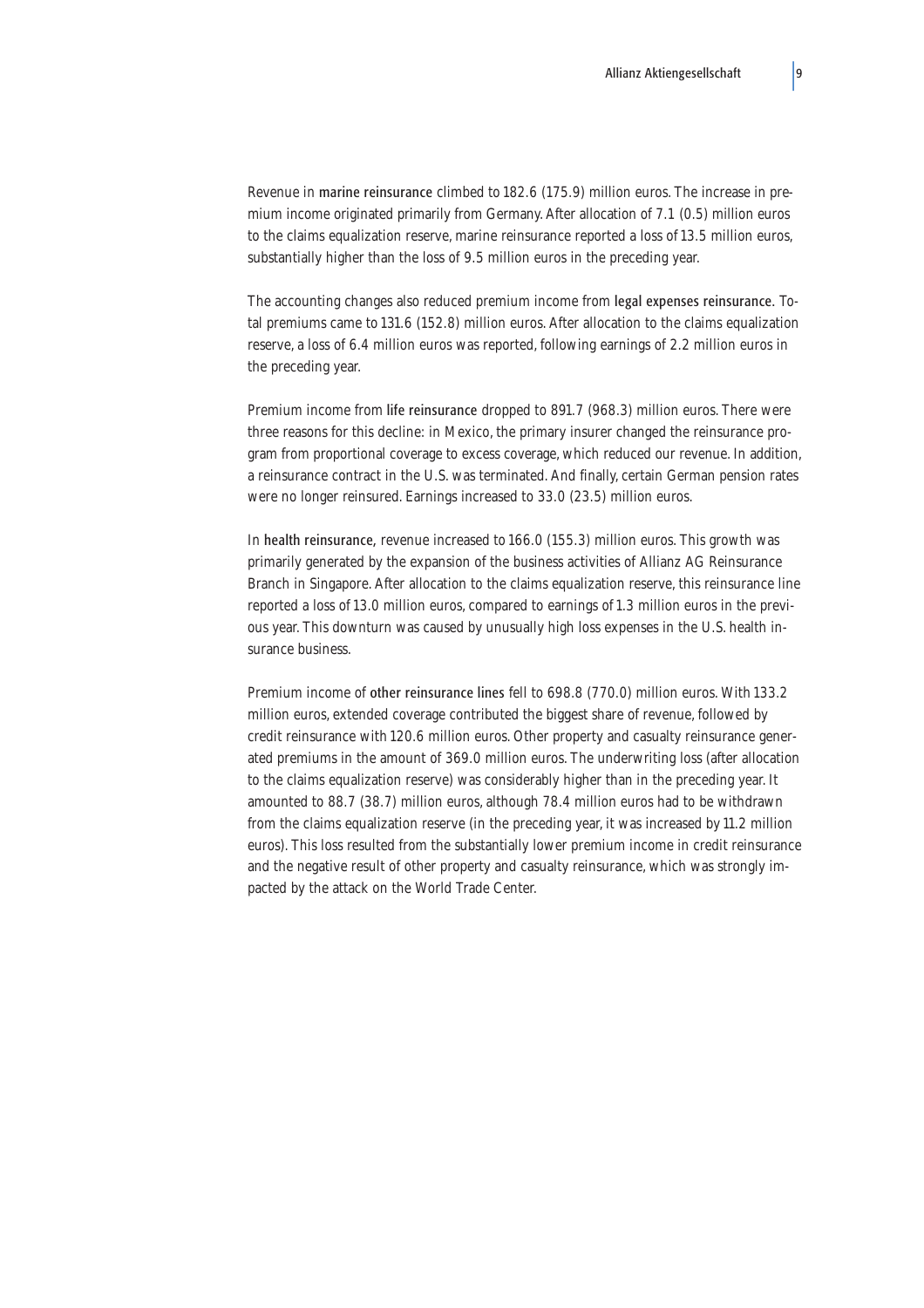### <span id="page-11-0"></span>INVESTMENTS

The book value of the investments of Allianz AG increased by 51.6 percent to 60.5 (39.9) billion euros.

Real estate accounted for 274 (369) million euros in the year under review.

The net book value of investments in affiliated and associated companies increased by 17.0 billion euros to 45.0 billion euros.

The most important transactions were the following:

- In connection with the takeover offer to the shareholders of Dresdner Bank, we acquired Dresdner Bank shares with a total value of 13.6 billion euros.
- We acquired 100% of the U.S. fund management company Nicholas Applegate.
- We submitted a compensation offer to the minority shareholders of Berner Versicherungs AG and now fully own this company.
- We increased the share capital of a number of subsidiaries in Australia, Great Britain and Asia, among others.

Other investments rose to 5.4 (2.2) billion euros, primarily due to higher bank deposits of 2.1 (0.0) billion euros. Our holdings of stocks and investment certificates amounted to 2.1 (1.2) billion euros. Our fixed-interest securities portfolio grew considerably less, from 0.9 to 1.2 billion euros.

The market value of real estate holdings, dividend-bearing securities (investments in affiliated and associated companies, stocks and investment certificates) and bearer bonds rose by 16.3 percent to 84.9 (73.0) billion euros as of December 31, 2000. This increase was primarily to the acquisition of Dresdner Bank. The corresponding balance sheet value was 44.9 (28.1) billion euros. Falling stock market prices caused the valuation reserves of these investment items to drop by 4.9 billion euros.

Funds held by others under reinsurance business assumed increased to 9.8 (9.3) billion euros.

Realized investment gains increased significantly by 651.0 to 3,674.2 million euros. This was primarily due to two reasons:

■ Income from equity holdings increased by 172.5 million euros to 857.0 million euros, which was in part attributable to the distribution of retained earnings from investment holdings.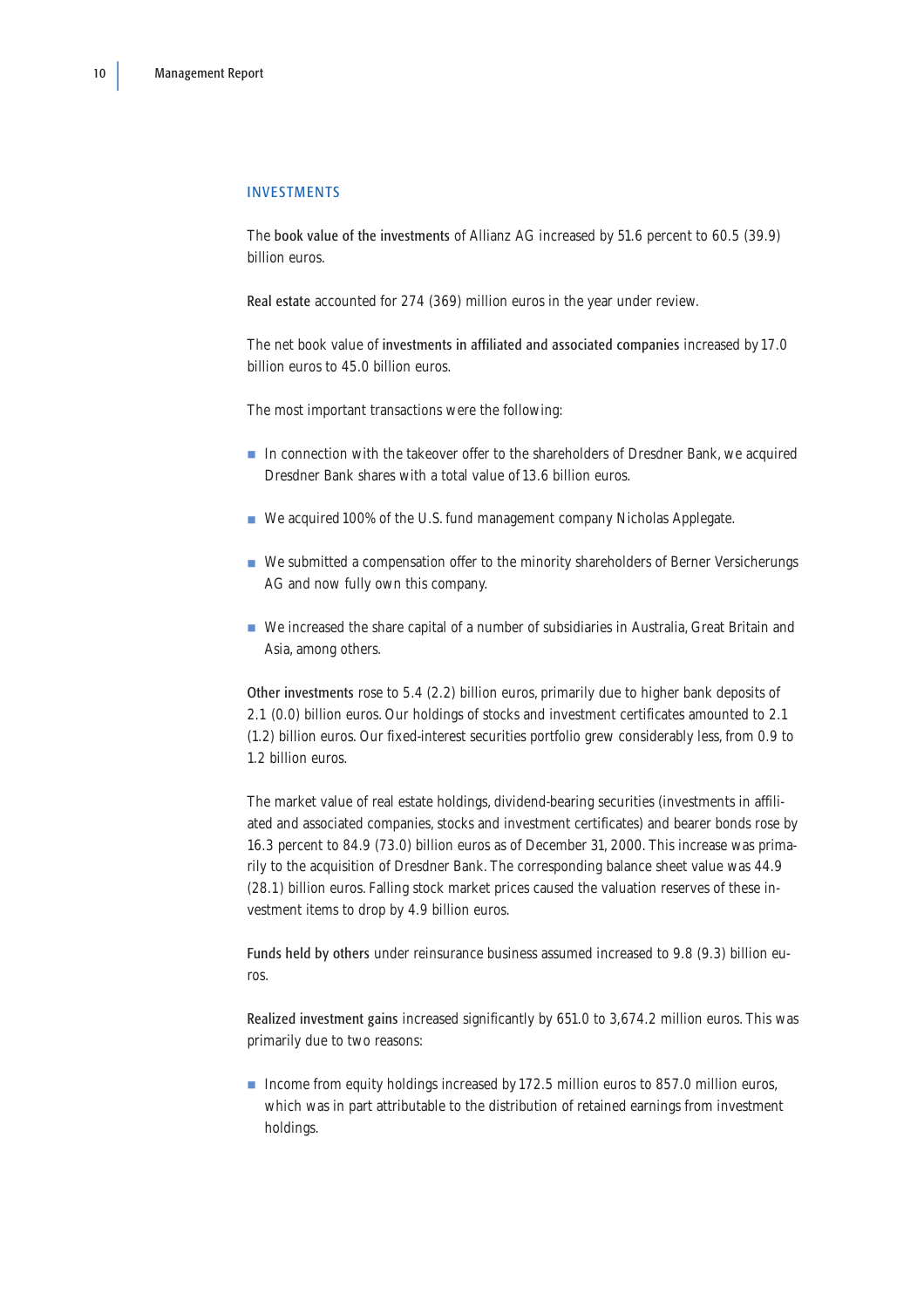- In addition, gains on sales of equity investments rose substantially to 1,228.9 (931.2) million euros. This increase was primarily due to the restructuring of equity investment companies in the Netherlands and in Germany.
- Income from other investments rose by 102.5 to 1,071.2 million euros.

Realized investment losses fell to 27.2 (96.0) million euros.

Depreciation and write-downs amounted to 159.4 (344.7) million euros. This amount included:

- 124.3 million euros on real estate (including 117.4 million euros in accordance with German income tax law - § 6b EStG)
- 31.0 million euros on Allianz Bauspar AG.

Since 1999, the restatement of the original value of investments is required by law. In the year under review, this regulation necessitated write-ups for securities amounting to 30.4 (4.0) million euros.

Overall net income from investments rose to 2,175.0 (1,807.9) million euros. This amount is the net result after deduction of:

- investment management expenses amounting to 210.5 (165.4) million euros,
- interest expenses amounting to 847.8 (542.9) million euros as well as
- loss transfers in the amount of 219.2 (0.0) million euros. The biggest loss transfers originated from Allianz Finanzbeteiligungs GmbH (81.5 million euros), Allianz Globus MAT Versicherungs-AG (68.6 million euros) and ADVANCE Holding AG (65.1 million euros).

Of the net income, 563.8 (577.5) million euros were credited to the underwriting account as allocated interest return.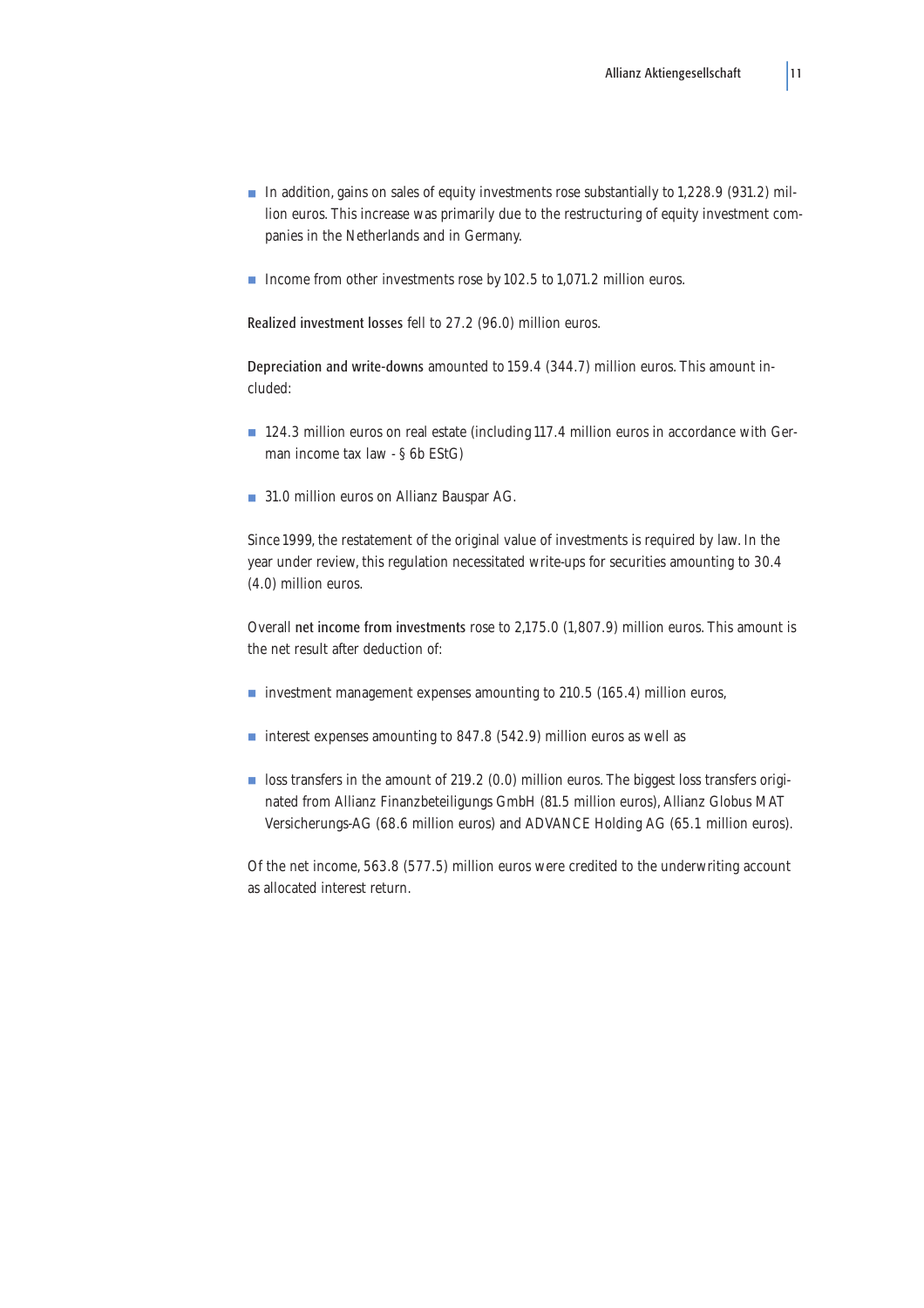### <span id="page-13-0"></span>TOTAL EARNINGS

Non-underwriting activities produced total earnings of 1,071.0 (939.6) million euros. Added to the underwriting loss of 644.6 (200.9) million euros, earnings before taxes came to 426.4 (738.7) million euros. Tax income of 119.1 (126.5) million euros was received during fiscal 2001.

Net income for the year amounted to 545.5 (865.2) million euros. Of this amount,136.5 million euros were transferred to the reserve for other appropriated retained earnings, leaving 410.0 million euros in unappropriated net income. This figure includes earnings of 1.0 million euros carried forward from the previous year. At the Annual General Meeting to be held on June 12, 2002, shareholders will be asked to approve an additional appropriation of 48.2 (64.1) million euros from net income to retained earnings. The dividend to be paid on each share qualifying for dividends is to remain unchanged at 1.50 euros.

## RISK REPORT

As providers of financial services, we consider risk management one of our core competencies. As a result, risk management is an integrated part of our controlling process, which involves identifying, measuring, aggregating and managing risks. This process is used to determine how capital is allocated to the Group's various divisions.

#### Responsibilities

In our business, successful management essentially means controlling risks in order to increase the value of the Allianz Group. This is done through risk-adequate allocation of capital resources and activities required to achieve sustainable growth. As a result, the Board of Management formulates the business objectives of the Allianz Group on the basis of return on equity and risk criteria. These objectives are implemented by the Allianz Group Center and local operational units. Our risk-control strategy involves assignment of responsibility for risk management to local entities, which operate within the legal frameworks applicable for their respective locations.

This decentralized approach is complemented by centralized responsibility. This is necessary because we need to deal with a cumulus of global risks which can considerably increase potential risk exposure. As a result, central controls are essential.

Group Controlling assesses the Allianz Group's risk exposure on the basis of local and global risks. The results of these analyses are then submitted to senior management. At the same time, Group Controlling ensures that the processes it has developed are adhered to and remain transparent. Risk management activities are supervised by both internal and independent auditors.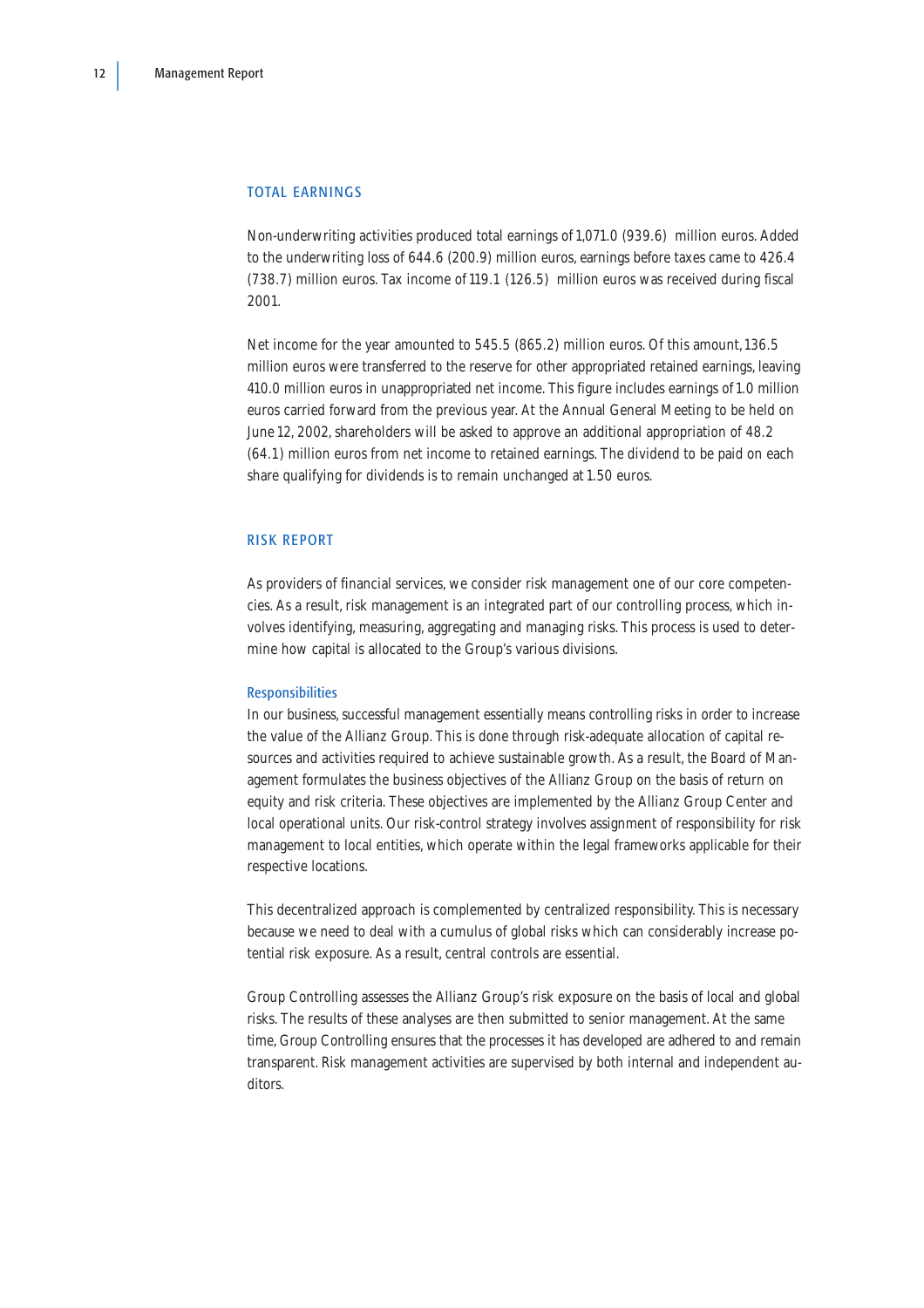#### Risk Categories

The total risk exposure of the Allianz Group can be subdivided into individual risk categories:

Actuarial risks These risks are evaluated by using techniques developed by the insurance business: we have to guarantee future payment commitments, and the volume of such payments must be calculated in advance. Different actuarial risks exist in the various insurance lines.

In the area of **property and casualty insurance**, actuarial risks arise when:

- the volume of losses exceeds premiums fixed in advance (premium risk), or
- the payout for claims made is higher than the corresponding provisions (reserve risk).

In the area of life insurance, actuarial risks arise because we are committed to making guaranteed long-term payments in return for fixed insurance premium calculated in advance even though the biometric data of the population may change over time (e.g., longer life expectancy as a result of medical progress).

Credit and counterparty risks These risks involve potential losses that may result from the default of a business partner. "Default" means that a counterparty, an issuer or another contracting party is incapable or unwilling to meet contractual obligations. If the creditworthiness of a business partner deteriorates, the concomitant danger is part of the credit and counterparty risks. These risks also include counterparty risks from trading activities as well as country risks in connection with cross-border transactions and the local business of foreign units. Counterparty risks from trading activities relate primarily to derivatives and especially OTC transactions. In the insurance business, these risks stem from the possibility that receivables may remain unpaid, in particular those due from reinsurers.

Market risks Market risks result from portfolio valuation fluctuations due to changes in share prices, interest rates or exchange rates. Volatility is another factor, and is encountered, for example, in listed securities.

In the banking area, the volatility risk primarily concerns trading activities, which are shown in the institution's trading portfolio. Unlike the latter, the non-trading portfolio, which contains customer business and strategic investments, is exposed to long-term factors. In this case, the market risk is essentially the interest rate risk resulting from granting long-term fixedrate loans, which are to some extent funded by short-term deposits. In addition, loans and deposits in foreign currencies are exposed to currency risks.

Investment risks in the insurance business primarily include all counterparty and market risks. There is a direct link between investments and obligations to our customers. Certain insurance lines are exposed to an interest guarantee risk. Life insurance, for example, must generate the guaranteed interest payment agreed upon.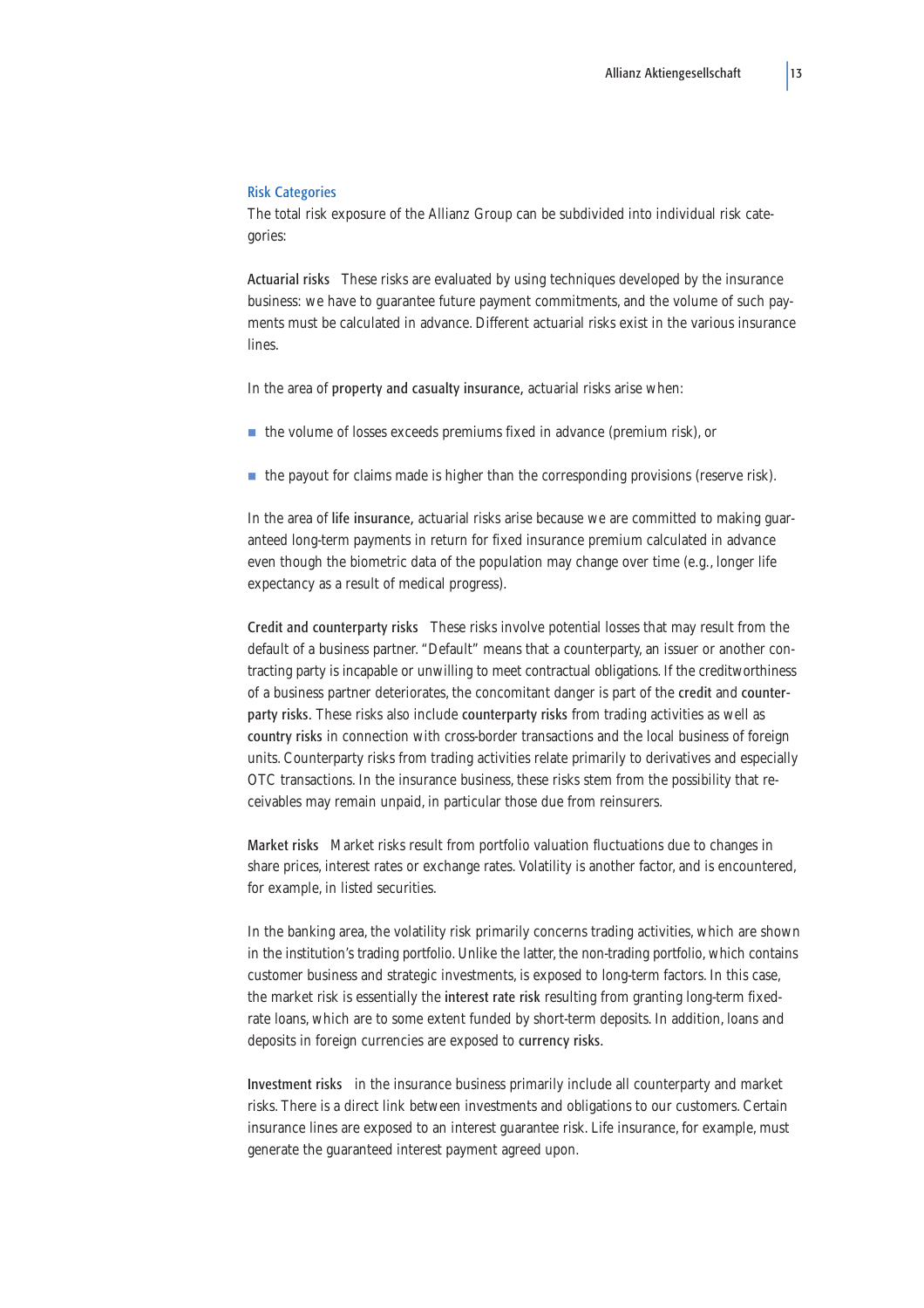Liquidity risks These risks can materialize under various circumstances, for example:

- if present or future payment obligations cannot be met in full or as of the due date, or
- if refinancing capital can only be raised at higher rates (**refinancing risk**) in the case of a liquidity crisis or if assets can only be liquidated at lower current market prices (market liquidity risk).

Health insurance risks Health insurance risks are treated either as property and casualty insurance risks or as life and health insurance risks, depending on the segment to which the health insurance is assigned in the given market.

## Management of the Allianz Group through risk capital

We control our activities through our respective local companies. Economic Value Added (EVA) and risk capital are the most important parameters used in the context of our riskoriented controlling process.

Risk capital is required to cover unexpected losses. The amount of risk capital is calculated by using internal models. These models are based on generally accepted quantification methods, which are used for purposes of group-internal risk management as well. We also use the risk capital models of Standard & Poor's rating agency. When measuring and analyzing risks, we distinguish between the various risk-relevant factors in a given situation. This enables us to appraise specific risks exist at various levels:

- at that of the Group as a whole and
- at that of our operational units and their business activities.

We back our risk capital calculations with a certain level of statistical security to validate their reliability and permit comparison. The security level of our internal models is sufficiently high to ensure that Group controlling meets Standard & Poor's requirements to obtain an AAA rating for the Allianz Group.

In the insurance area, we calculate risk capital for premium, reserve, investment and credit risks. Within these risk categories, we distinguish between the following types of risks:

- Actuarial risks, which in the area of property and casualty insurance include the premium and reserve risks for each insurance line. Reinsurance plays a very important role here. In the case of life insurance, we calculate the insurance provisions required.
- Investment risks, which include market and counterparty risks. The market risks are subdivided according to dividend-bearing instruments, interest-bearing instruments and real estate. Credit and counterparty risks are assessed on the basis of the debtor's creditworthiness or rating class.
- Credit and counterparty risks in connection with receivables in the insurance business. These risks are primarily evaluated on the basis of the financial strength or rating class of our reinsurance partners.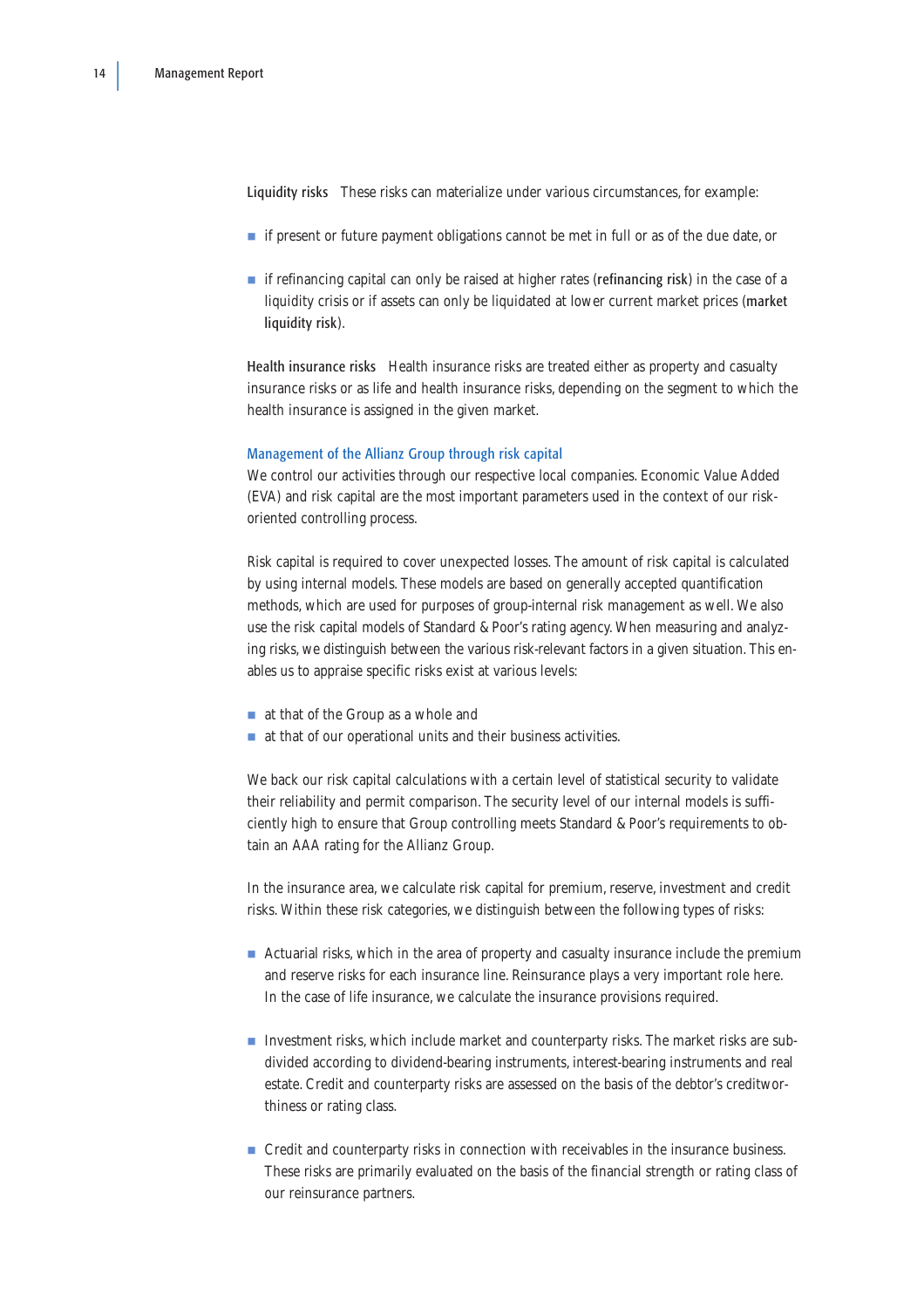Following the Dresdner Bank takeover, it was agreed that our Group Risk Controlling Center and Dresdner Bank's Corporate Risk Controlling Center would closely cooperate with one another. The Dresdner Bank's Risk Controlling Center is the competence center that sets risk standards and evaluates banking risks within the Allianz Group. Accordingly it lends its support to the Allianz Group Center.

#### Risk controlling in the insurance business

To control risks in the insurance business, we focus on premium risks, reserve risks, credit and counterparty risks and investment risks.

Premium risks Premium risks are controlled primarily with the help of actuarial models used to calculate premiums and monitor claim patterns. In addition, we issue guidelines for concluding insurance contracts and assuming insurance risks. In the case of life insurance, we essentially concentrate on biometric risks – e.g., life expectancy, disability, illness and long-term care requirements. We also focus on risks that could arise from future policy cancellations.

Risk management also includes participation in scientific and technical loss prevention. We regularly carry out studies of the manufacturing and car industries, for example. The sole purpose of these studies is to reduce the probability of claims and keep losses to a minimum.

Natural disasters such as earthquakes, storms and floods represent a special challenge for risk management. Although they happen considerably less frequently than other incidents, the consequences are far more extensive when, for example, entire regions are devastated. We make use of special modeling techniques to control such risks. They involve the collection of data on earthquakes and weather patterns, which are used to simulate natural disaster scenarios and estimate the potential for damage.

Reserve risks We have to constitute provisions for insurance claims that have been submitted but not yet settled. The amount is estimated on the basis of past experience and on the use of statistical methods. We also limit risks by constantly monitoring the development of these provisions and use the information we obtain to make forecasts. In the area of life insurance, reserves are calculated by using actuarial methods. In addition to other criteria, these calculations take into account the biometric data of the populations insured by using, for example, national mortality tables.

Credit and counterparty risks To limit its liability, the Group cedes part of the risks it assumes to the international reinsurance market when necessary. When selecting our reinsurance partners, we consider only companies that offer excellent security. Our Group companies use comprehensive rating information for the active management of credit risks. This information is either in the public domain or gathered through internal investigations.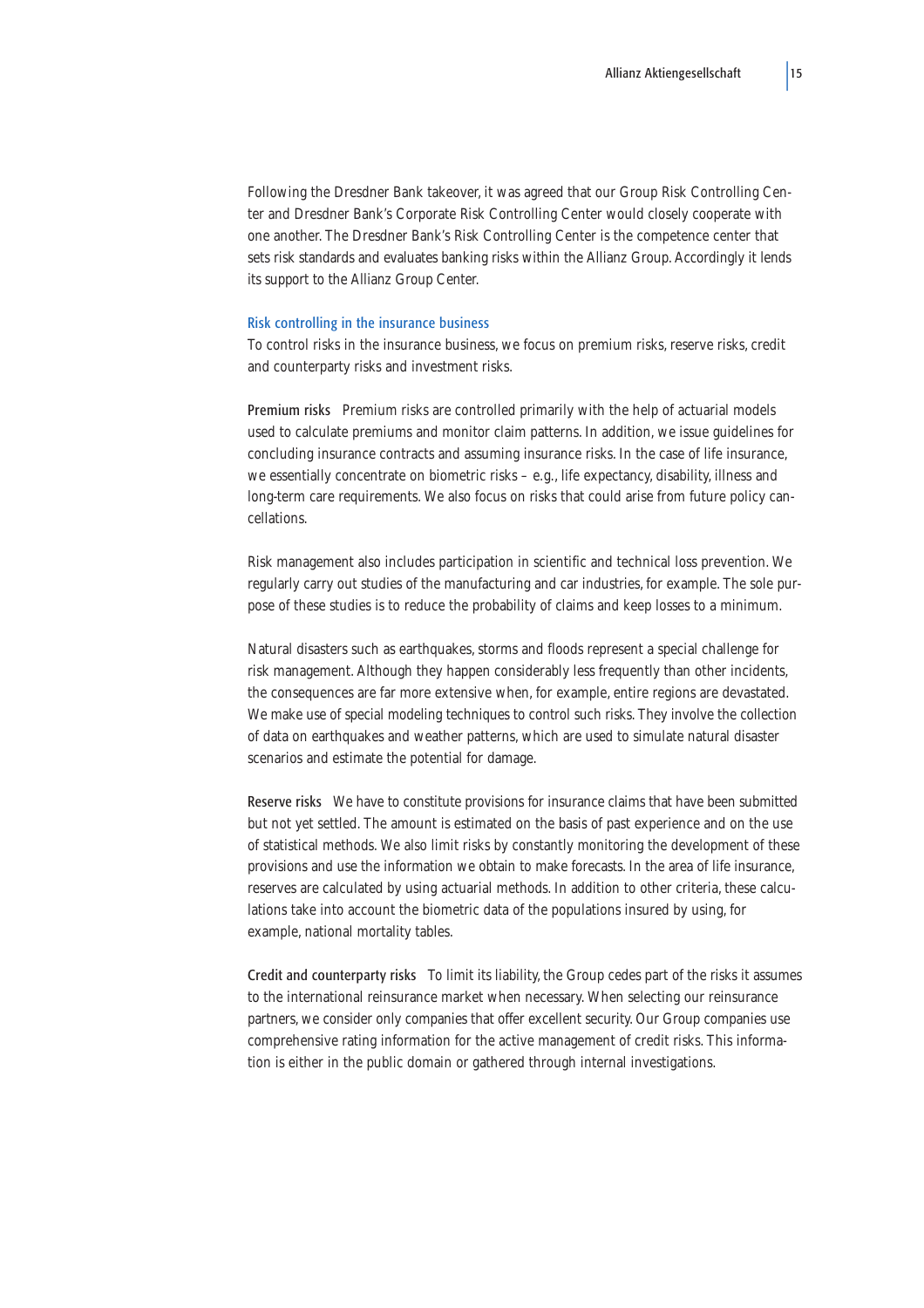Investment risks Investments are an integral part of insurance coverage. They ensure our ability to meet the payment commitments we make in our insurance contracts. The tight link between insurance obligations and investment of the capital tied to these obligations is investigated by using specific models. This also enables us to manage risks arising from interest guarantees provided to our customers.

We monitor market risks by means of sensitivity analyses and stress testing. Exchange rate fluctuations represent a risk that can essentially be disregarded because our insurance commitments are to a very large extent backed by funds in the same currency.

We limit credit risks by making exacting demands on the financial soundness of our debtors and by spreading the risk. We coordinate our exposure with every single debtor in all different investment categories and use limit lists to monitor exposure.

We selectively use derivative financial instruments such as swaps, options and futures to hedge against changes in prices or interest rates. Group companies are end-users of derivatives and are not involving in trading these instruments. Our internal investment and monitoring rules are considerably stricter than the regulations imposed by supervisory authorities.

Market and counterparty risks arising from the use of derivative financial instruments are subject to particularly strict control procedures.

- Credit risks are assessed by calculating gross replacement values.
- Market risks are monitored by means of up-to-date value-at-risk calculations and stress tests and limited by specifying stop-loss limits.

We limit liquidity risks by reconciling our investment portfolio with our insurance commitments. In addition, we plan our current cash flow.

Asset structure and diversification are other elements in our management of investment risk.

Organizational risk controlling In terms of organization, we limit our investment risks through a clear separation of management and controlling functions. Within the Group, risk management is implemented in cooperation with the local units through the use of a topdown bottom-up process. The Allianz Finance Committee, which is made up of members of the Allianz Board of Management, delegates far-reaching decision-making authority to the regional Finance Committees, which monitor activities in their respective regions or countries. The duties and responsibilities at each decision-making level are defined by guidelines issued at the Group level. These guidelines are then applied by the regional Finance Committees, which formulate specific local investment guidelines. These are adapted according to national legislation and the nature of the local insurance and capital markets. Operational responsibility for investment portfolios lies with the local units.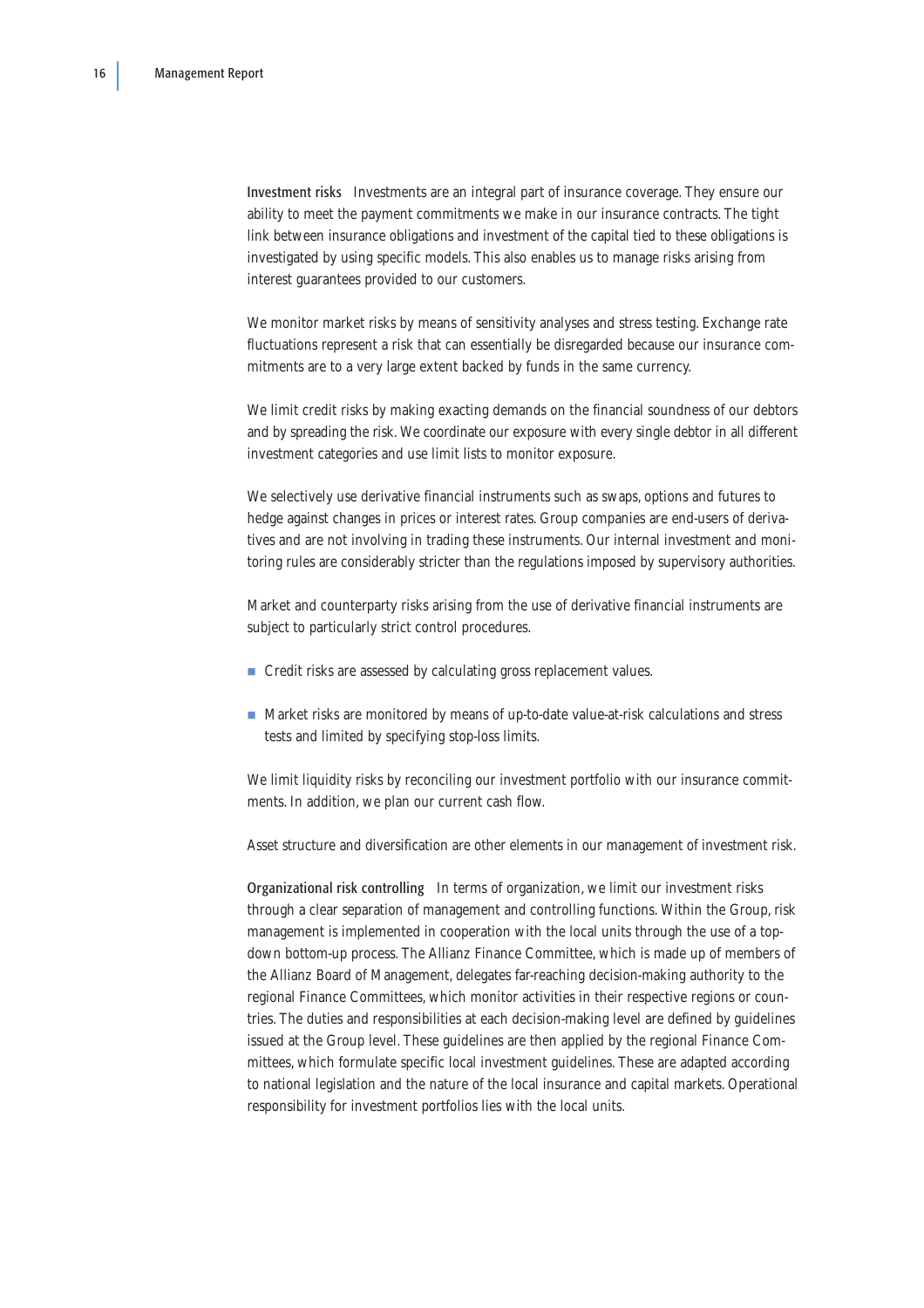#### Risk controlling in the banking business

In this business segment, different types of risks are controlled separately. These include primarily credit and counterparty risks, counterparty risks from trading activities, country risks, market risks, interest rate risks, currency risks and liquidity risks.

Credit and counterparty risks When granting credits in the banking business, we pay particular attention to counterparty risks. The bank controls these risks through guidelines and credit risk committees. The ratings of our customers and their credit management system represent the central element used in the approval, supervisory and control process in the area of credit and derivatives activities. This process involves analyzing and weighting the various creditworthiness characteristics of the customers and presenting the results in the form of rating scales. The forecasting quality, up-to-dateness and portfolio coverage of the rating methods used are controlled by periodic sampling and regular reports.

The results of these ratings are reflected in rates applied in the case of new business. This ensures that when we formulate the conditions for contracts, the probability of a loss due to default on the part of the counterparty and the interest on the capital we have to set aside for such potential losses can be taken into account.

Counterparty risks from trading activities We limit these risks through very conservative selection of our trading partners and deal only with counterparties with top-quality credit ratings.

Potential risks in the lending business are contained by limit systems and closely monitored on a day-to-day basis.

Country risks We control these risks by using internal country ratings. These ratings are based upon macroeconomic data and key qualitative indicators. The latter take into account the economic, social and political environment and focus on a country's ability to make payments in foreign currencies.

Market risks At the global level, Dresdner Bank controls the risks of its trading units by using the value-at-risk method. Value-at-risk is defined as the potential loss which may occur during a specific period of time and with a given confidence level. This statistical valuation tool can be applied to a range of different financial instruments such as stocks, foreign exchange instruments or interest rate instruments.

Trading is controlled by using market risk limits. Current limit utilization is determined and monitored on a daily basis. Limit breaches are immediately corrected.

Limits are periodically revised and adapted to take into account changes in business structures, market situations or risk profiles. To make sure that the data used meet the required quality and consistency criteria, they are subjected to stringent controls.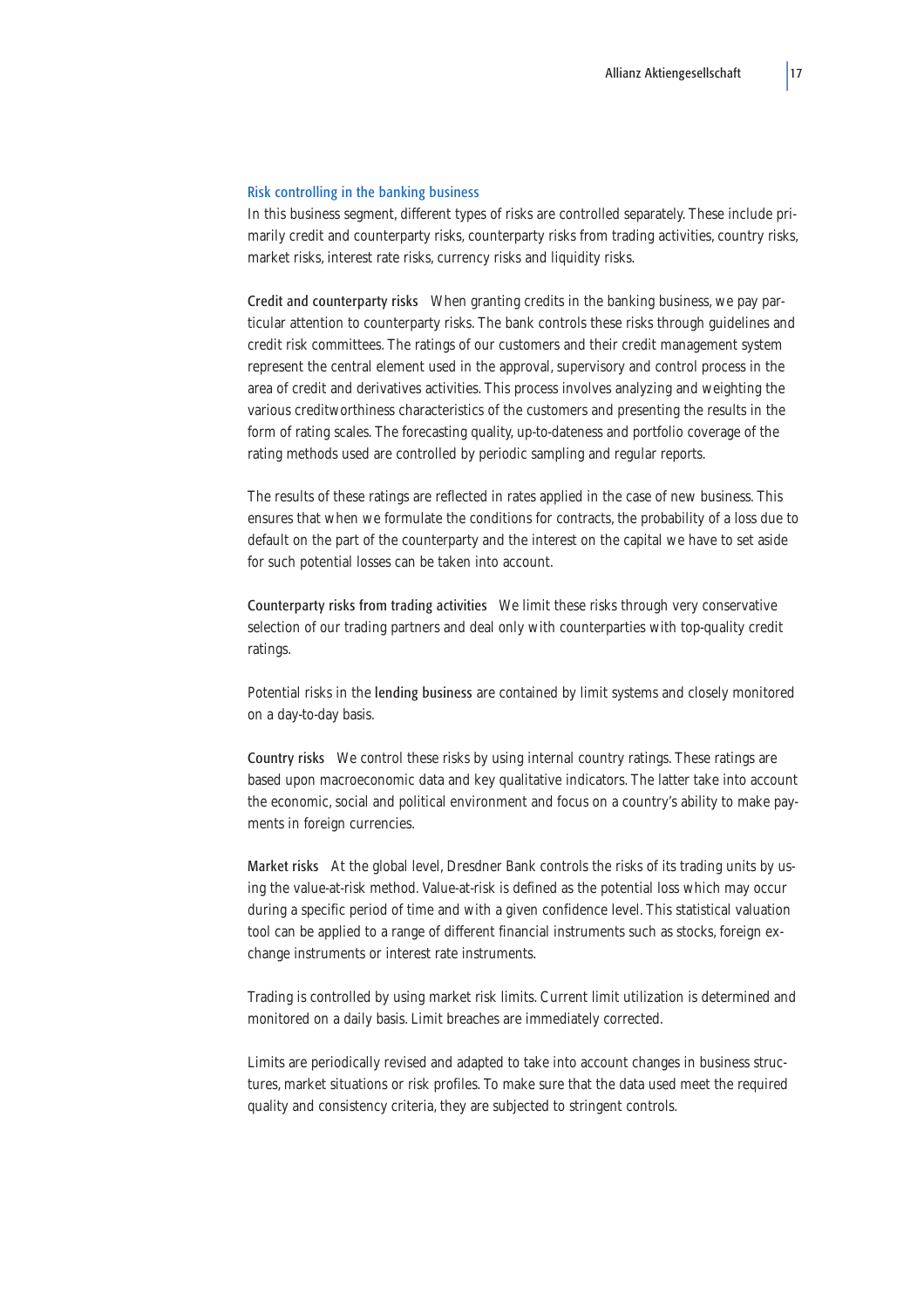Currency risks Dresdner Bank limits these risks in the non-trading portfolio by applying a principle that involves refinancing or reinvesting all loans and deposits in foreign currencies in the same currency with matching maturities.

Liquidity risks A guideline applying to the entire Dresdner Bank Group governs liquidity management. This guideline establishes basic principles as well as emergency procedures. In addition to satisfying legal requirements, it sets an even stricter internal standard, which provides for liquidity risk limits and other control tools.

Organizational risk controlling At the organizational level, risk management and risk controlling are strictly separated on the basis of the principle of dual control. Dresdner Bank's risk management sets the limits for the company's different activities that are exposed to risks. This is done in accordance with a general framework approved by the Board of Management.

## Risk control in asset management

Risk control in the area of asset management is an integral part of the processes of the local units or the investment platform. The Corporate Center ensures that Group-wide standards for asset management are applied at the local level. The individual asset management companies have the possibility of assessing the portfolio risks of the customer assets they manage at all times by using analytical tools specifically adapted to the risk profile of the instruments concerned. At the same time, the performance of the various product lines is periodically monitored and analyzed at Group level.

#### Operational risks

Operational risks are risks that arise in connection with the internal processes of an organization. These may result from inadequacies or faults in business processes, projects or controls, technical problems or employees, operational structures or external influences. We intend to minimize such risks by installing a comprehensive system of internal controls and security systems in each operating unit. Operational risks are limited by a wide range of technical and organizational measures such as redundant hardware configurations, communications equipment and systems, back-up computing facilities and data backups to maintain IT capability in emergencies. In addition, procedures are in place for safeguarding the confidentiality and integrity of stored data and information. For this purpose, high-performance firewall systems were introduced to protect the network against external interference along with complex access authorization procedures, supervision and control processes. The principle of dual control is adhered to in the case of operating procedures. The purpose of these measures is to ensure and document an adequate standard for Group-internal processes.

Legal risks result from contractual agreements or the overall legal situation. They include risks from the adoption of new statutory regulations, disadvantageous amendments to existing legislation or regulations or prejudicial changes in their interpretation. Legal risks also take into account the possibility that contractual agreements may not be enforceable through legal action or court proceedings. The limitation of legal risks is an important task of the legal department. This is done, for example, by using internationally recognized standard documentation and, if necessary, by obtaining legal opinions. Contracts for established products are continuously reviewed to include any amendments required by changes in legislation or jurisdiction.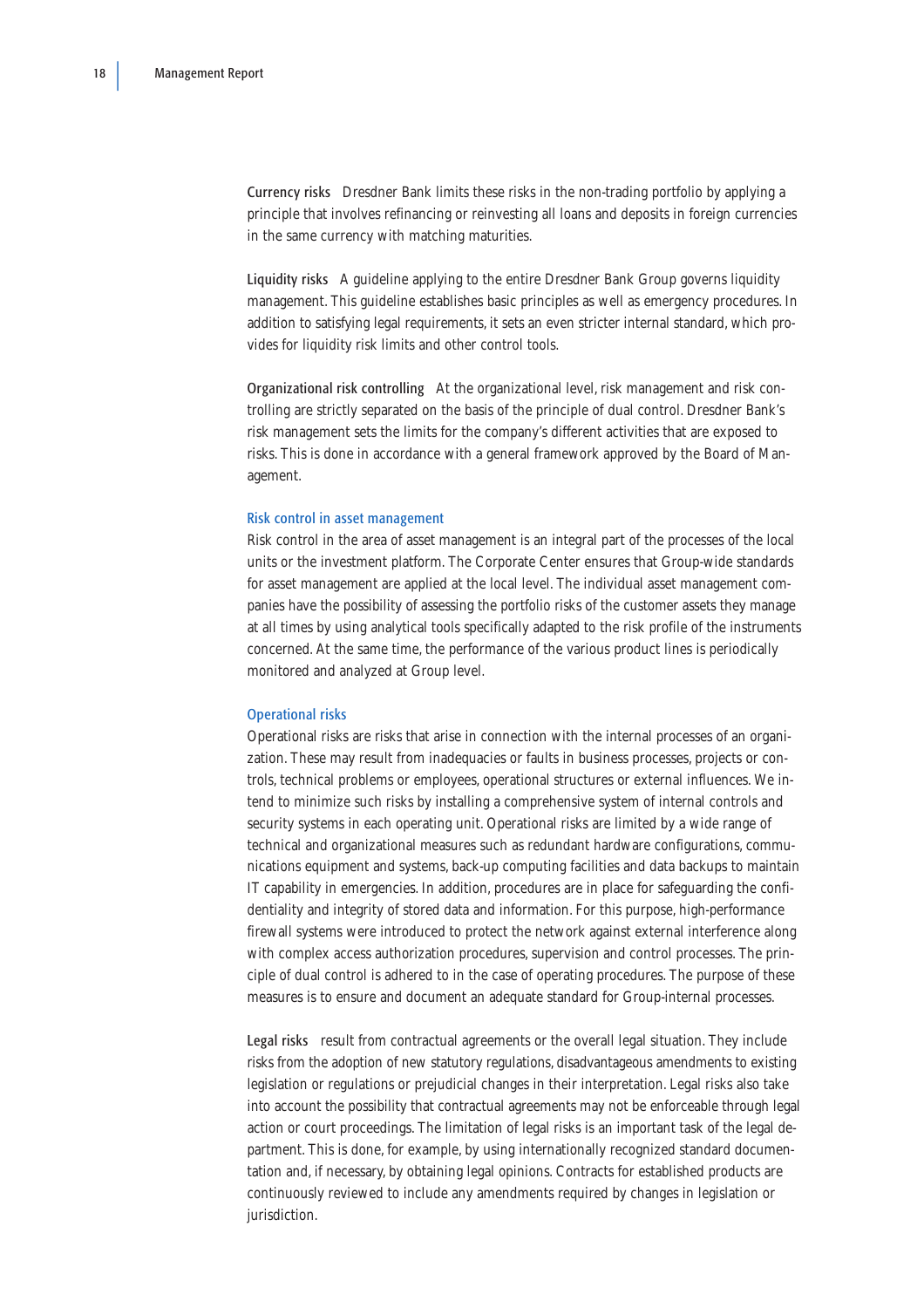### **Outlook**

We are continually enhancing our risk control models at the Group level and across all risk categories by systematically evaluating our internal data. Two years ago, we launched a comprehensive project to expand the scope of internal risk analysis in the insurance business. In the course of 2002, this project will be concluded by a period of thorough testing. Upon implementation of the new procedures, risk control will have an ever broader base within the Group. In addition, we continue to expand our aggregate risk control and limit systems while at the same time extending them to our banking activities. In the context of this process, we are systematically evaluating the experience of our various Group companies in the aftermath of the events of September 11, 2001.

Risk monitoring by third parties Supervisory authorities and rating agencies are additional risk monitoring bodies. Supervisory authorities specify the minimum precautions that must be taken in individual countries and at international level. Rating agencies determine the relationship between a company's risk exposure and the precautions it has taken. The internationally respected rating agencies Standard & Poor's and A. M. Best have given the Allianz Group the ratings AA+ and A++ respectively.

## **OUTLOOK**

As the Group's reinsurer, Allianz AG participates in the premium income and earnings performance of the Group's subsidiaries and affiliates. Gross premium income is likely to be lower in 2002. This is primarily due to the fact that a part of the international industrial reinsurance business, which was previously reinsured by Allianz AG, is covered centrally by Allianz Global Risks Rückversicherungs-AG since January 2002. The latter is a newly founded subsidiary of Allianz AG. However, we have increased the retention of Allianz AG. As a result, net premium income (after reinsurance) will not drop at the same rate as when stated as gross income.

For fiscal 2002, we expect a considerable improvement of our underwriting result. This applies especially to proportional reinsurance. The higher earnings expectations of the primary insurers, strengthened by rate adjustments in our reinsurance contracts, will be directly reflected in our bottom line. We were also able to negotiate better conditions for non-proportional reinsurance contracts. These adjustments will increase our earnings.

In the current year, realized gains from investments will be substantially higher than in 2001. This is due in part to a number of transactions previously, including the forward sale of shares of Münchener Rückversicherungs-Gesellschaft AG as well as the Group-internal sale of Hermes Kreditversicherungs-AG to EULER S. A.

These realized gains, net investment income at the same level as in the year under review and a higher underwriting result lead us to predict that net income for fiscal 2002 will be substantially higher than in the preceding year. This projection is subject to the condition that net income will not be adversely affected by extraordinary major-claim losses, natural disasters and turmoil in the capital markets.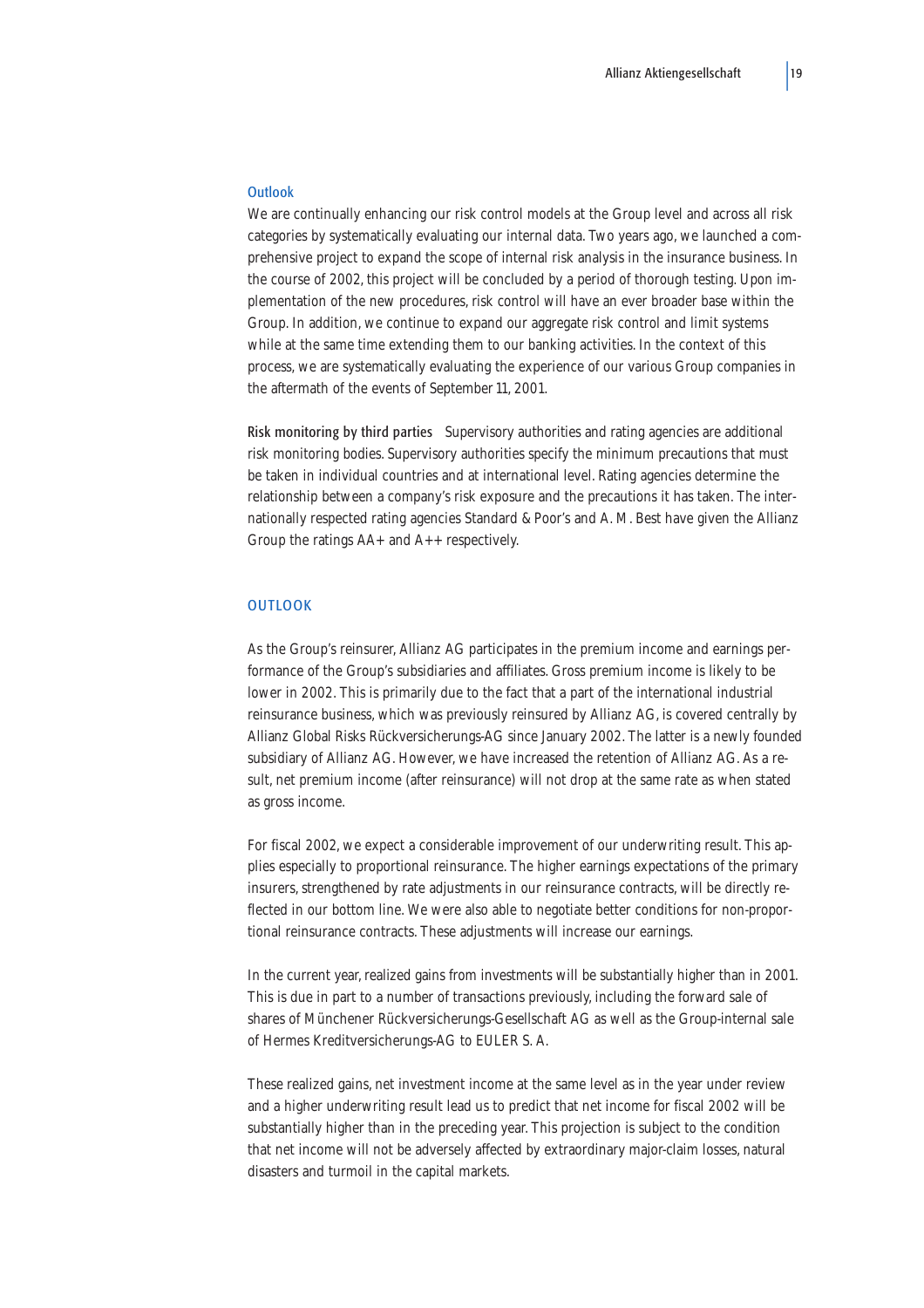### Events after the balance sheet date

Monachia Grundstücks-AG On January 15, 2002, Allianz AG sold 46.2 percent of the share capital of Monachia Grundstücks-AG, Munich, to Bayerische Städte- und Wohnungsbau GmbH at a price of 187 million euros.

On February 28, 2002, Arber Baubetreuungs-GmbH exercised its call option and acquired 2.5 percent of the share capital of Monachia from Allianz AG at a price of 10 million euros.

Restructuring of other participations In connection with a public takeover offer by Munich Re to the shareholders of ERGO, Allianz Group has agreed to the forward sale of 6.3 percent of the shares of Munich Re. In turn, Munich Re, in connection with the public takeover offer of Allianz to the shareholders of Dresdner Bank, has agreed to the forward sale of 3.7 percent of the shares of Allianz. In addition, Munich Re and Allianz agreed that Allianz will sell its 13.5 percent stake in HypoVereinsbank AG to Munich Re in 2002. These transactions were completed on January 15, 2002.

Under the terms of an agreement between Allianz and Munich Re of April 2001, Allianz acquired Munich Re's 40.6 percent stake in Allianz Lebensversicherungs-AG on January 15, 2002.

On July 1, 2002, Allianz will acquire the 45.0 percent interest of Munich Re in Bayerischen Versicherungsbank and its 50,0 percent stake in Frankfurter Versicherung. In return, Munich Re will acquire Allianz Group's 36.1 percent stake in Karlsruher Lebensversicherung.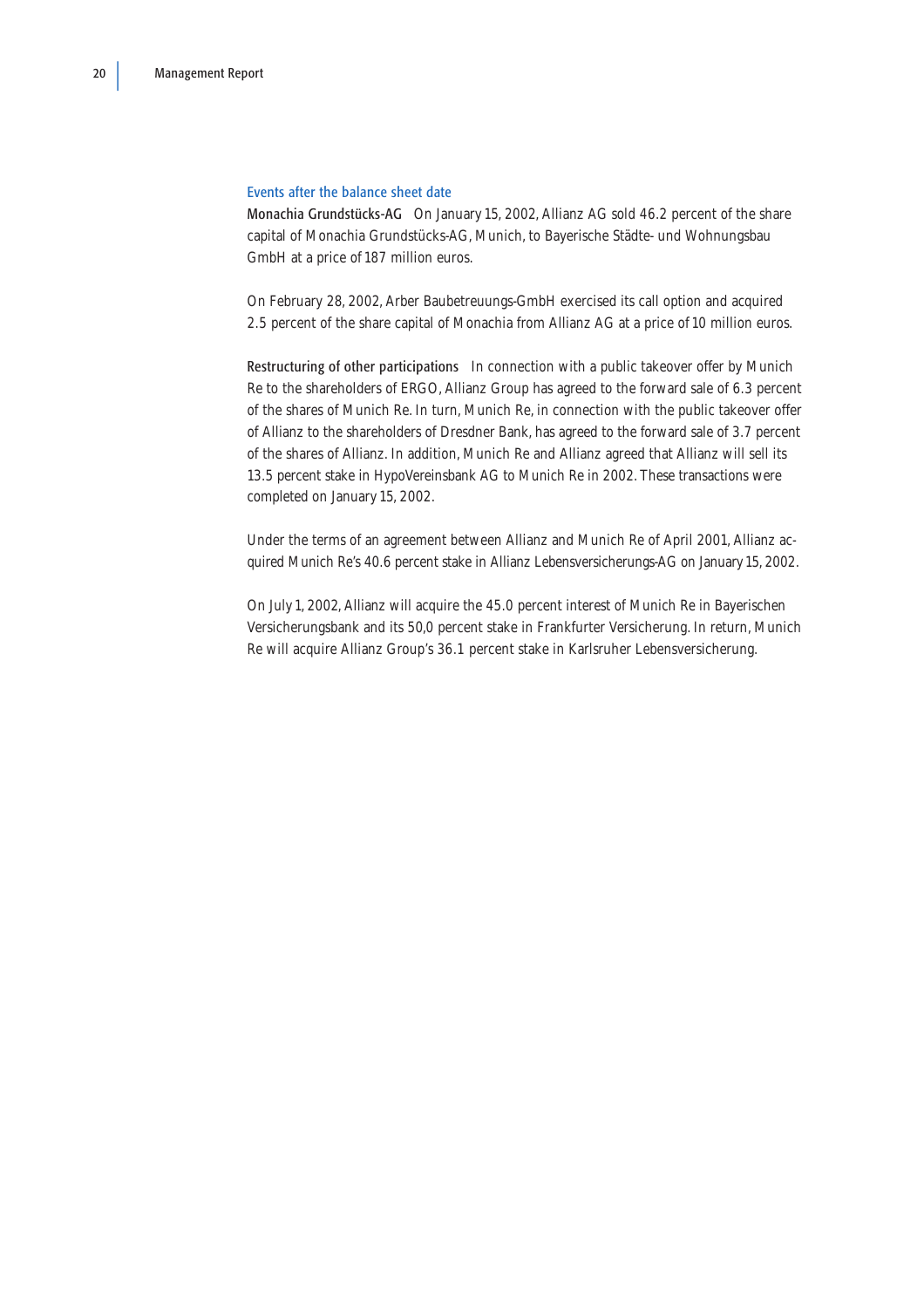#### Cautionary Note Regarding Forward-Looking Statements

Certain of the statements contained herein may be statements of future expectations and other forward-looking statements that are based on management's current views and assumptions and involve known and unknown risks and uncertainties that could cause actual results, performance or events to differ materially from those expressed or implied in such statements. In addition to statements which are forward-looking by reason of context, the words "may, will, should, expects, plans, intends, anticipates, believes, estimates, predicts, potential, or continue" and similar expressions identify forward-looking statements. Actual results, performance or events may differ materially from those in such statements due to, without limitation, (i) general economic conditions, including in particular economic conditions in the Allianz Group's core business and core markets, (ii) performance of financial markets, including emerging markets, (iii) the frequency and severity of insured loss events, (iv) mortality and morbidity levels and trends, (v) persistency levels, (vi) interest rate levels, (vii) currency exchange rates including the Euro – U.S. dollar exchange rate, (viii) changing levels of competition, (ix) changes in laws and regulations, including monetary convergence and the European Monetary Union, (x) changes in the policies of central banks and/or foreign governments, (xi) the impact of acquisitions (e.g., Dresdner Bank), including related integration issues, and (xii) general competitive factors, in each case on a local, regional, national and/or global basis. Many of these factors may be more likely to occur, or more pronounced, as a result of the events on, and following, September 11th.

The matters discussed in this release may also involve risks and uncertainties described from time to time in Allianz AG's filings with the U.S. Securities and Exchange Commission. Allianz AG assumes no obligation to update any forward-looking information contained in this release.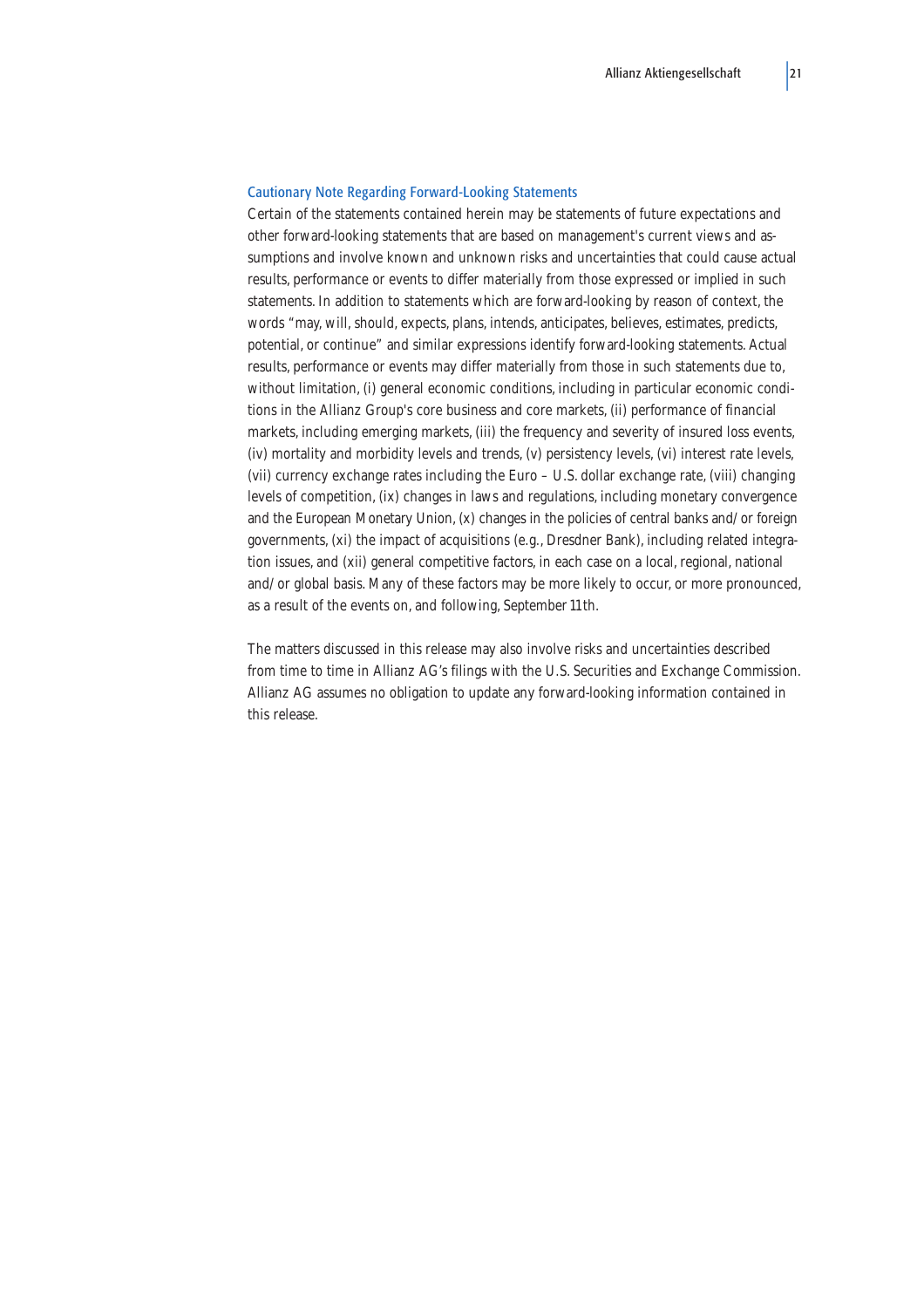### <span id="page-23-0"></span>RECOMMENDATION FOR APPROPRIATION OF PROFIT

The Board of Management and the Supervisory Board propose that the available unappropriated earnings of 410,000,000 euros be appropriated as follows:

- Distribution of a dividend of 1.50 euros per eligible share
- Allocation of 48,215,697.50 euros to other appropriated retained earnings.

The recommendation for appropriation of earnings takes into account own shares held directly or indirectly by the company, which in accordance with the German Stock Corporation Act (clause § 71b AktG) are not entitled to receive a dividend. Further purchases or sales of own shares during the period prior to the Annual General Meeting may increase or decrease the number of shares eligible for dividends. In this case, an amended proposal for the appropriation of profit based upon an unchanged dividend in the amount of 1.50 euros per eligible share will be submitted to the Annual General Meeting for ratification.

Munich, March 25, 2002 Allianz Aktiengesellschaft

The Board of Management

Dr. Schulte-Noelle Dr. Fahrholz Dr. Achleitner Bremkamp Diekmann Dr. Faber Fischer Dr. Hagemann Dr. Müller Dr. Perlet Dr. Rupprecht Dr. Zedelius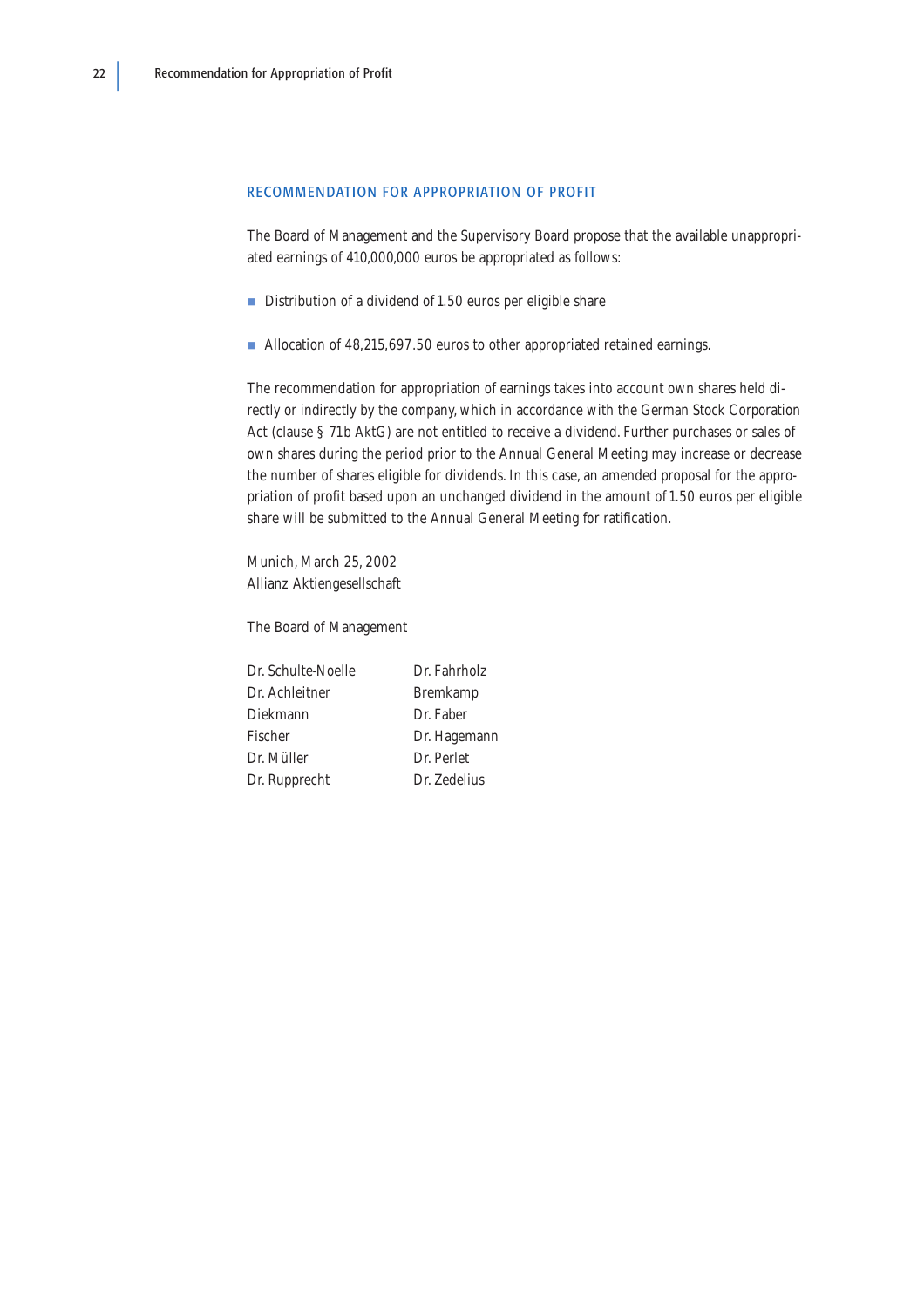<span id="page-24-0"></span>To go directly to any chapter, simply click  $\blacktriangleright\blacktriangleright$ on the headline or the page number.

# **CONTENTS**

| 24 | <b>Balance Sheet</b>                              |
|----|---------------------------------------------------|
| 26 | Income Statement                                  |
|    | Notes to the Financial Statements                 |
| 28 | Legal Regulations                                 |
| 28 | Accounting, Valuation and Calculation Methods     |
| 30 | Supplementary Information on Assets               |
| 33 | Supplementary Information on Liabilities          |
| 36 | Supplementary Information to the Income Statement |
| 38 | Miscellaneous                                     |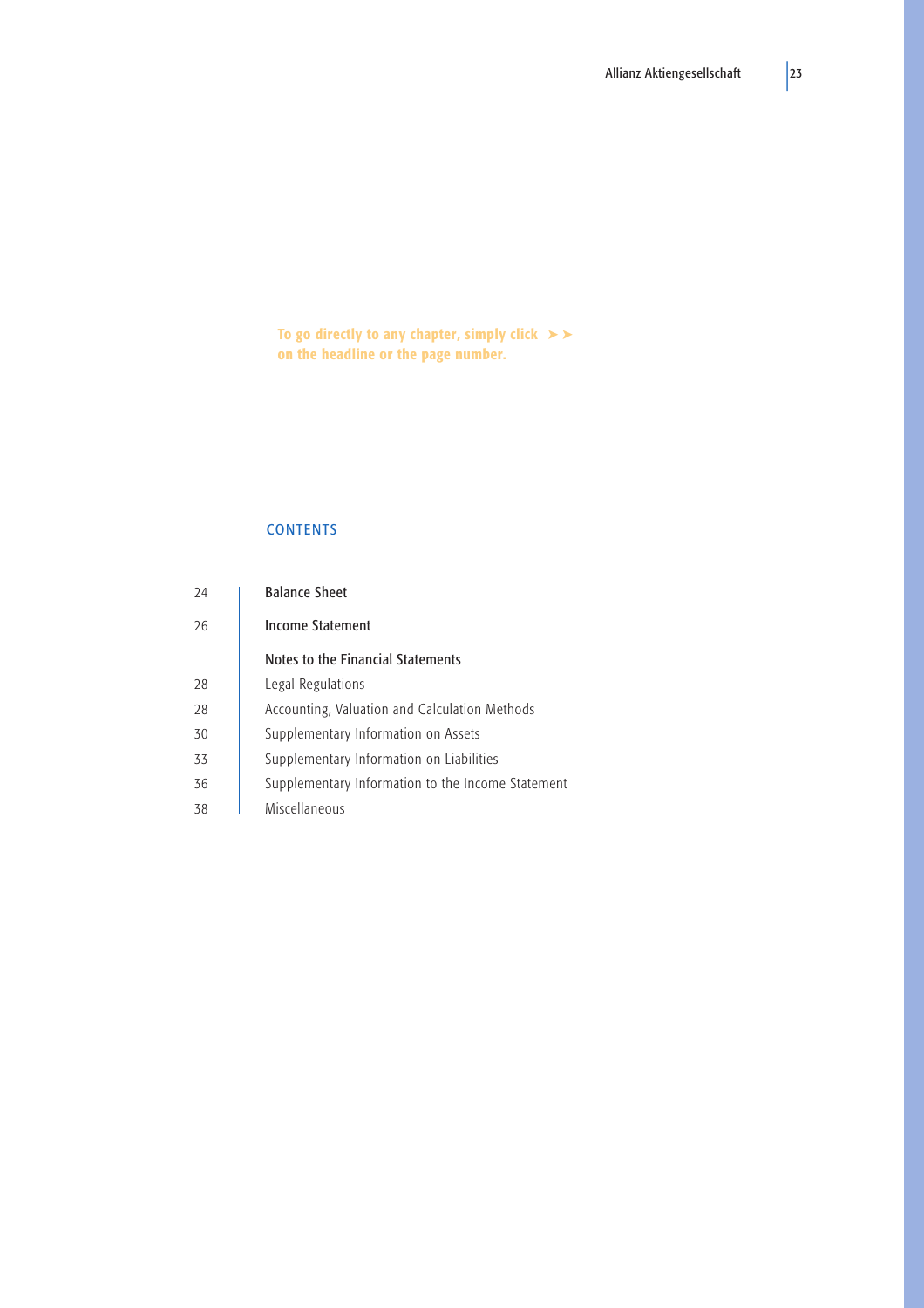# To read the notes, simply click  $\triangleright$   $\triangleright$  on the number.

# <span id="page-25-0"></span>Balance Sheet as of December 31

| <b>ASSETS</b>                                                                                | $\blacktriangleright$ Note | 2001<br>$\epsilon$ thou | 2001<br>$\epsilon$ thou | 2000<br>$\epsilon$ thou |
|----------------------------------------------------------------------------------------------|----------------------------|-------------------------|-------------------------|-------------------------|
| A. Intangible assets                                                                         | $\mathbf{1}$               |                         | 981                     | 89                      |
| <b>B.</b> Investments                                                                        | $1 - 4$                    |                         |                         |                         |
| I. Real estate                                                                               |                            | 273,514                 |                         | 369,277                 |
| II. Investments in affiliated and associated enterprises                                     |                            | 45,032,471              |                         | 28,015,205              |
| III. Other investments                                                                       |                            | 5,364,495               |                         | 2,179,915               |
| IV. Funds held by others under reinsurance business assumed                                  |                            | 9,818,259               |                         | 9,348,248               |
|                                                                                              |                            |                         | 60,488,739              | 39,912,645              |
| C. Receivables                                                                               |                            |                         |                         |                         |
| L. Accounts receivable on reinsurance business                                               |                            | 967,523                 |                         | 654,766                 |
| including                                                                                    |                            |                         |                         |                         |
| from affiliated enterprises: 386,524 (194,330) $\epsilon$ thou                               |                            |                         |                         |                         |
| from other enterprises in which                                                              |                            |                         |                         |                         |
| long-term equity investments are held: 379,931 (327,219) € thou                              |                            |                         |                         |                         |
| II. Other receivables                                                                        |                            | 2,437,590               |                         | 1,880,019               |
| including                                                                                    |                            |                         |                         |                         |
| from affiliated enterprises: 571,452 (922,471) $\in$ thou                                    |                            |                         |                         |                         |
| from other enterprises in which<br>long-term equity investments are held: 1,303 (654) € thou |                            |                         |                         |                         |
|                                                                                              |                            |                         | 3,405,113               | 2,534,785               |
| D. Other assets                                                                              |                            |                         |                         |                         |
| I. Tangible fixed assets and inventories                                                     |                            | 1,140                   |                         | 1,087                   |
| II. Cash with banks, checks and cash on hand                                                 |                            | 83,948                  |                         | 60,781                  |
| III. Own shares                                                                              |                            | 209,103                 |                         |                         |
| mathematical 2,012 € thou                                                                    |                            |                         |                         |                         |
| IV. Miscellaneous assets                                                                     | 5                          | 114,785                 |                         | 47,801                  |
|                                                                                              |                            |                         | 408,976                 | 109,669                 |
| E. Prepaid expenses                                                                          | 6                          |                         |                         |                         |
| I. Accrued interest and rents                                                                |                            | 36,509                  |                         | 25,367                  |
| II. Other prepaid expenses                                                                   |                            | 419,270                 |                         | 194,164                 |
|                                                                                              |                            |                         | 455,779                 | 219,531                 |
| <b>Total assets</b>                                                                          |                            |                         | 64,759,588              | 42,776,719              |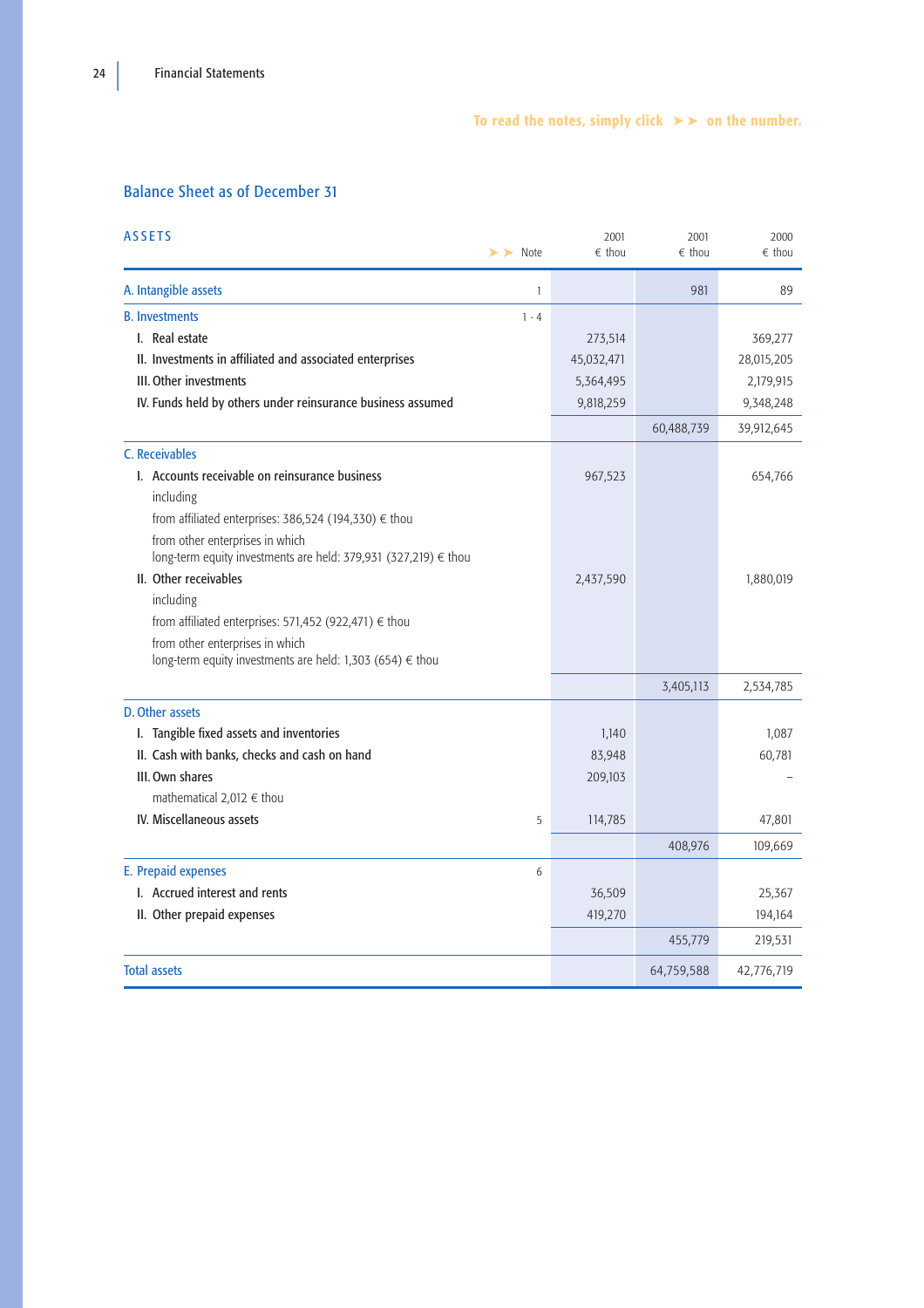| <b>EQUITY AND LIABILITIES</b><br>$\blacktriangleright$ Note | 2001<br>$\epsilon$ thou | 2001<br>$\epsilon$ thou | 2001<br>$\epsilon$ thou | 2000<br>$\epsilon$ thou |
|-------------------------------------------------------------|-------------------------|-------------------------|-------------------------|-------------------------|
| A. Shareholders' equity<br>$\overline{7}$                   |                         |                         |                         |                         |
| I. Capital stock                                            |                         | 682,056                 |                         | 629,120                 |
| II. Additional paid-in capital                              |                         | 14,086,998              |                         | 7,365,326               |
| III. Appropriated retained earnings                         |                         |                         |                         |                         |
| 1. required by law                                          | 1,229                   |                         |                         | 1,229                   |
| 2. for own shares                                           | 209,103                 |                         |                         |                         |
| 3. other                                                    | 2,945,609               |                         |                         | 2,954,143               |
|                                                             |                         | 3,155,941               |                         | 2,955,372               |
| IV. Unappropriated retained earnings                        |                         | 410,000                 |                         | 432,725                 |
|                                                             |                         |                         | 18,334,995              | 11,382,543              |
| <b>B. Participation certificates</b><br>8                   |                         |                         | 449,519                 | 449,519                 |
| C. Special untaxed reserve<br>9                             |                         |                         | 89,770                  | 207,566                 |
| D. Insurance reserves                                       |                         |                         |                         |                         |
| I. Unearned premiums                                        |                         |                         |                         |                         |
| 1. Gross                                                    | 961,641                 |                         |                         | 909,801                 |
| 2. less: amounts ceded                                      | 354,727                 |                         |                         | 323,906                 |
|                                                             |                         | 606,914                 |                         | 585,895                 |
| II. Aggregate reserve                                       |                         |                         |                         |                         |
| 1. Gross                                                    | 9,232,728               |                         |                         | 8,832,110               |
| 2. less: amounts ceded                                      | 1,080,110               |                         |                         | 1,028,879               |
|                                                             |                         | 8,152,618               |                         | 7,803,231               |
| III. Reserve for loss and loss adjustment expenses          |                         |                         |                         |                         |
| 1. Gross                                                    | 7,981,514               |                         |                         | 6,503,552               |
| 2. less: amounts ceded                                      | 3,491,873               |                         |                         | 2,683,303               |
|                                                             |                         | 4,489,641               |                         | 3,820,249               |
| IV. Reserve for non-experience-rated                        |                         |                         |                         |                         |
| premium refunds                                             |                         |                         |                         |                         |
| 1. Gross                                                    | 121,283                 |                         |                         | 123,402                 |
| 2. less: amounts ceded                                      | 57,455                  |                         |                         | 54,914                  |
|                                                             |                         | 63,828                  |                         | 68,488                  |
| V. Claims equalization and similar reserves                 |                         | 511,495                 |                         | 604,530                 |
| VI. Other insurance reserves                                |                         |                         |                         |                         |
| 1. Gross                                                    | 253,006                 |                         |                         | 237,906                 |
| 2. less: amounts ceded                                      | 25,252                  |                         |                         | 23,343                  |
|                                                             |                         | 227,754                 |                         | 214,563                 |
|                                                             |                         |                         | 14,052,250              | 13,096,956              |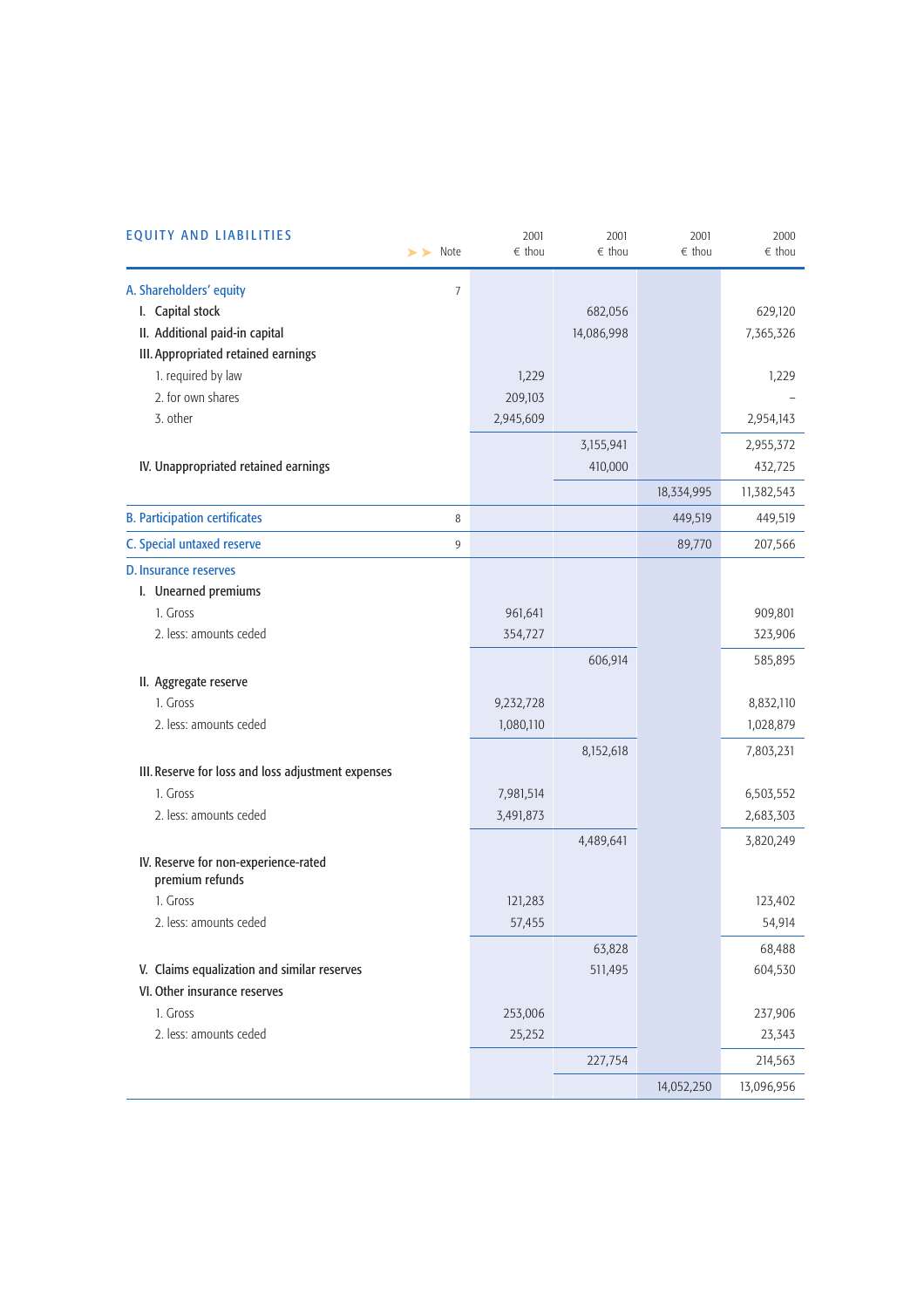| $\triangleright$ Note                                                                                                                                                                                                                                                                                | 2001<br>$\epsilon$ thou | 2001<br>$\epsilon$ thou | 2001<br>$\epsilon$ thou | 2000<br>$\epsilon$ thou |
|------------------------------------------------------------------------------------------------------------------------------------------------------------------------------------------------------------------------------------------------------------------------------------------------------|-------------------------|-------------------------|-------------------------|-------------------------|
| <b>E.</b> Other accrued liabilities<br>10                                                                                                                                                                                                                                                            |                         |                         | 2,932,591               | 2,764,910               |
| F. Funds held under reinsurance business ceded                                                                                                                                                                                                                                                       |                         |                         | 1,288,025               | 1,165,436               |
| <b>G. Other liabilities</b><br>11                                                                                                                                                                                                                                                                    |                         |                         |                         |                         |
| I. Accounts payable on reinsurance business<br>including<br>to affiliated enterprises: 544,905 (457,585) $\epsilon$ thou<br>to other enterprises in which long-term<br>equity investments are held: 18,294 (5,017) $\epsilon$ thou                                                                   |                         | 666,591                 |                         | 551,210                 |
| II. Liabilities to banks                                                                                                                                                                                                                                                                             |                         | 3,079,220               |                         | $\Omega$                |
| <b>III. Miscellaneous liabilities</b><br>including taxes of: 19,614 (1,956) $\epsilon$ thou<br>including 20,956,470 (12,266,504) € thou<br>due to affiliated enterprises<br>including 44,098 (115,512) $\epsilon$ thou due to<br>other enterprises in which long-term equity<br>investments are held |                         | 23,866,605              |                         | 13,158,562              |
|                                                                                                                                                                                                                                                                                                      |                         |                         | 27,612,416              | 13,709,772              |
| H. Deferred income                                                                                                                                                                                                                                                                                   |                         |                         | 21                      | 17                      |
| <b>Total equity and liabilities</b>                                                                                                                                                                                                                                                                  |                         |                         | 64,759,588              | 42,776,719              |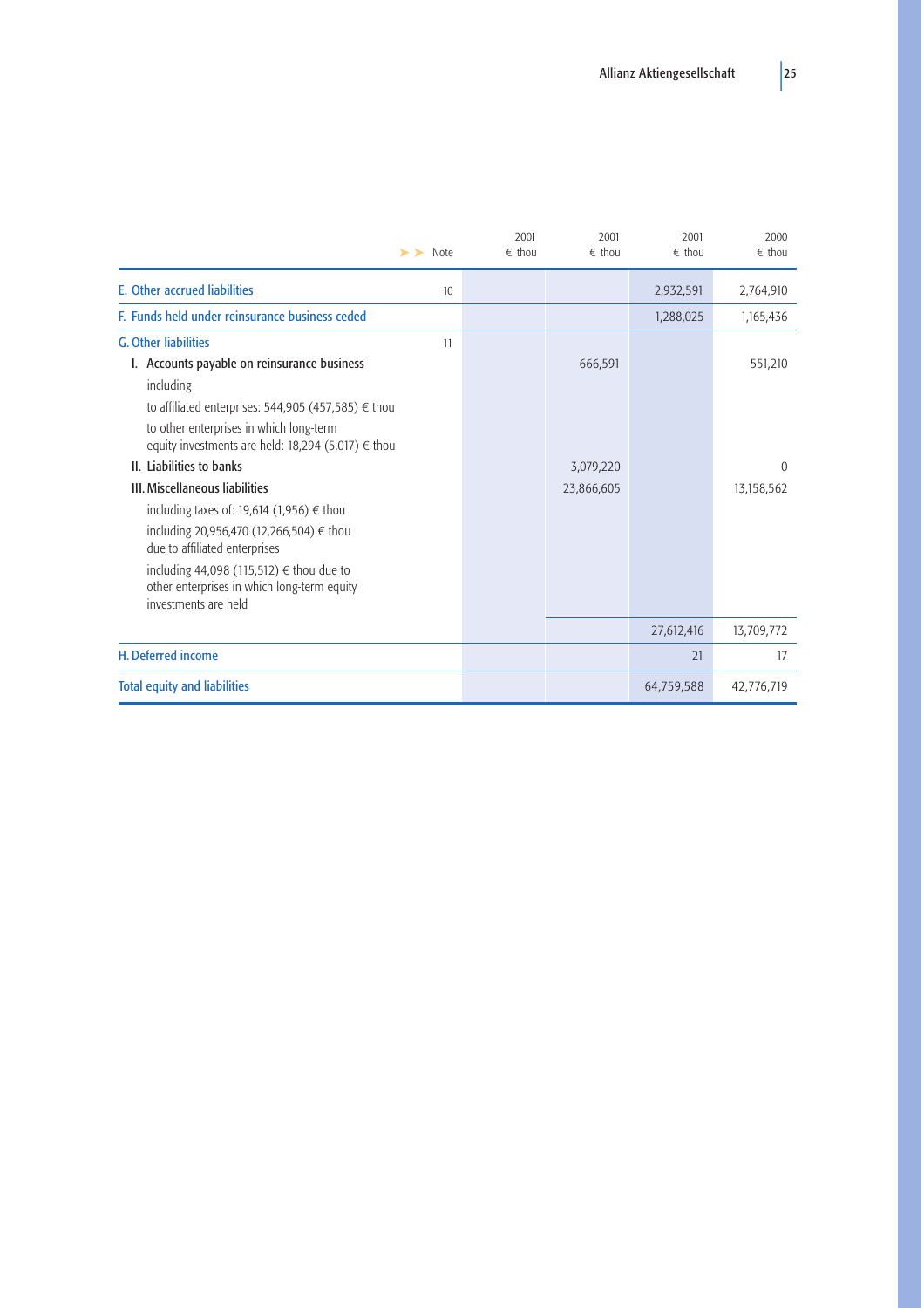# <span id="page-28-0"></span>Income Statement for the Year Ended December 31

|                                                               | $\blacktriangleright$ $\blacktriangleright$ Note | 2001<br>$\epsilon$ thou | 2001<br>$\epsilon$ thou | 2001<br>$\epsilon$ thou | 2000<br>$\epsilon$ thou |
|---------------------------------------------------------------|--------------------------------------------------|-------------------------|-------------------------|-------------------------|-------------------------|
| I. Underwriting account                                       |                                                  |                         |                         |                         |                         |
| 1. Premiums earned - net                                      |                                                  |                         |                         |                         |                         |
| a) Gross premiums written                                     | 12                                               | 5,689,769               |                         |                         | 6,039,543               |
| b) Premiums ceded                                             |                                                  | $-2,169,349$            |                         |                         | $-2,082,035$            |
|                                                               |                                                  |                         | 3,520,420               |                         | 3,957,508               |
| c) Change in unearned premiums - gross                        |                                                  | $-47,742$               |                         |                         | $-77,405$               |
| d) Change in unearned premiums ceded                          |                                                  | 29,414                  |                         |                         | 27,480                  |
|                                                               |                                                  |                         | $-18,328$               |                         | $-49,925$               |
|                                                               |                                                  |                         |                         | 3,502,092               | 3,907,583               |
| 2. Allocated interest return - net                            | 13                                               |                         |                         | 501,654                 | 511,499                 |
| 3. Other underwriting income - net                            |                                                  |                         |                         | 25,357                  | 17,607                  |
| 4. Loss and loss adjustment expenses - net                    |                                                  |                         |                         |                         |                         |
| a) Claims paid:                                               |                                                  |                         |                         |                         |                         |
| aa) Gross                                                     |                                                  | $-4,163,062$            |                         |                         | $-4,166,124$            |
| bb) Amounts ceded in reinsurance                              |                                                  | 1,553,642               |                         |                         | 1,563,794               |
|                                                               |                                                  |                         | $-2,609,420$            |                         | $-2,602,330$            |
| b) Change in reserve for loss and loss adjustment expenses    |                                                  |                         |                         |                         |                         |
| aa) Gross                                                     |                                                  | $-1,438,462$            |                         |                         | $-516,322$              |
| bb) Amounts ceded in reinsurance                              |                                                  | 789,730                 |                         |                         | 149,412                 |
|                                                               |                                                  |                         | $-648,732$              |                         | $-366,910$              |
|                                                               |                                                  |                         |                         | $-3,258,152$            | $-2,969,240$            |
| 5. Change in other insurance reserves - net                   | 14                                               |                         |                         | $-278,381$              | $-347,157$              |
| 6. Expenses for non-experience-rated<br>premium refunds - net |                                                  |                         |                         | $-29,348$               | $-36,888$               |
| 7. Underwriting expenses - net                                | 15                                               |                         |                         | $-936,826$              | $-997,445$              |
| 8. Other underwriting expenses - net                          |                                                  |                         |                         | $-263,998$              | $-289,805$              |
| 9. Subtotal                                                   |                                                  |                         |                         | $-737,602$              | $-203,846$              |
| 10. Change in claims equalization and similar reserves        |                                                  |                         |                         | 93,035                  | 2,970                   |
| 11. Underwriting result - net                                 |                                                  |                         |                         | $-644,567$              | $-200,876$              |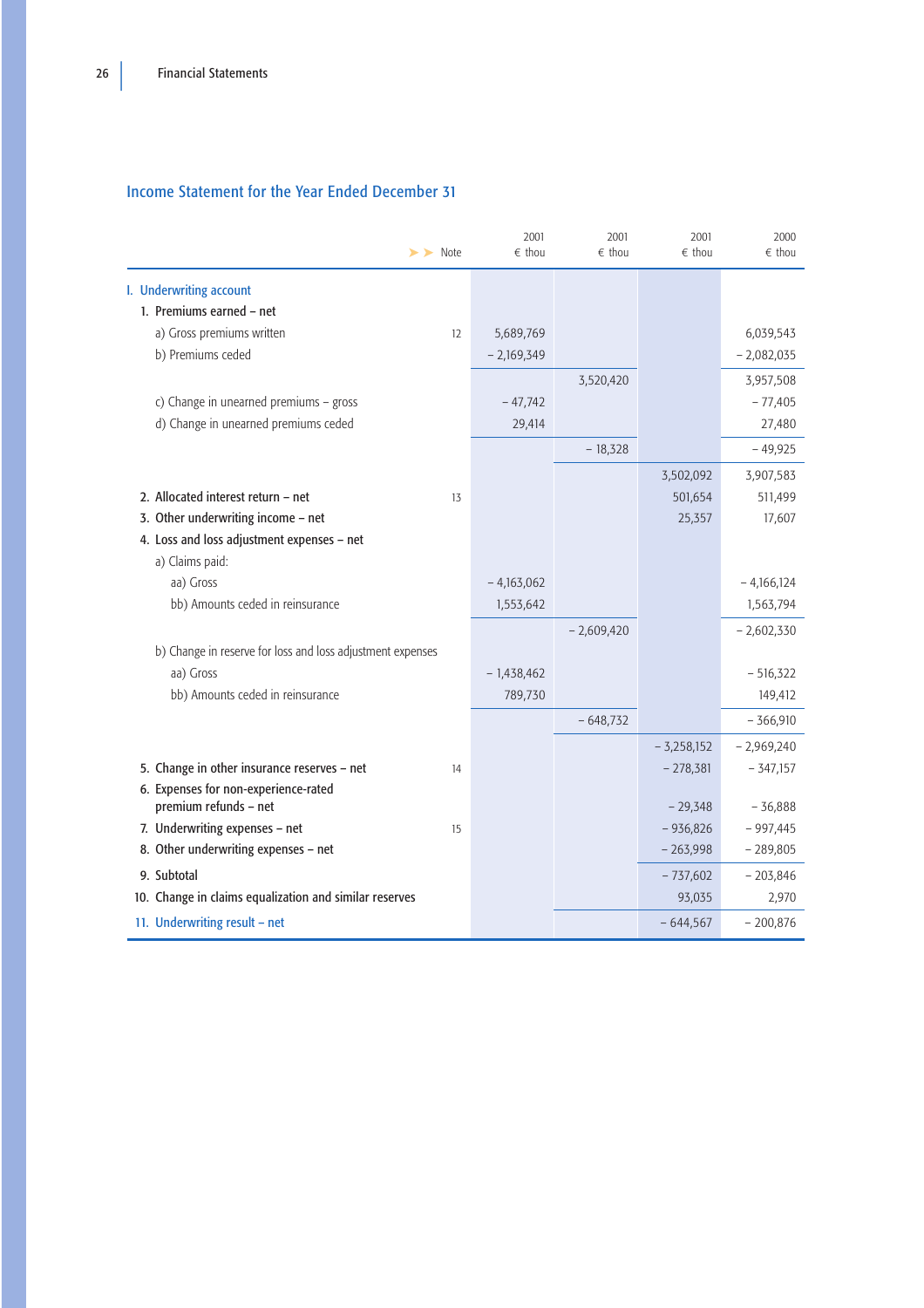| $\blacktriangleright$ Note                           |           | 2001<br>$\epsilon$ thou | 2001<br>$\epsilon$ thou | 2001<br>$\epsilon$ thou | 2000<br>$\epsilon$ thou |
|------------------------------------------------------|-----------|-------------------------|-------------------------|-------------------------|-------------------------|
| II. Non-underwriting account                         |           |                         |                         |                         |                         |
| 1. Investment income                                 | 16        |                         | 3,674,159               |                         | 3,023,181               |
| 2. Investment expenses                               | $17 - 18$ |                         | $-1,499,124$            |                         | $-1,215,301$            |
|                                                      |           |                         | 2,175,035               |                         | 1,807,880               |
| 3. Allocated interest return                         |           |                         | $-563,758$              |                         | $-577,499$              |
|                                                      |           |                         |                         | 1,611,277               | 1,230,381               |
| 4. Other income                                      | 19        |                         | 314,067                 |                         | 289,590                 |
| 5. Other expenses                                    | 20        |                         | $-854,331$              |                         | $-580,398$              |
|                                                      |           |                         |                         | $-540,264$              | $-290,808$              |
| 6. Non-underwriting result                           |           |                         |                         | 1,071,013               | 939,573                 |
| 7. Earnings from ordinary activities before taxation |           |                         |                         | 426,446                 | 738,697                 |
| 8. Income taxes                                      | 21        | $-17,827$               |                         |                         | $-74,738$               |
| less amounts charged to other companies in the Group |           | 138,619                 |                         |                         | 203,253                 |
|                                                      |           |                         | 120,792                 |                         | 128,515                 |
| 9. Other taxes                                       |           | $-1,694$                |                         |                         | $-2,301$                |
| less amounts charged to other companies in the Group |           |                         |                         |                         | 314                     |
|                                                      |           |                         | $-1,694$                |                         | $-1,987$                |
|                                                      |           |                         |                         | 119,098                 | 126,528                 |
| 10. Net income                                       | 22        |                         |                         | 545,544                 | 865,225                 |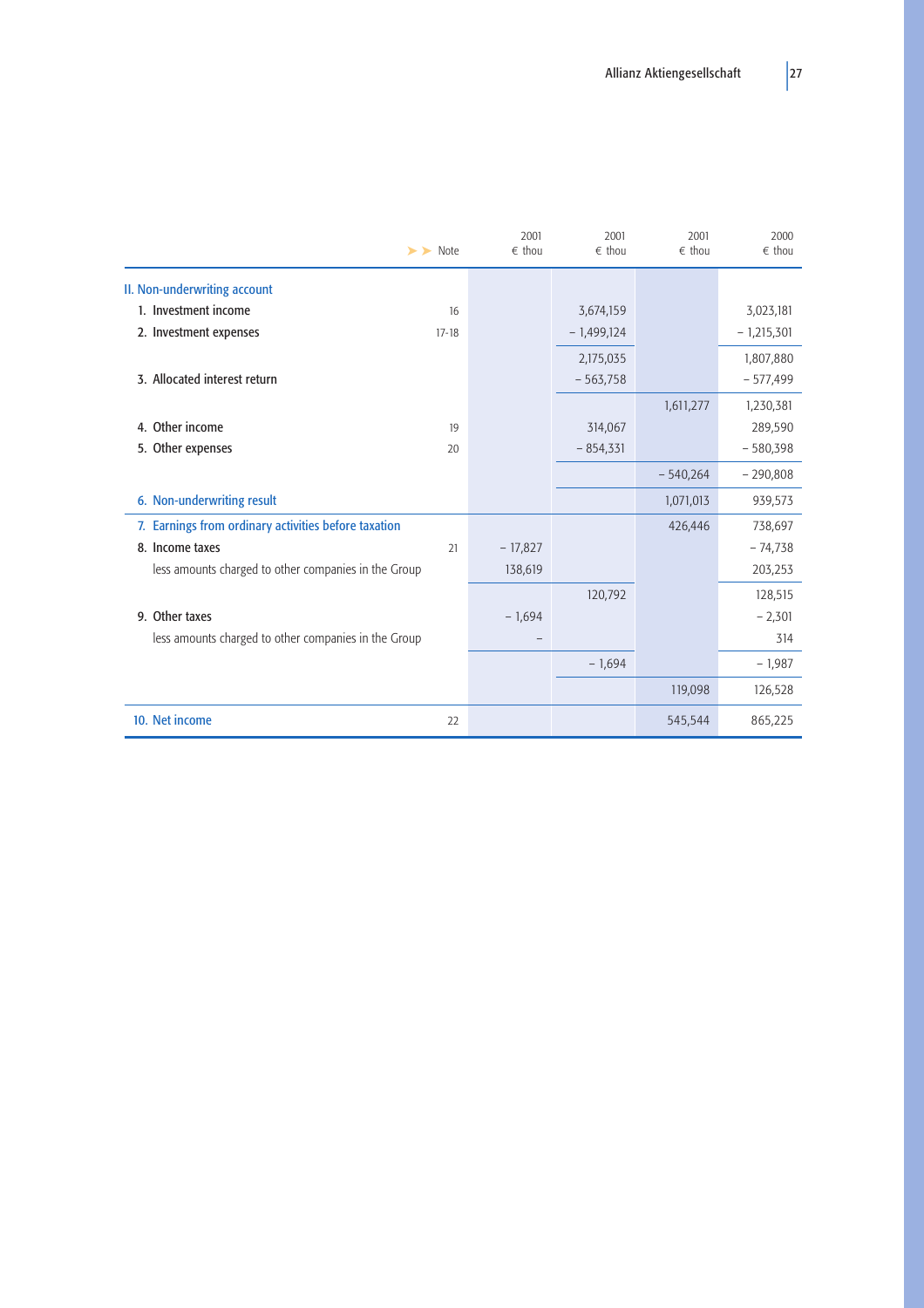## <span id="page-30-0"></span>LEGAL REGULATIONS

The financial statements and Management Report have been prepared in accordance with the regulations contained in the German Commercial Code (HGB), the Corporation Law (AktG), the Law on the Supervision of Insurance Enterprises (VAG), and the Government Order on the External Accounting Requirements of Insurance Enterprises (RechVersV).

The above-mentioned regulations for the company as a reinsurance company not only address the special contents of the financial statements and Management Report but also the extended deadlines for their preparation. All amounts in the financial statements are stated in and rounded out to euro thousands ( $\epsilon$  thou). The rate of exchange is DM 1.95583 for  $1 \in$ .

## ACCOUNTING, VALUATION AND CALCULATION METHODS

#### Requirement to restate original values, revaluations and special untaxed reserve

The requirement to restate original values was applied for the first time in fiscal year 1999. This requirement involves amounts being written up on assets, which have been written down to a lower market value in previous years, if a higher market value is attributed to them on the balance sheet date. Assets were written up either to the amount of the amortized cost or to a lower market value or stock-market value. They were reported as income. 25.0 % of the special untaxed reserve formed in fiscal year 1999 from revaluations on assets was released according to schedule during the year under review, provided that the release did not have to be undertaken through asset disposals in full or by the written-down value if assets had to be written down to the lower market value.

## Real estate (i.e. real property and equivalent rights and buildings including buildings on leased land)

is recorded at cost less accumulated depreciation. Depreciation has been calculated at the highest rates allowable for tax purposes using the straight-line or declining balance methods.

## Investments in affiliated and associated enterprises and other long-term equity investments

are recorded at cost and written down to fair market value in accordance with the German Commercial Code (clause § 253(2) HGB).

# Stocks, bearer bonds and other fixed and variable income securities, miscellaneous investments

are valued at whichever is lower, the acquisition cost or fair market value on the balance sheet date in accordance with the German Commercial Code (clause § 341b(2) in conjunction with clause § 253(1) and (3) HGB). An average cost has been established where securities of the same kind were purchased at different cost.

#### Investment fund units

are valued at the acquisition cost in accordance with the valid regulations for fixed assets as defined in the German Commercial Code (clause § 341 b (2) HGB). Assets are only written down if diminution in value is permanent.

## Tangible and intangible fixed assets and inventories, miscellaneous assets

are recorded at cost less tax-allowable depreciation or amortization. Assets of low value are written off immediately in full.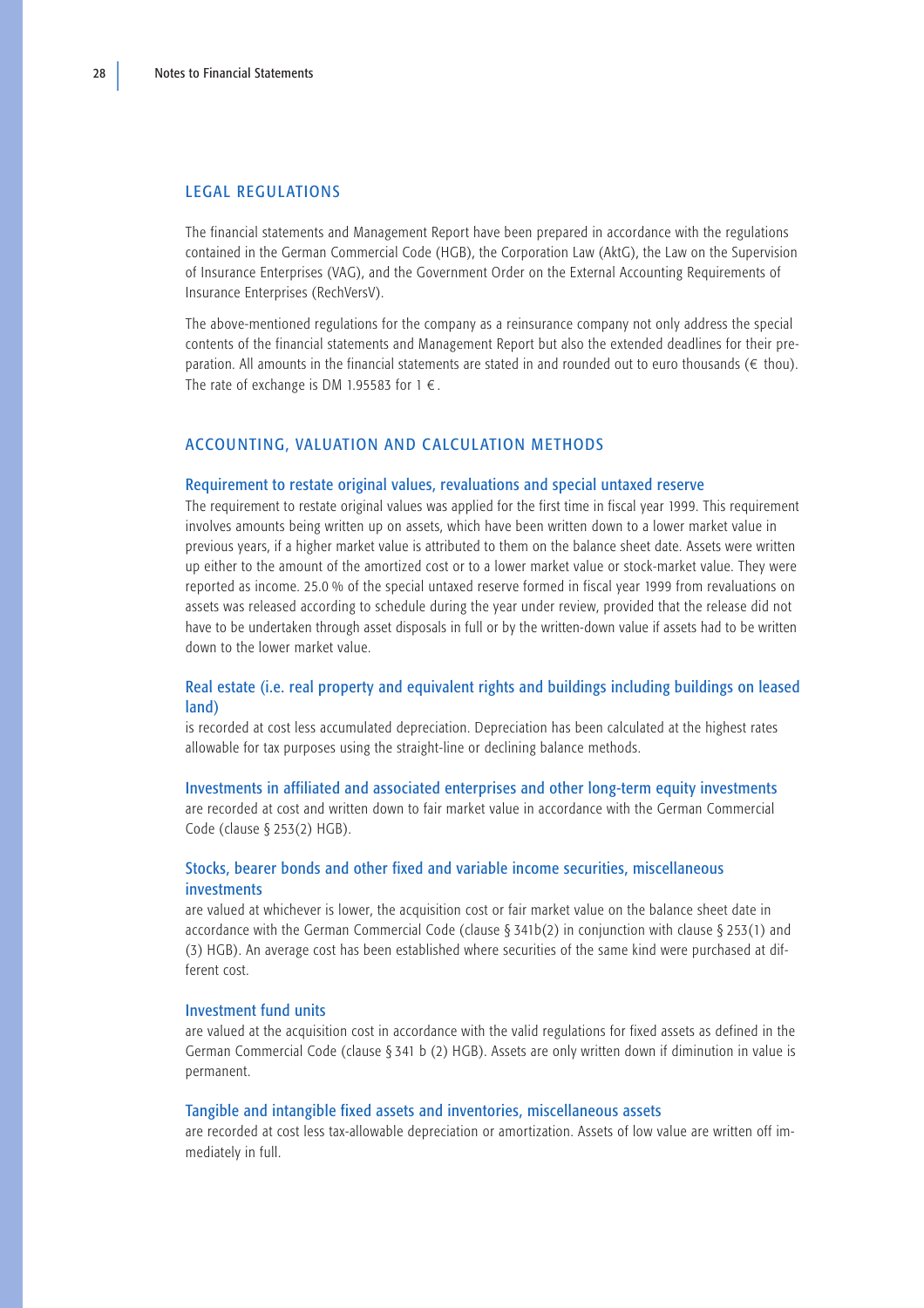## <span id="page-31-0"></span>Receivables

have been recorded at face value less repayments. They consist of the following:

- loans to affiliated enterprises,
- debentures and loans.
- bank deposits,
- funds held by others under reinsurance business assumed,
- accounts receivable on reinsurance business,
- other receivables,
- cash with banks, checks and cash on hand,
- accrued interest and rents.

## Insurance reserves consist of the following:

- unearned premiums,
- aggregate policy reserve,
- reserve for loss and loss adjustment expenses,
- reserve for premium refunds (non-experience-rated),
- other insurance reserves.

These reserves were set up according to information provided by the ceding insurers, estimated to a certain extent.

The reinsurers' shares were calculated in accordance with the reinsurance contracts.

The claims equalization reserve, the reserve for nuclear plants and the product liability reserve for major pharmaceutical risks were calculated for the net retention portion according to clause § 341h of the German Commercial Code in conjunction with clauses § 29 and § 30 of the Government Order on the External Accounting Requirements of Insurance Enterprises.

### Other accrued liabilities

The pension accruals are calculated actuarially based on the updated 1998 mortality tables of Prof. Dr. K. Heubeck. The full amount of the liability calculated in this way has been recorded in the financial statements. Miscellaneous accrued liabilities have been recorded as projected. The accrued liabilities for early retirement benefits, employee long-service awards and phased-in retirement have been calculated using actuarial principles.

## Liabilities consist of:

- participation certificates,
- funds held under reinsurance business ceded,
- accounts payable on reinsurance business,
- liabilities to banks.
- other liabilities.

These liabilities are recorded at the amounts payable on maturity. Annuities are recorded at present value.

#### Deferred income

Premiums and discounts carried forward as prepaid expenses are spread over the remaining life of the related loans outstanding.

# Foreign currency translation

Investments denominated in foreign currencies are stated at an amount based on the local currency and the exchange rate on the balance sheet date. The modified or strict lower of either cost or market principles is used. The other balance sheet items are valued in accordance with established principles for currency translation for open and – where applicable – closed positions.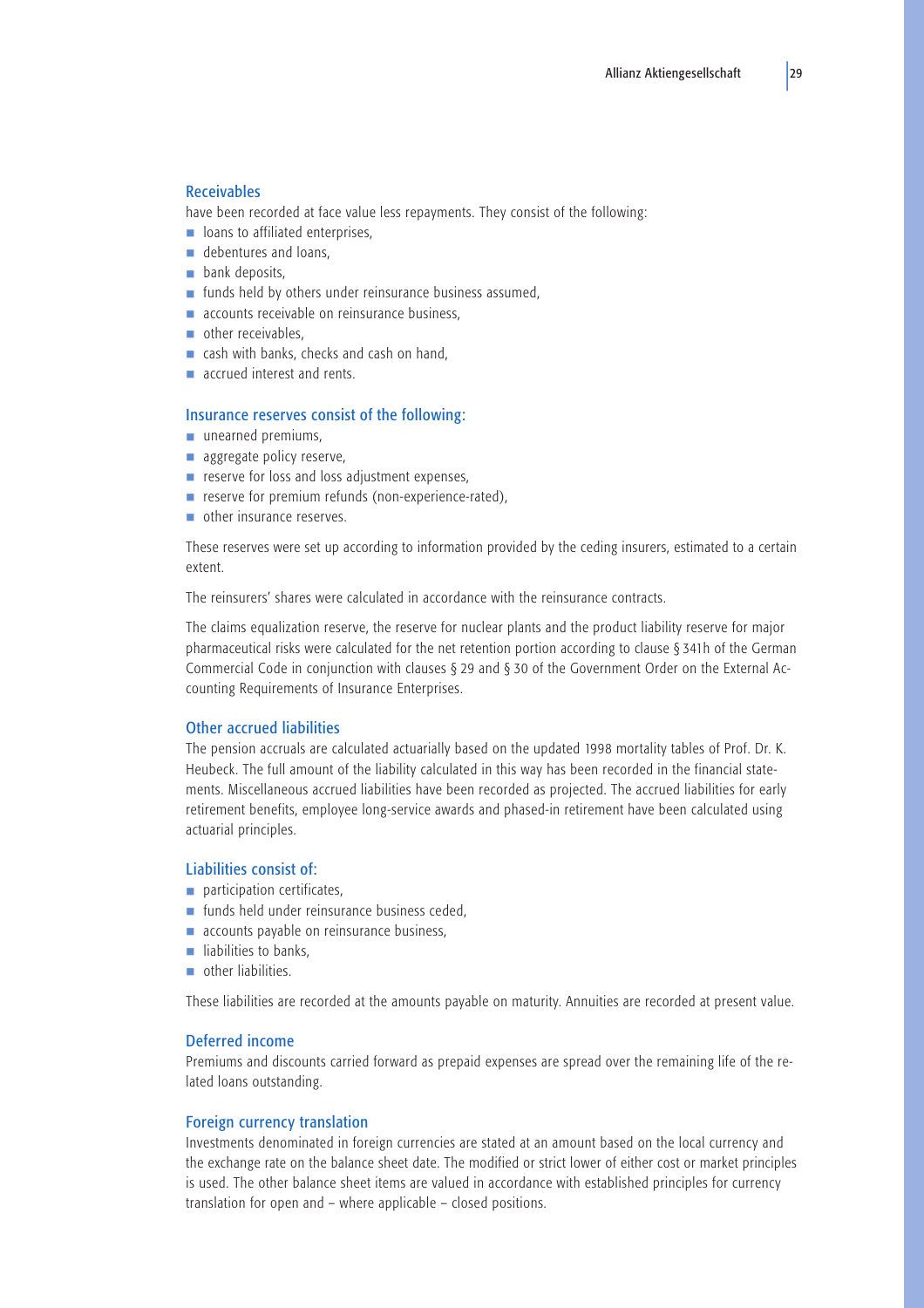## <span id="page-32-0"></span>SUPPLEMENTARY INFORMATION ON ASSETS

# Changes under asset headings A., B.I. through B.III in fiscal year 2001

|              |                                                                              | Values stated 12/31/2000 | Additions |                 |
|--------------|------------------------------------------------------------------------------|--------------------------|-----------|-----------------|
|              |                                                                              | $\epsilon$ thou          | 0/0       | $\epsilon$ thou |
| А.           | <b>Intangible assets</b>                                                     |                          |           |                 |
|              | Other intangible assets                                                      | 89                       |           | 1,227           |
| B.I.         | Real estate                                                                  | 369,277                  | 1.2       | 38,065          |
| B.II.        | Investments in affiliated and associated enterprises                         |                          |           |                 |
|              | 1. Investments in affiliated enterprises                                     | 25,255,604               | 82.7      | 21,425,134      |
|              | 2. Loans to affiliated enterprises                                           | 2,449,256                | 8.0       | 2,124,151       |
|              | 3. Investments in other enterprises                                          | 310,345                  | 1.0       | 1,679,090       |
|              | 4. Loans to other enterprises in which long-term equity investments are held |                          |           | 253             |
|              | Subtotal B.II.                                                               | 28,015,205               | 91.7      | 25,228,628      |
|              | <b>B.III.</b> Other investments                                              |                          |           |                 |
|              | 1. Stocks, investment fund units and other variable income securities        | 1,232,741                | 4.0       | 3,527,197       |
|              | 2. Bearer bonds and other fixed-income securities                            | 918,235                  | 3.0       | 582,345         |
|              | 3. Other loans                                                               |                          |           |                 |
|              | Debentures and loans                                                         | 12,000                   | 0.0       |                 |
|              | 4. Bank deposits                                                             | 16,934                   | 0.1       | 2,111,131       |
|              | 5. Miscellaneous investments                                                 | 5                        | 0.0       |                 |
|              | Subtotal B.III.                                                              | 2,179,915                | 7.1       | 6,220,673       |
|              | Subtotal B.I. through B.III.                                                 | 30,564,397               | 100.0     | 31,487,366      |
| <b>Total</b> |                                                                              | 30,564,486               |           | 31,488,593      |

# 2 Market value of investments

The market value of real estate holdings, dividend-bearing stocks (investments in affiliated and associated enterprises, other shares and investment fund units) and bearer bonds as of December 31, 2001 amounted to  $\epsilon$ 84.9 bn. The corresponding balance sheet valuation of these investments was  $\epsilon$ 44.9 bn.

The values are subdivided into individual asset categories as follows:

|                                                        | Book value<br>12/31/2001<br>$\epsilon$ bn | Market value<br>12/31/2001<br>$\epsilon$ bn | Valuation<br>reserve<br>12/31/2001<br>$\epsilon$ bn |
|--------------------------------------------------------|-------------------------------------------|---------------------------------------------|-----------------------------------------------------|
| Real estate<br>Dividend-bearing stocks<br>Bearer bonds | 0.3<br>43.4<br>1.2                        | 1.0<br>82.7<br>1.2                          | 0.7<br>39.3<br>0.0                                  |
| <b>Total</b>                                           | 44.9                                      | 84.9                                        | 40.0                                                |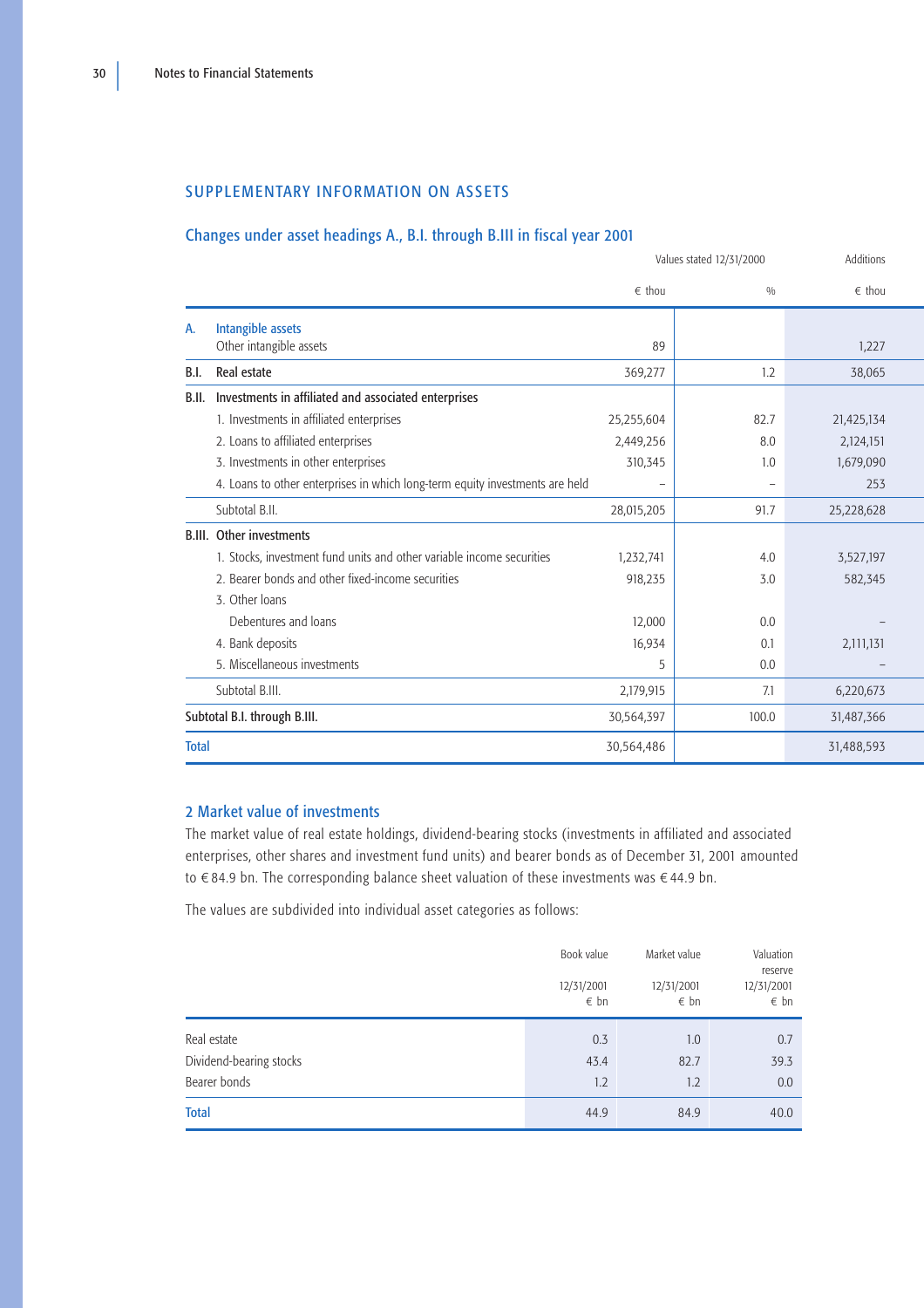| Transfers    | Disposals       | Revaluation     | Depreciation     | Net Additions (+)<br>Net Disposals (-) |                 | Values stated 12/31/2001 |
|--------------|-----------------|-----------------|------------------|----------------------------------------|-----------------|--------------------------|
| $\in\,$ thou | $\epsilon$ thou | $\epsilon$ thou | $\in\,$ thou     | $\epsilon$ thou                        | $\epsilon$ thou | 0/0                      |
|              |                 |                 |                  |                                        |                 |                          |
|              |                 |                 | 335              | $+892$                                 | 981             |                          |
|              | 9,494           |                 | 124,334          | $-95,763$                              | 273,514         | $0.5\,$                  |
|              |                 |                 |                  |                                        |                 |                          |
| 215,892      | 6,103,104       |                 | 31,000           | $+15,506,922$                          | 40,762,526      | 80.5                     |
| 16,546       | 969,918         | 26,183          |                  | $+1,196,962$                           | 3,646,218       | 7.2                      |
| $-2,888$     | 1,362,817       |                 | $\overline{3}$   | $+313,382$                             | 623,727         | $1.2\,$                  |
|              | 253             |                 |                  |                                        |                 | $\overline{\phantom{a}}$ |
| 229,550      | 8,436,092       | 26,183          | 31,003           | $+ 17,017,266$                         | 45,032,471      | 88.9                     |
|              |                 |                 |                  |                                        |                 |                          |
| $-213,004$   | 2,489,299       | 648             | $\boldsymbol{0}$ | $+825,542$                             | 2,058,283       | 4.1                      |
| $-16,546$    | 317,321         | 3,540           | 4,111            | $+247,907$                             | 1,166,142       | $2.3$                    |
|              |                 |                 |                  |                                        |                 |                          |
|              |                 |                 |                  |                                        | 12,000          | $0.0\,$                  |
|              |                 |                 |                  | $+ 2,111,131$                          | 2,128,065       | 4.2                      |
|              |                 |                 |                  | $\qquad \qquad -$                      | 5               | $0.0\,$                  |
| $-229,550$   | 2,806,620       | 4,188           | 4,111            | $+ 3,184,580$                          | 5,364,495       | 10.6                     |
|              | 11,252,206      | 30,371          | 159,448          | $+20,106,083$                          | 50,670,480      | 100.0                    |
|              | 11,252,206      | 30,371          | 159,783          | $+20,106,975$                          | 50,671,461      |                          |

The following valuation methods have been used to arrive at market value:

## Real estate

– Land and buildings as a rule at capitalized earnings value, new buildings at cost, in each case as at December 31, 2001.

# Dividend-bearing stocks

– Quoted companies at the stock exchange price quoted on the last trading day of 2001. Non-quoted companies at their net worth calculated by the DVFA method or at acquisition cost.

# Bearer bonds and other fixed income securities

– At the stock exchange value quoted on the last trading day of 2001.

## 3 Miscellaneous investments (Assets B.III.5.)

These consist entirely of holdings in private limited liability companies.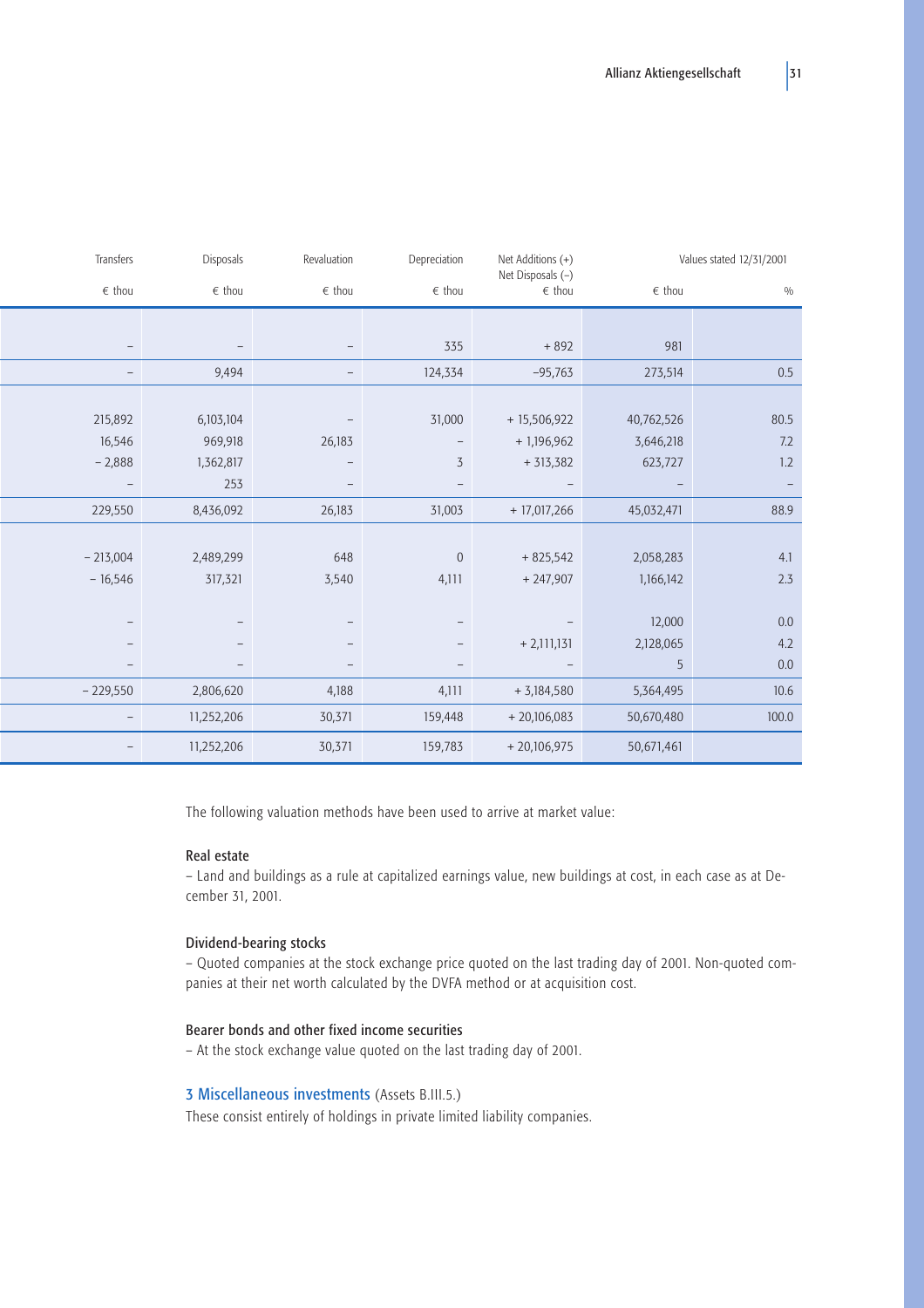## <span id="page-34-0"></span>4 Disclosure of equity investments

The information required by the German Commercial Code (clause § 285 no. 11 HGB) is filed with the Commercial Register at the Municipal Court (Amtsgericht) in Munich.

## 5 Other assets (Assets D.IV.)

This heading consists primarily of options on own shares that are used to hedge risks of the Allianz Group under the Long-term Incentive Plan.

# 6 Other prepaid expenses (Assets E.II.)

This heading includes  $\in$  18,935 (23,105) thou in respect of repayment premiums on loans to affiliated enterprises and  $\epsilon$ 396,268 (167,467) thou in respect of debt discount on miscellaneous liabilities.

## Collateral

Assets included in the balance sheet totaling  $\epsilon$  1,612,704 (119,670) thou are subject to restricted usage through collateral.

Beyond the balance sheet date, assets with a balance sheet value of  $\epsilon$  38,471 thou were loaned in the securities lending business and reported as under the heading stocks, investment fund units, and variable income securities.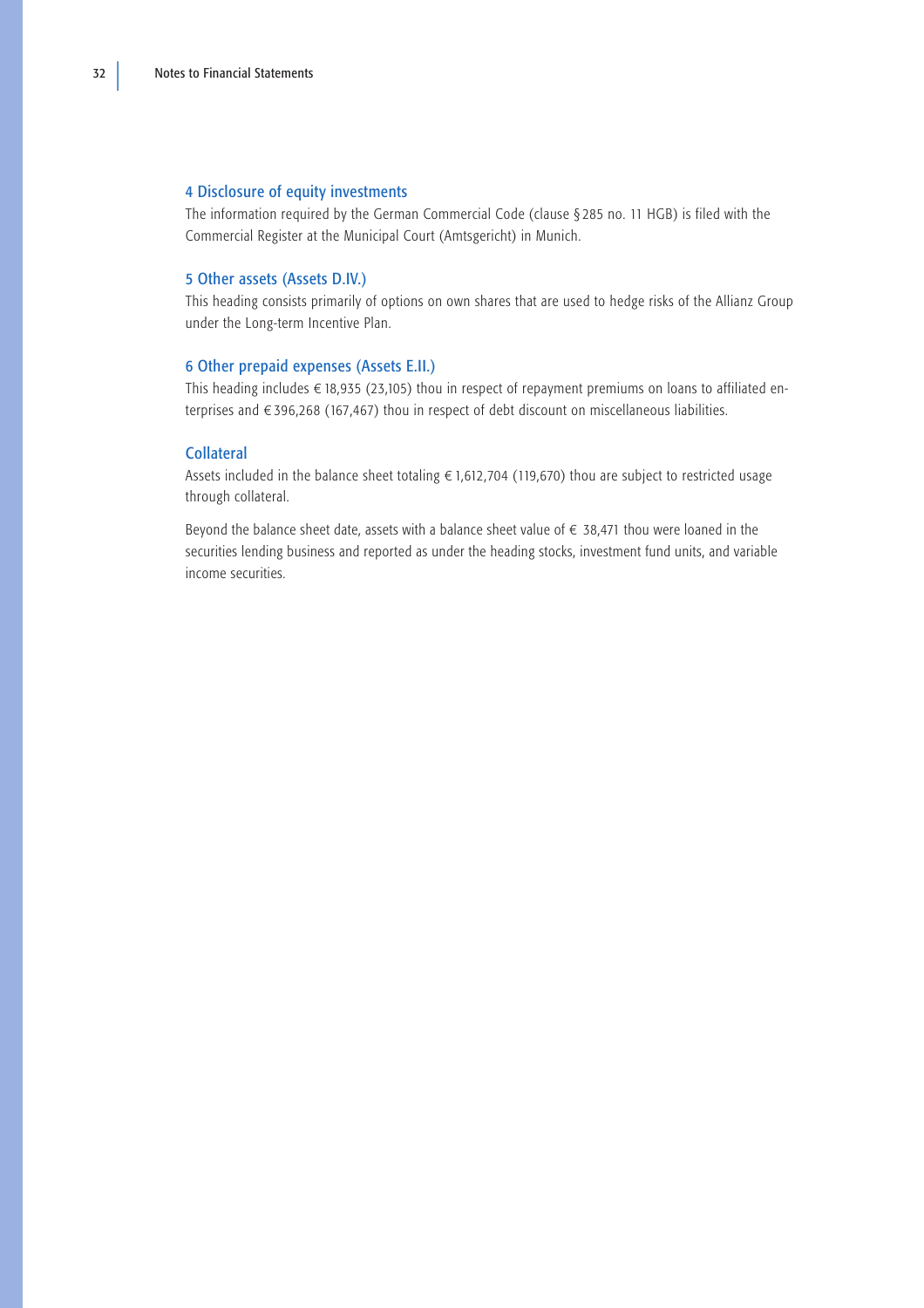## <span id="page-35-0"></span>SUPPLEMENTARY INFORMATION ON LIABILITIES

## 7 Shareholder's Equity (Liabilities A.I.)

In July 2001, the capital stock of the company was increased by  $\in$  51,129,187.84 to  $\in$  680,249,187.84 through the issue of 19,972,339 new registered no par value shares with a proportionate share in the capital stock of €2.56 each for a non-cash consideration. DAD Transaktionsgesellschaft mbH, Frankfurt/Main was exclusively authorized to take up the new shares. The non-cash consideration was provided by the transfer of claims of DAD Transaktionsgesellschaft mbH totaling  $\epsilon$  6,595,932,860.70 against Allianz Finanzbeteiligungs GmbH.

In September 2001, 705,661 shares with a notional principal amount of  $\epsilon$  1,806,492.16 (0.3 %) as a proportion of the issued capital were issued at a price of  $\epsilon$  253.20 each, enabling employees of Allianz Group enterprises in Germany and abroad to take up 361,235 employee shares at prices between  $\in$  177.24 and  $\in$  215.22. The remaining 344,426 shares with a notional principal amount of  $\epsilon$ 881,730.56 as a proportion of the issued capital were sold on the stock exchange at an average price of  $\epsilon$  259.41.

In May 2001, the company acquired 786,100 of its own shares at an average price of  $\epsilon$  314.48 on the stock market. These shares were written down to the lower market value on December 31, 2001, in order to reflect the performance of the stock-market price. At year-end the company held 786,100 treasury stock with a notional principal amount of  $\in 2,012,416.00$  (0.3 %) as a proportion of the issued capital. Dresdner Bank AG also held around 24.5 mn shares with a notional principal amount of  $\epsilon$  62.6 mn (9.2 %) as a proportion of the issued capital. Allianz has had a majority shareholding in Dresdner Bank AG since July 2001.

The issued capital as of December 31, 2001, amounted to  $\epsilon$  682,055,680.00, divided into 266,428,000 registered shares. The shares have no par value as such but have a mathematical value of  $\epsilon$  2.56 each as a proportion of the issued capital.

## Performance of issued shares

|                                      | Number        |
|--------------------------------------|---------------|
| As of 1/1/2001                       | 245,750,000   |
| Additions                            | 20,678,000    |
| Treasury stock Allianz AG            | $-786,100$    |
| Allianz AG shares with Dresdner Bank | $-24,452,365$ |
| As of 12/31/2001                     | 241,189,535   |

At the end of the year under review, there was authorized unissued capital 2001/I with a notional principal amount of  $\epsilon$ 300,000,000.00 (117,187,500 shares), which can be issued at any time up to July 10, 2006. If shares are issued against a non-cash consideration, the pre-emptive rights of shareholders can be excluded. In the case of capital increases against a cash consideration, shareholders have to be granted a preemptive right. However, the pre-emptive rights of shareholders to use fractions can be excluded. If capital is increased against a cash consideration the pre-emptive rights of shareholders can also be excluded if the issue price is not significantly less than the stock-market price. Authorized unissued capital 2001/II can be used at any time up to July 10, 2006 to issue shares with a notional principal amount of  $\epsilon$ 8,193,507.84 (3,200,589 shares) against a cash contribution. Pre-emptive rights of shareholders are excluded, in order to issue the new shares to employees of Allianz AG and of other companies in the Group. Authorized unissued capital 1998 of  $\epsilon$  2,556,459.41 (998,617 shares) is available for issue up to July 7, 2003 and can be used to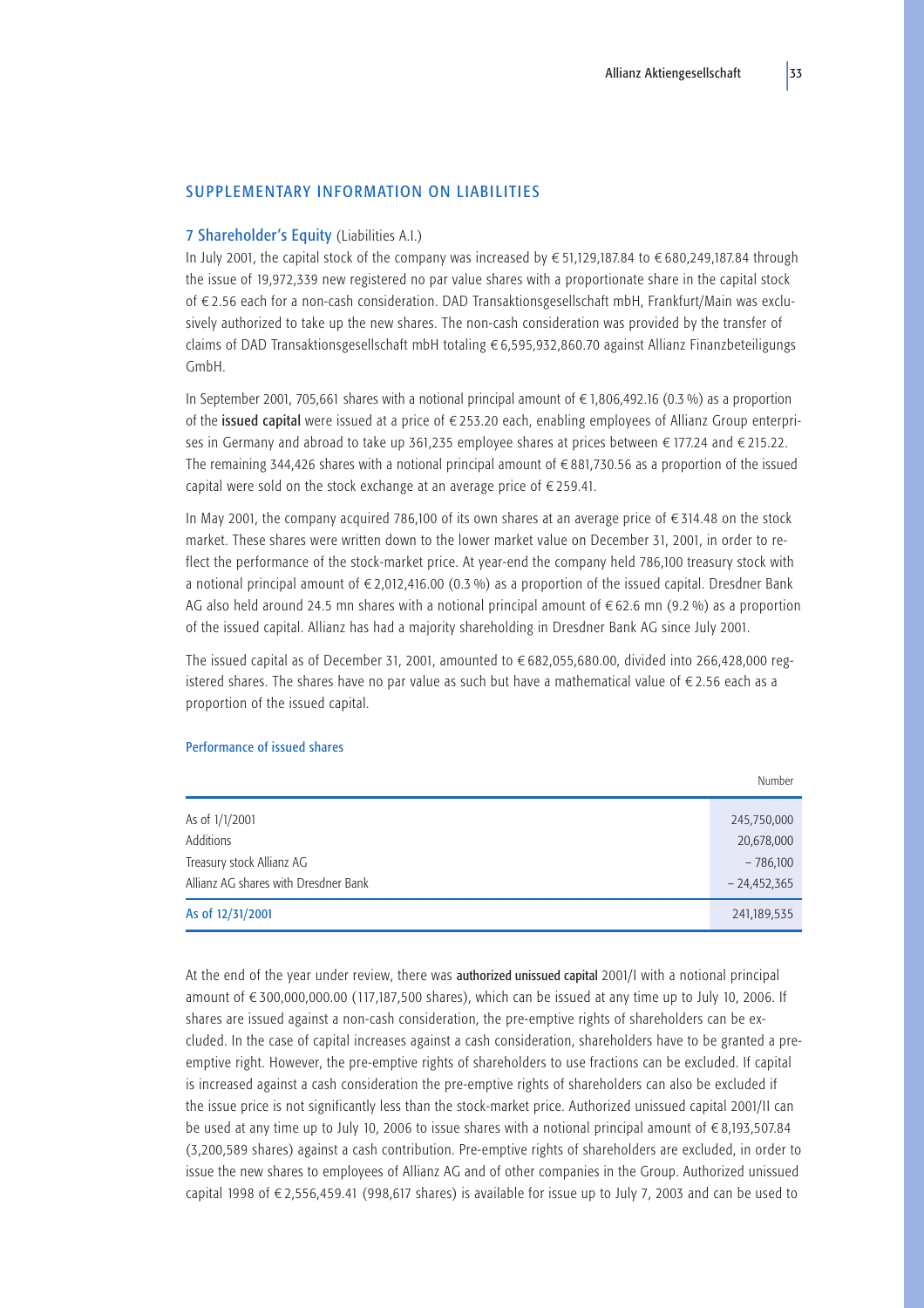<span id="page-36-0"></span>protect the holders of conversion or subscription rights from dilution, in the event of future capital increases for cash by granting them a pre-emptive right to subscribe for new shares. To that extent the pre-emptive rights of shareholders are excluded.

The company had conditionally authorized capital 2001 amounting to  $\epsilon$  50,000,000.00 (19,531,250 shares) on which subscription or conversion rights, with pre-emptive rights for shares, can be issued up to July 10, 2006 provided the company's own shares are not used to service the issue.

The company has a cross-holding with Münchener Rückversicherungs-Gesellschaft AG in Munich. Allianz AG has a shareholding of 22.6 % in Münchener Rückversicherungs-Gesellschaft AG and Munich Re in turn holds 23.0 % in Allianz AG.

## Additional paid-in capital (Liabilities A.II.)

|                                                      | $\epsilon$ thou        |
|------------------------------------------------------|------------------------|
| 12/31/2000<br>+ Transfer from capital increases 2001 | 7,365,326<br>6,721,672 |
| 12/31/2001                                           | 14,086,998             |

# Appropriated retained earnings (Liabilities A.III.)

|                    | 12/31/2000<br>$\epsilon$ thou | From unapprop-<br>riated retained<br>earnings 2000<br>$\epsilon$ thou | From<br>2001 net<br>income<br>$\epsilon$ thou | Transfer<br>for own<br>interests<br>$\epsilon$ thou | 12/31/2001<br>$\epsilon$ thou |
|--------------------|-------------------------------|-----------------------------------------------------------------------|-----------------------------------------------|-----------------------------------------------------|-------------------------------|
| 1. Required by law | 1,229                         | $\qquad \qquad$                                                       |                                               | $\qquad \qquad$                                     | 1,229                         |
| 2. For own shares  | $\overline{\phantom{0}}$      |                                                                       |                                               | 209,103                                             | 209,103                       |
| 3. Other           | 2,954,143                     | 64,100                                                                | 136,469                                       | $-209.103$                                          | 2,945,609                     |
| <b>Total</b>       | 2,955,372                     | 64,100                                                                | 136,469                                       |                                                     | 3,155,941                     |

## 8 Participation certificates (Liabilities B.)

The heading participation certificates shows the guaranteed total redemption price that Allianz AG has to pay if the holders of the certificates give notice on the total number of certificates issued amounting to 5,723,512. The portions of profit for the year under review that are attributable to participation certificates are reported under other liabilities.

Allianz AG issued a total of 5,559,983 participation certificates in the period from October 1986 to 1995. The last issue was made in March 1998 when a further 163,529 participation certificates were issued. There were no further issues of participation certificates in the years 1999, 2000 and 2001.

The terms and conditions for participation certificates provide for an annual distribution amounting to 240.0 % of the dividend paid by the company in respect of one Allianz no-par-value share. In addition, under certain conditions, certificate holders are granted the right to subscribe to new participation certificates; the pre-emptive rights of shareholders are excluded. Participation certificates do not confer any voting rights, any rights to conversion into Allianz shares or any rights to liquidation proceeds to their holders. They are unsecured and of equal rank to other receivables of unsecured creditors.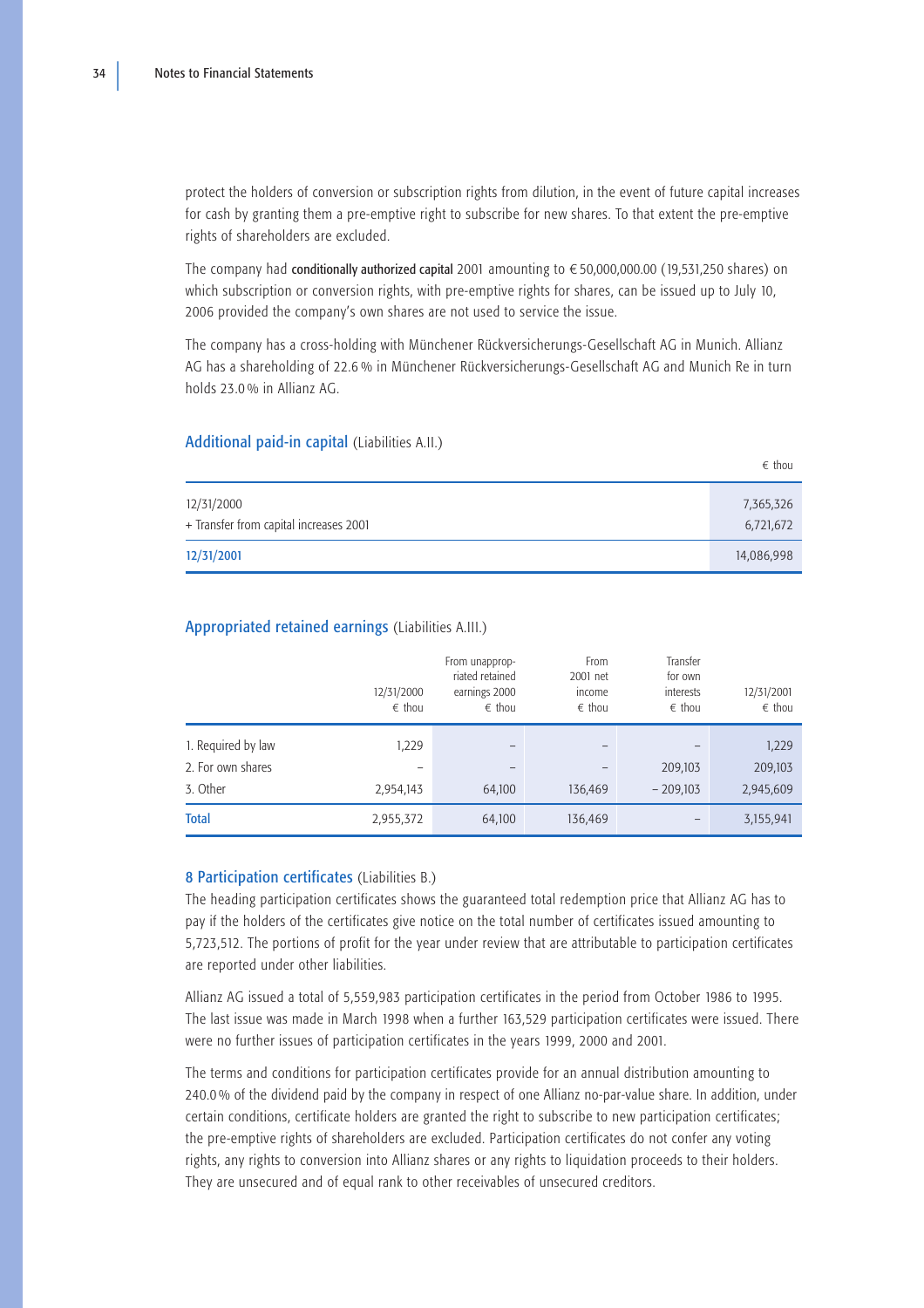<span id="page-37-0"></span>Participation certificates are redeemable at the option of their holders every five years, and for the first time as of December 31, 2001, by giving 12 months notice. This right of redemption was exercised for 358 participation certificates. For this eventuality, the conditions guarantee a redemption price equal to the weighted average of the issue price of all the previous issues of participation certificates. The current redemption price per certificate is based on the last issue date of March 1998 and is equal to  $\epsilon$  78.54.

The participation certificates are redeemable at the company's option as of the end of 2006 and notice of redemption may be served annually by giving a period of 6 months notice. In that case each participation certificate is redeemable at a redemption price equal to 122.9 % of the price of the Allianz share. Alternatively the company can offer to exchange 8 participation certificates for 10 Allianz shares. Allianz AG has consistently stated at Annual General Meetings that the company is not under any legal obligation in relation to notice and does not intend to serve notice on the participation certificates and redeem them in cash or by converting them into shares. There are currently no considerations being given to any change in this position. A lawsuit against Allianz AG regarding compensation for profit participation certificates based on the price of Allianz ordinary shares was rejected in a judgment handed down by the Munich district court (Landgericht) on July 5, 2001.

## 9 Special untaxed reserve (Liabilities C.)

|                                                                                            | 12/31/2000<br>$\epsilon$ thou | Allocated/<br>Transferred<br>$\epsilon$ thou | Released<br>$\epsilon$ thou | 12/31/2001<br>$\epsilon$ thou |
|--------------------------------------------------------------------------------------------|-------------------------------|----------------------------------------------|-----------------------------|-------------------------------|
| Reserve according to clause $\S 6 b$ EStG<br>Reserve according to clause $\S$ 52 (16) EStG | 134,300<br>73,266             | 14,592<br>6,332                              | 112,061<br>26,659           | 36,831<br>52,939              |
| <b>Total</b>                                                                               | 207,566                       | 20.924                                       | 138,720                     | 89,770                        |

## 10 Other accrued liabilities (Liabilities E.)

The pension obligations of the companies in Allianz Sachversicherungsgruppe Deutschland (Allianz's Property and Casualty Insurance Group in Germany) Allianz Lebensversicherungs-AG, Deutsche Lebensversicherungs-AG, Vereinte Lebensversicherung AG, Vereinte Versicherung AG and Vereinte Rechtsschutzversicherung AG are accrued in the financial statements of Allianz AG because the company has assumed joint liability for the pension obligations and undertaken to fulfil them. In addition to pension and similar reserves of  $\in$  2,712,927 (2,555,997) thou and accrued taxes of  $\in$  173,694 (146,719) thou , the company has miscellaneous accrued liabilities of  $\epsilon$ 45,970 (62,194) thou, including  $\epsilon$  10,607 thou for costs of the early retirement scheme and employee long-service awards, which are shared throughout the Group, and  $\epsilon$ 3,561 thou for contingencies.

### 11 Long-term and secured liabilities

Miscellaneous liabilities amounting to  $\epsilon$  15,089,336 thou have a period to maturity of more than 5 years.  $\epsilon$ 2,178 thou of the miscellaneous liabilities are secured by mortgages, annuity charges and ship mortgages.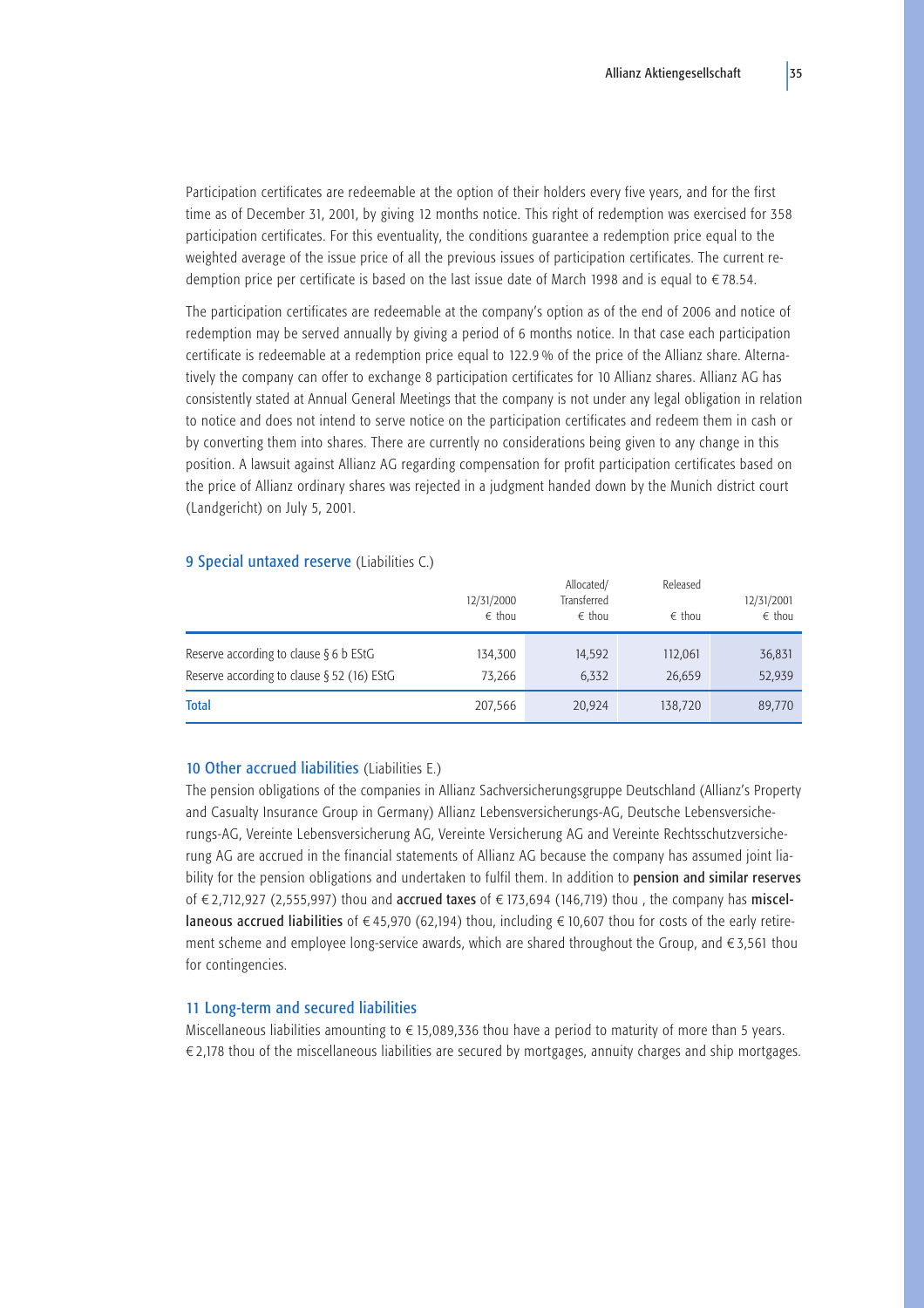## <span id="page-38-0"></span>SUPPLEMENTARY INFORMATION TO THE INCOME STATEMENT

## 12 Gross premiums written (Income Statement I.1.a)

|                                                   | 2001<br>$\epsilon$ thou | 2000<br>$\epsilon$ thou |
|---------------------------------------------------|-------------------------|-------------------------|
| Property and casualty insurance<br>Life insurance | 4,798,112<br>891,657    | 5,071,193<br>968,350    |
| <b>Total</b>                                      | 5,689,769               | 6,039,543               |

## 13 Allocated interest return - net (Income Statement I.1.2.)

The amount of investment income transferred under this heading from the non-underwriting section to the underwriting section of the income statement is calculated in accordance with clause § 38 RechVersV (the Government Order on the External Accounting Requirements of Insurance Enterprises).

## 14 Change in other insurance reserves - net (Income Statement I.1.5.)

This heading comprises  $\in$  263,321 (323,263) thou added to the net aggregate reserve and  $\in$  15,060 (23,894) thou added to miscellaneous net insurance reserves.

# 15 Underwriting expenses – net (Income Statement I.1.7.)

Gross underwriting expenses of  $\epsilon$  1,553,249 (1,582,513) thou are shown net of commissions and profitsharing on reinsurance ceded amounting to  $\epsilon$  616,423 (585,068) thou.

# 16 Investment income (Income Statement II.1.)

|                                                                                                                         | 2001<br>$\epsilon$ thou | 2001<br>$\epsilon$ thou | 2000<br>$\epsilon$ thou |
|-------------------------------------------------------------------------------------------------------------------------|-------------------------|-------------------------|-------------------------|
| a. Income from long-term equity investments<br>including from affiliated enterprises: $\epsilon$ 662,934 (661,493) thou |                         | 857,042                 | 684,476                 |
| b. Income from other investments<br>including from affiliated enterprises: $\epsilon$ 650,677 (565,972) thou            |                         |                         |                         |
| aa. Income from real estate                                                                                             | 64,076                  |                         | 57,894                  |
| bb Income from other investments                                                                                        | 1,071,245               |                         | 968,701                 |
|                                                                                                                         |                         | 1,135,321               | 1,026,595               |
| c. Income from revaluations                                                                                             |                         | 30,371                  | 4,005                   |
| d. Realized investment gains                                                                                            |                         | 1,228,893               | 931,208                 |
| e. Income from profit pooling and profit transfer agreements                                                            |                         | 283,812                 | 303,249                 |
| f. Income from the release of special untaxed reserve                                                                   |                         | 138,720                 | 73,648                  |
| <b>Total</b>                                                                                                            |                         | 3,674,159               | 3,023,181               |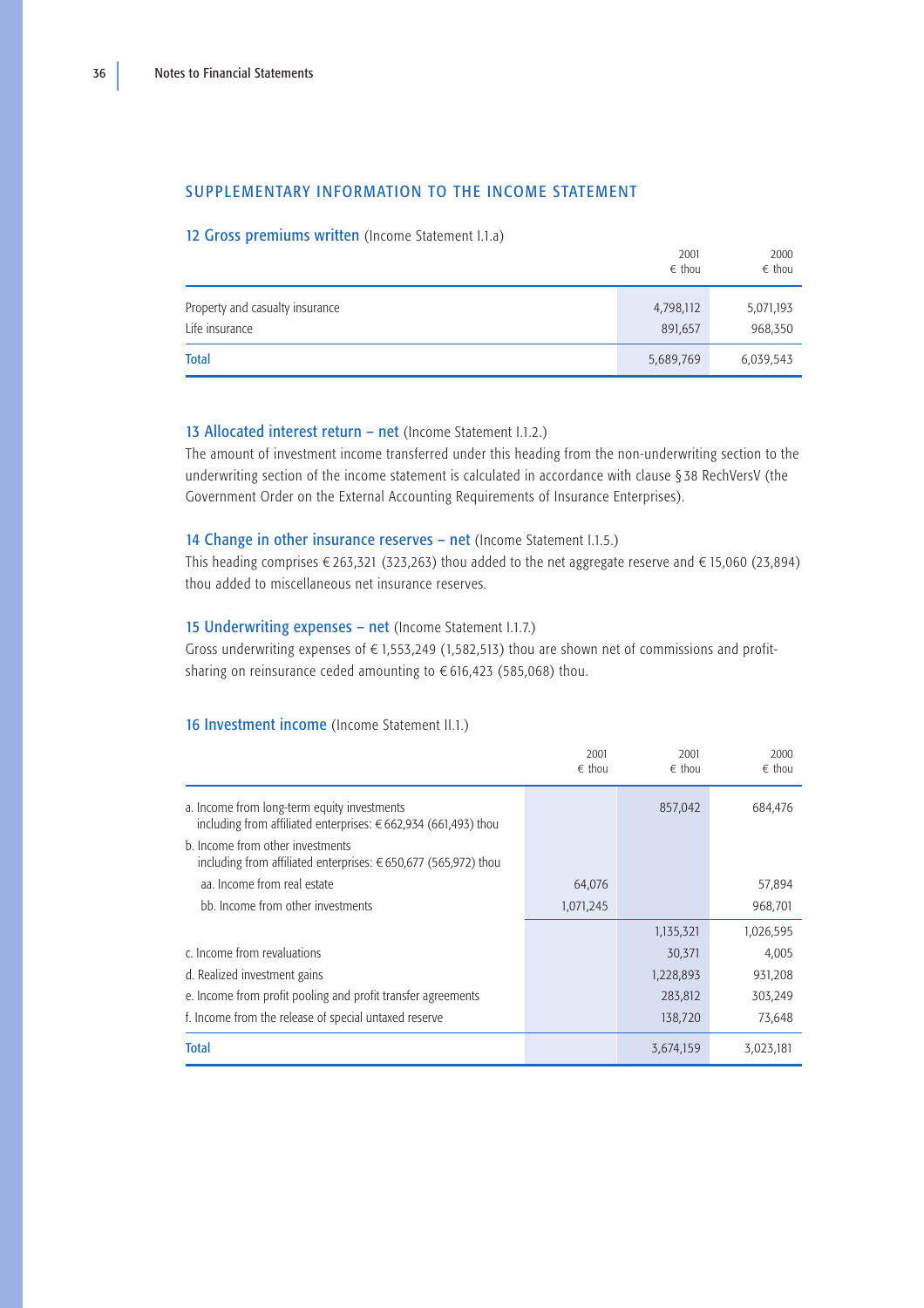## <span id="page-39-0"></span>17 Investment expenses (Income Statement II.2.)

|                                                                          | 2001<br>$\epsilon$ thou | 2000<br>$\epsilon$ thou |
|--------------------------------------------------------------------------|-------------------------|-------------------------|
| a. Investment management, interest charges and other investment expenses | 1,078,715               | 744,931                 |
| b. Depreciation and write-downs on investments                           | 159,448                 | 344,667                 |
| c. Realized investment losses                                            | 27,201                  | 96,028                  |
| d. Expenses for losses assumed                                           | 219,168                 |                         |
| e. Allocation to special untaxed reserve                                 | 14,592                  | 29,675                  |
| <b>Total</b>                                                             | 1,499,124               | 1,215,301               |

## 18 Depreciation and write-downs on investments

Write-downs under this heading include an extraordinary charge of  $\epsilon$  31,000 thou in accordance with the German Commercial Code (clause § 253 (2), sentence 3, HGB). Real estate has been written down by € 117,397 thou in accordance with the German Income Tax Law (clause § 6b EStG).

#### 19 Other income (Income Statement II.4.)

The most important items under this heading are  $\epsilon$  229,572 thou refunded by domestic Group companies in respect of pension costs for their employees accrued in the financial statements of Allianz AG, and foreign currency gains of  $\in$  11,818 thou.

## 20 Other expenses (Income Statement II.5.)

This heading comprises mainly pension costs for the employees of domestic Group companies  $\epsilon$  229.572 thou, interest and similar expenses  $\epsilon$  206,280 thou, amounts added to non-underwriting reserves  $\epsilon$  14,144 thou and foreign currency losses  $\epsilon$  200,070 thou.

### 21 Taxes (Income Statement II.8. and II.9.)

The company has elected not to carry forward any deferred tax on the assets side of the balance sheet, as allowed under the German Commercial Code (clause § 274(2) HGB). For calculating deferred taxation the company has netted future tax benefits against future tax liabilities.

Since the company files a consolidated tax return with most of its German subsidiaries, Allianz AG is liable for a material portion of the taxes attributable to the Sachversicherungsgruppe Deutschland.

## 22 Net income (Income Statement GuV II.10.)

|                                                                                     | 2001<br>$\epsilon$ thou | 2000<br>$\epsilon$ thou |
|-------------------------------------------------------------------------------------|-------------------------|-------------------------|
| Net income                                                                          | 545.544                 | 865,225                 |
| Earnings carried forward from previous year                                         | 926                     |                         |
| Transfer to appropriated retained earnings:<br>Other appropriated retained earnings | 136,470                 | 432,500                 |
| Unappropriated retained earnings                                                    | 410,000                 | 432,725                 |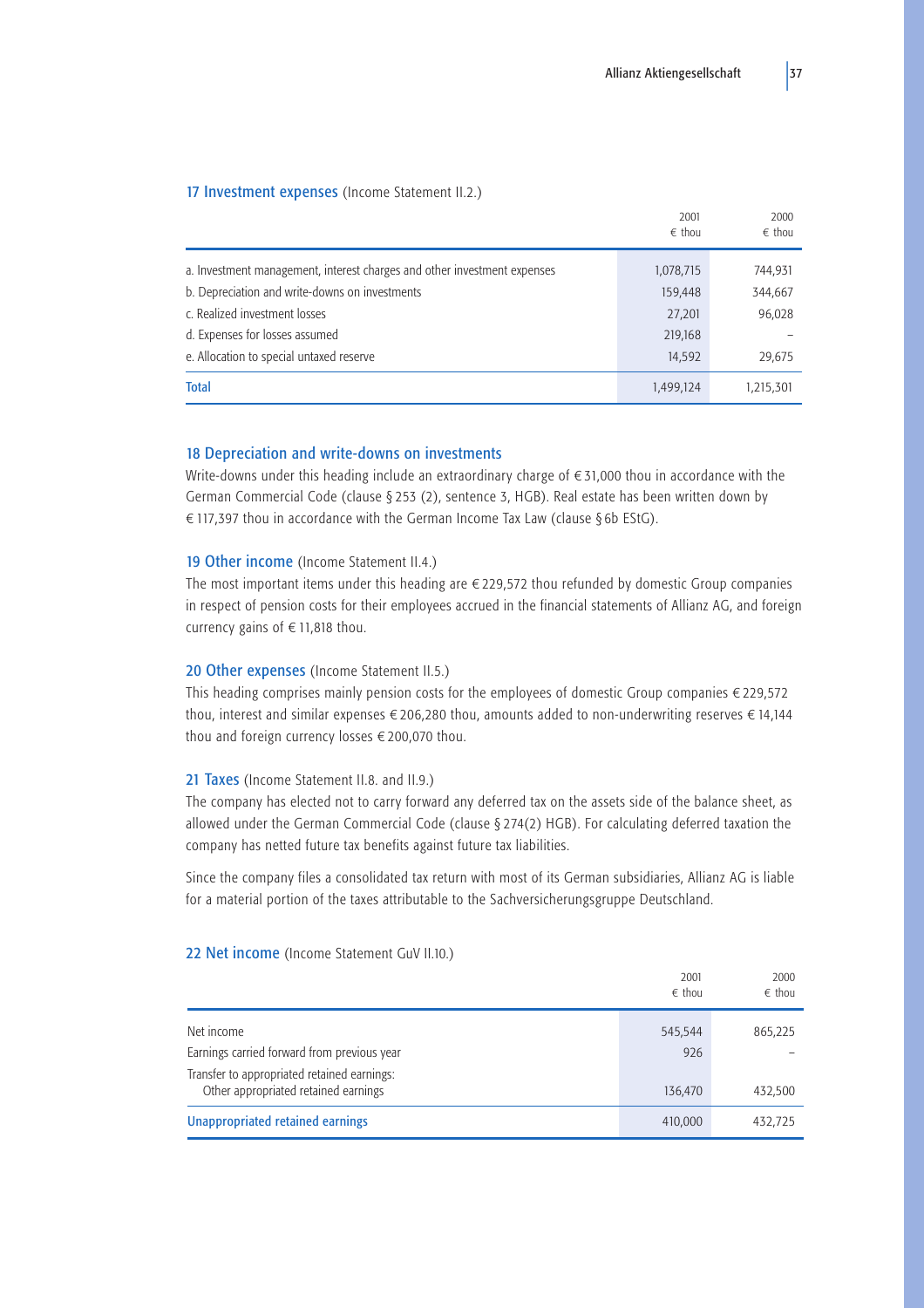## <span id="page-40-0"></span>MISCELLANEOUS

## Contingent liabilities and other financial commitments

As of December 31, 2001, the company had contingent liabilities under guarantees amounting to  $\epsilon$  7 561 thou, matched by rights of relief for the same amount.

Guarantee declarations have been given for

- the bonds issued in 1996 for  $€767$  mn by Allianz Finance B.V., Amsterdam,
- the bonds issued in 1997 and increased in 2000 for  $∈$  1.1 bn by Allianz Finance B.V., Amsterdam,
- the debenture bonds issued in 1998 for  $€1.632$  bn nominal by Allianz Finance B.V., Amsterdam,
- $\blacksquare$  the bonds issued in 1998 for  $\epsilon$  1.02 bn by Allianz Finance B.V., Amsterdam, exchangeable into shares of Deutsche Bank AG,
- the bonds issued in 1999 by Allianz Finance B.V., Amsterdam for CHF 1.5 bn and a swap deal in which the bonds payable are exchanged for an equivalent euro commitment,
- the bonds issued in 2000 by Allianz Finance B.V., Amsterdam, for  $∈ 1.7$  bn exchangeable into shares of Siemens AG.
- the bonds issued by Allianz Finance II B.V., Amsterdam in 2001. The amount repayable on redemption is linked to the performance of the German DAX share index. The issue volume is  $\epsilon$  1.979 bn.
- $\blacksquare$  the bonds issued in 2001 by Allianz Finance II B.V., Amsterdam, for  $\epsilon$  1.075 bn exchangeable into shares of RWE AG,
- the loans totaling USD 820 mn issued in 2001 by Fireman's Fund Insurance Corp, Novato, to five Group companies
- the commercial paper issued in 2001 by Allianz of America Inc., Wilmington, for a maximum volume of USD 580 mn.

Allianz AG has commited to make future capital payments in favor of our North American holding company, Allianz of America, Inc. This will place Allianz of America, Inc. in a position to provide sufficient capital on its part for Allianz Insurance Company, Los Angeles, so that this company can meet its payment obligations for claims received in connection with the attack on the World Trade Center. These future capital payments are limited to USD 575 mn and are secured by pledges in securities.

A guarantee declaration has also been given for Allianz of America Inc., Wilmington, in respect of commitments relating to the acquisition of PIMCO Advisors L.P. Allianz acquired a holding of 70 % in PIMCO and the minority shareholders have the option of selling their 30 % holding to Allianz.

Guarantee declarations have also been given for deferred annuity agreements signed by Allianz-RAS Seguros y Reaseguros S.A., Madrid.

Allianz AG has also provided several foreign subsidiaries and associates with either a standard indemnity guarantee or such guarantee as is required by the supervisory authorities, which cannot be quantified in figures.

Legal obligations to assume any losses arise on account of management control agreements with companies of Sachversicherungsgruppe Deutschland, Allianz Lebensversicherungs-AG, Allianz Private Equity Partners GmbH, AFIN GmbH, Allianz Global Risks Rückversicherungs-AG, Allianz-Pensions-Management AG, ADVANCE Holding AG and Allianz Finanzbeteiligungs GmbH.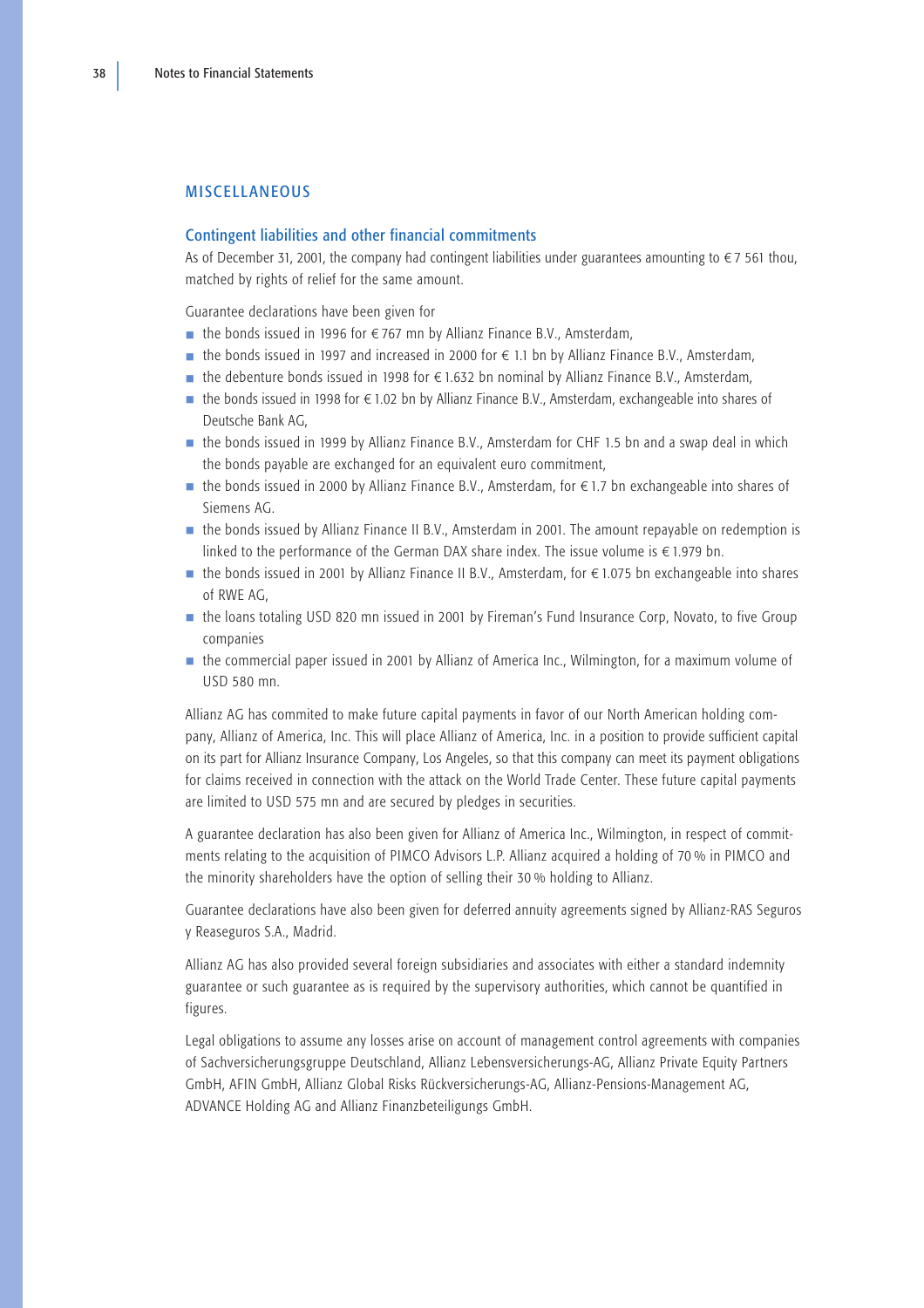There are financial commitments in connection with the promise of compensation to holders of rights under stock option programs of Assurances Générales de France.

The acquisition of Nicholas Applegate included an agreement for contingent earn-out payments falling due in 2005. The amount of these payments will depend on the performance of income growth:

- The maximum earn-out payment will be USD 1.09 bn if average income rises by at least 25 % over this period. There will also be incentive and retention payments totaling USD 150 mn.
- Earn-out payments will be incremental if average income increases between 10 and 25 %.
- No earn-out payments will be made if average income increases by less than 10 %.

Obligations arise from financial contracts for the purchase of securities for a notional principal amount of ¤766 mn.

Potential liabilities amounting to  $\epsilon$ 383.5 mn were outstanding at the balance sheet date for calls on equity stocks not fully paid up. These are exclusively in respect of affiliated enterprises.

## Effects of adjustments for tax purposes

After taking into account special tax-allowable depreciation charges, amounts transferred to special untaxed reserves under clause § 6b and clause § 52 (16) EStG (German Income Tax Law), the overall effect on net income for the year was no more than marginal. The future effects on earnings of valuation adjustments made for tax purposes will be spread over several years and will not be material for any one year.

### Long-term Incentive Plan

The Long-term Incentive Plans (LIP) were set up in 1999 for senior management, in order to reward the contribution by this level of management towards increasing corporate value and to promote the long-term success of the company.

These plans entailed that Stock Appreciation Rights (SAR) were allocated to each manager on April 1. Restrictions are applicable for a period of two years and the rights lapse at the end of seven years.

After the period of restrictions has come to an end, SAR may only be exercised if

- during the period over which rights can be exercised, the price of shares in Allianz AG has outperformed the Dow Jones Europe STOXX Price Index (600) at least once during a period of five consecutive stock exchange days and
- the price of Allianz shares outperforms the reference price by at least 20.0 % at the time when the rights are exercised.

Under the conditions of the LIP, Group companies are obligated to pay the difference between the stockmarket price of Allianz shares on the day the rights are exercised and the reference price in cash.

No rights were exercised for any LIP up to December 31, 2001. The two-year period of restriction had not yet expired on December 31, 2001, for the Incentive Plans covering the years 2001 and 2000. The LIP for the year 1999 did not fulfill the second, above-mentioned condition (share outperformed reference price by 20 %).

A reserve amounting to  $\epsilon$  2,854 thou was formed in 2000 and reported under the heading "Miscellaneous accrued liabilities". It was valued from the intrinsic value of the SARs. The intrinsic value corresponds to the difference between the current share price on the balance sheet date and the reference price of the relevant plan. Because the intrinsic value of all SARs issued at the balance sheet date was zero, the reserve formed in the course of the previous year was released. Purchase options were concluded to hedge future obligations.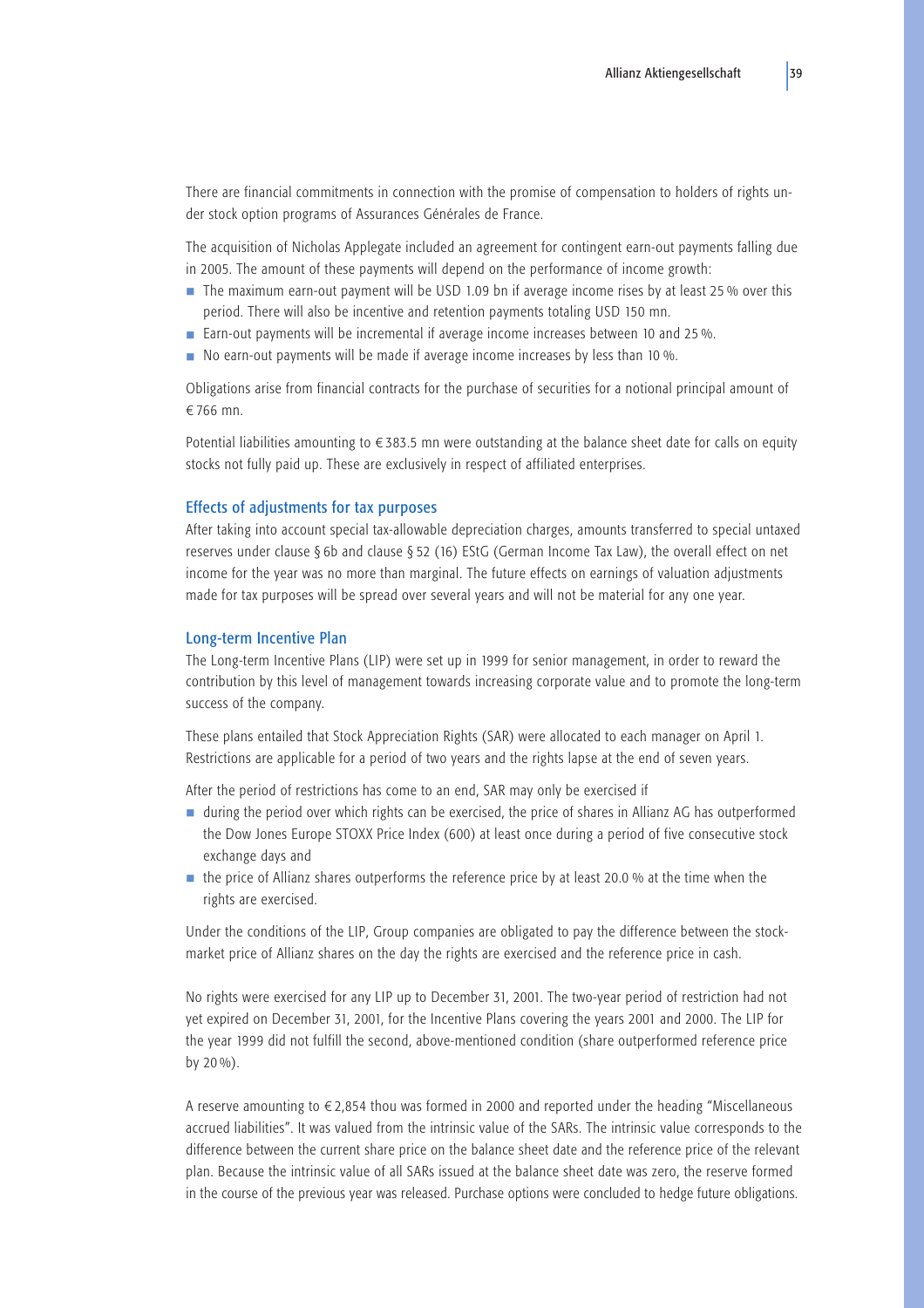### Personnel expenses

Provided that the Annual General Meeting of shareholders approves payment of the dividend proposed, the compensation paid by Allianz AG and its affiliated enterprises to the Board of Management for the year under review is  $\epsilon$  10,978 (7,126) thou. The number of members of the Board of Management increased from 9 to 12.

Total remuneration for members of the Board of Management includes a fixed-component (the basic salary and remuneration due to memberships) and a variable component. The latter comprises the annual bonus which includes an individual element and an element based on performance, and a 3-year bonus.

The compensation paid to the Board of Management is thus comprised as follows:

|                                             | $\epsilon$ thou | Share            |
|---------------------------------------------|-----------------|------------------|
| Fixed remuneration<br>Variable remuneration | 3,401<br>7,577  | 31.0 %<br>69.0 % |
| <b>Total</b>                                | 10,978          |                  |

The variable component includes expenses for the bonus of fiscal year 2000 and for allocation to the reserve for the performance-related 3-year bonus. Payments from this reserve can only be made to members of the Board of Management from 2004.

Under the LIP 2001, a total of 39,815 Stock Appreciation Rights (SARs) were issued to members of the Board of Management during the year under review. Based on standard option valuation methods (Black-Scholes or Binomial Method), the value of these rights at the point of their issue on April 1, 2001 was €4.5 mn. The value of these rights at the end of the fiscal year is  $∈ 3.4$  mn. At an intrinsic value of  $∈ 0$ , the value specified amounts to the full market value.

On December 31, 2001 the members of the Board of Management held a total of 86,479 SARs issued from 1999 to 2001. Based on standard option valuation methods (Black-Scholes or Binomial Method) these rights had a value of  $\epsilon$  6.9 mn on the balance sheet date. None of the SARs has an intrinsic value at December 31, 2001, so that this value amounts to the full market value.

The following table includes key information on current LIPs in favor of active members of the Board of Management:

|                                          | LIP 2001          | LIP 2000          | LIP 1999          |
|------------------------------------------|-------------------|-------------------|-------------------|
| Exercise period                          | $4/2003 - 3/2008$ | $4/2002 - 3/2007$ | $4/2001 - 3/2006$ |
| Issued volume of SARs                    | 39,815            | 19,890            | 26,774            |
| Value of SARs on assignment              | €4,483,965        | € 3,480,750       | € 2,971,914       |
| Fair value of SARs as of 12/31/2001      | €3,395,025        | € 1,430,422       | € 2,105,679       |
| Intrinsic value of SARs as of 12/31/2001 | $\epsilon$ 0      | $\epsilon$ 0      | $\epsilon$ 0      |
| Waiting time expired?                    | no                | no                | yes               |
| 20 % hurdle cleared?                     | n <sub>0</sub>    | no                | no                |
| Performance hurdle cleared?              | yes               | n <sub>0</sub>    | yes               |

In the year 2001 pensions and other benefits for former members of the Board of Management amount to  $\in$  2,832 (2,741) thou.  $\in$  21,693 (22,403) thou has been set aside for current and future pension benefits of former members of the Board of Management and their beneficiaries.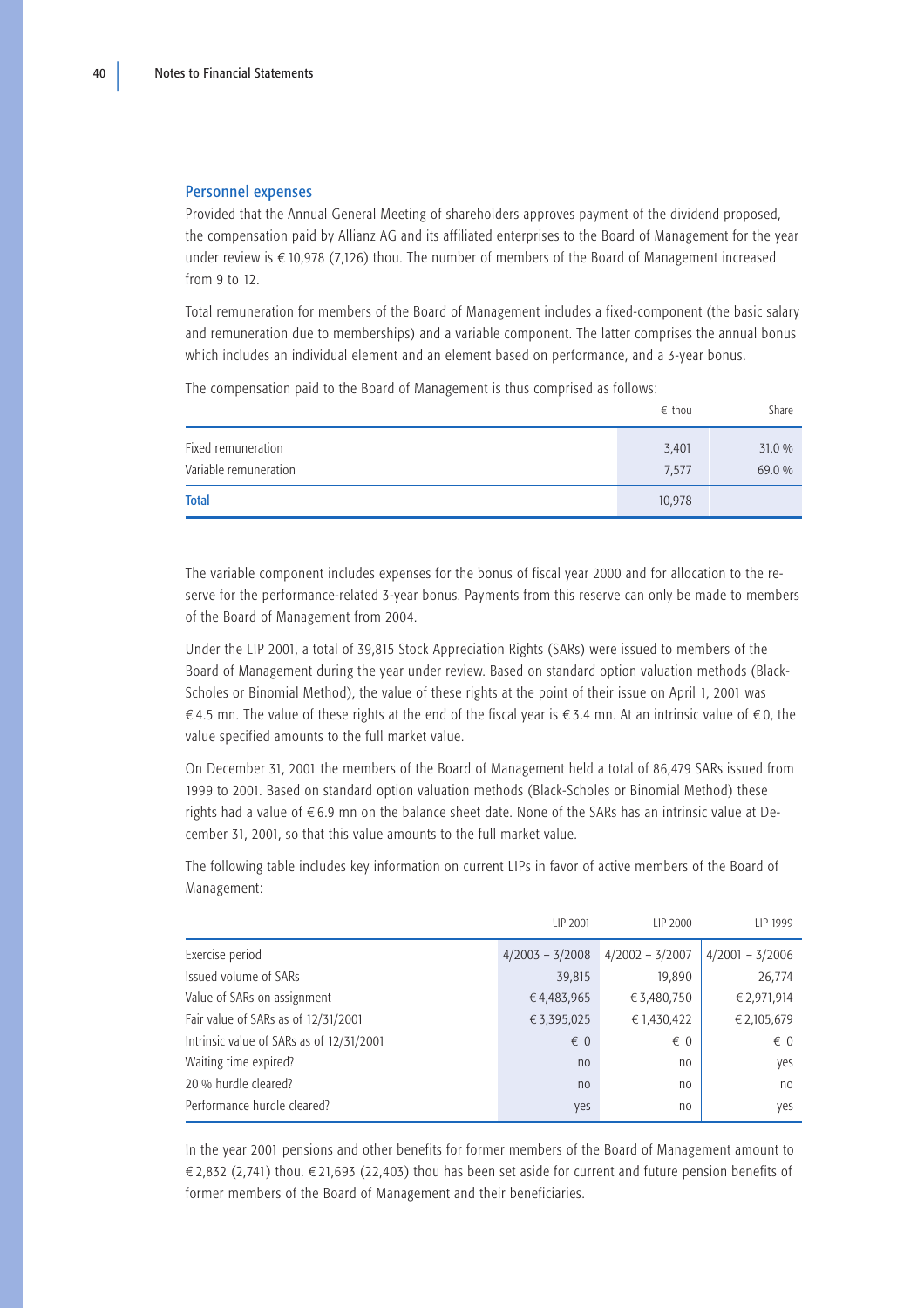Including fees becoming payable after the 2001 Annual General Meeting, the total remuneration for members of the Supervisory Board was  $\epsilon$  1,606 (1,573) thou.

The names of all members of the Supervisory Board and of the Board of Management are listed on page 5, and information regarding their membership in other supervisory and comparable management bodies is shown on pages 44 to 48.

# Number of employees as at December 31, 2001\*)

(excluding members of the Board of Management, trainees, interns and employees on maternity/paternity leave or basic military training/community service)

| Full-time office staff | 453 |
|------------------------|-----|
| Part-time office staff | 48  |
| <b>Total</b>           | 501 |

\*) Presentation as at the balance sheet date on December 31, 2001 and not the annual average, because the employees only received employment contracts from Allianz AG in the 4th quarter 2001 within the scope of formation of the Allianz Group Center. The majority of these employees were previously employed by Allianz Versicherungs-AG.

# Personnel expenses

|                                                             | 2001<br>$\epsilon$ thou |
|-------------------------------------------------------------|-------------------------|
| 1. Wages and salaries                                       | 25,627                  |
| 2. Social security contributions and employee assistance    | 1,716                   |
| 3. Expenses for pensions and other post-retirement benefits | 9,135                   |
| 4. Total expenses                                           | 36,478                  |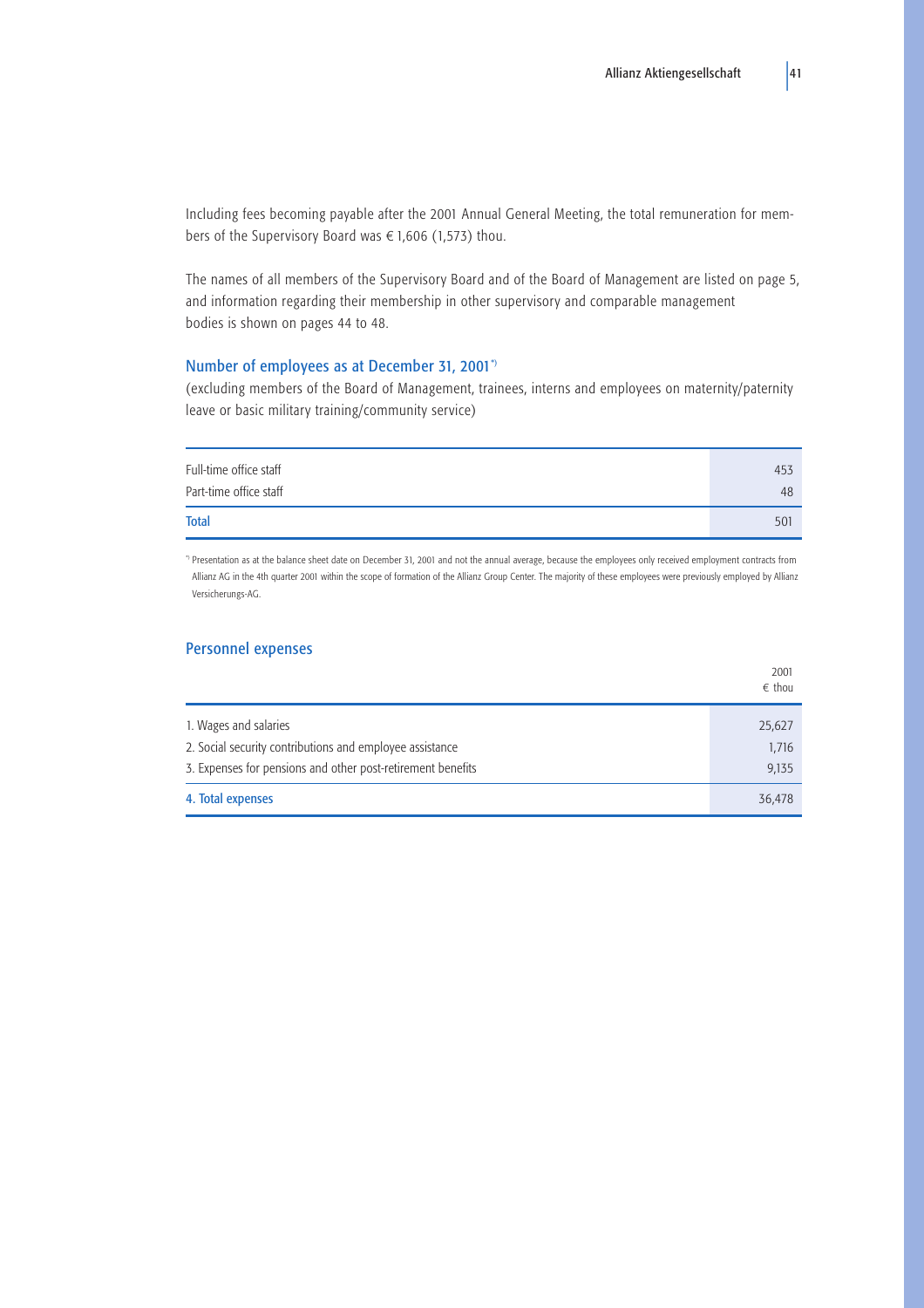Munich, March 11, 2002 Allianz Aktiengesellschaft

The Board of Management

Dr. Schulte-Noelle Dr. Fahrholz Dr. Achleitner Bremkamp Diekmann Dr. Faber Fischer Dr. Hagemann Dr. Müller Dr. Perlet Dr. Rupprecht Dr. Zedelius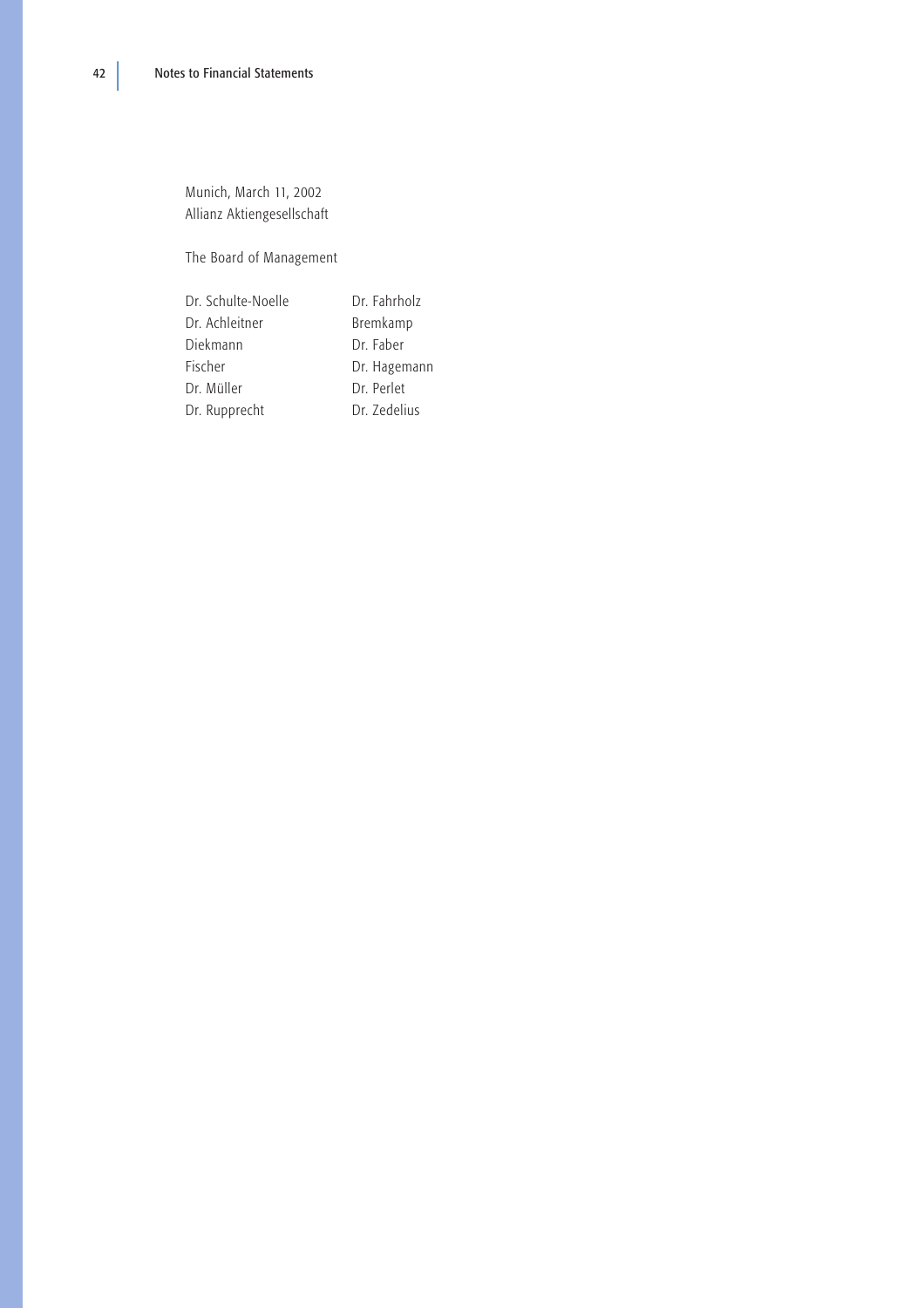## <span id="page-45-0"></span>INDEPENDENT AUDITOR'S REPORT

We have audited the Annual Financial Statements, including the accounting records and Management Report, of Allianz AG for the fiscal year from January 1 to December 31, 2001. The Board of Management of the company is responsible for the accounting policies and the preparation of the Annual Financial Statements and Management Report in accordance with German commercial law and the supplementary provisions laid down in the company's statutes. It is our responsibility to form an independent opinion, based on the audit carried out by us, on the Annual Financial Statements, including the accounting records, and on the Management Report.

We conducted our audit of the Annual Financial Statements in accordance with clause § 317 HGB (German Commercial Code) and with the generally accepted German auditing standards for the audit of financial statements promulgated by the Institut der Wirtschaftsprüfer (IDW, Institute of Independent Auditors). Those standards require that we plan and perform our audit so as to obtain all the information and explanations necessary in order to provide us with sufficient evidence to give reasonable assurance that misstatements and irregularities materially affecting the presentation of the net worth, financial position and the results presented in the Annual Financial Statements in accordance with generally accepted accounting principles and in the Management Report are identified. Knowledge of the business activities and the economic and legal environment of the company and expectations of possible errors are taken into account in the determination of audit procedures.

The audit includes an examination, on a test basis, of the effectiveness of the internal control system for rendering accounts and the evidence supporting the disclosures in the accounting records, the Annual Financial Statements and Management Report. The audit also includes an assessment of the significant estimates and judgements made by the Board of Management of the company, and whether the accounting policies are appropriate to the Group's circumstances. In forming our opinion, we also evaluated the overall adequacy of the presentation of information in the Annual Financial Statements and Management Report. We believe that the audit we have conducted provides an adequate basis for the formation of our opinion.

We are satisfied that our audit has revealed no grounds for objection.

In our opinion, the Annual Financial Statements present a true and fair view of the net worth, financial position and results of the company, in compliance with German principles of proper accounting. The Management Report gives a true and fair view of the state of affairs of the company and of the presentation of the risks of future development.

Munich, March 15, 2002

KPMG Deutsche Treuhand-Gesellschaft Aktiengesellschaft Wirtschaftsprüfungsgesellschaft

Dr. Gerd Geib Dr. Frank Ellenbürger Independent Auditor **Independent Auditor**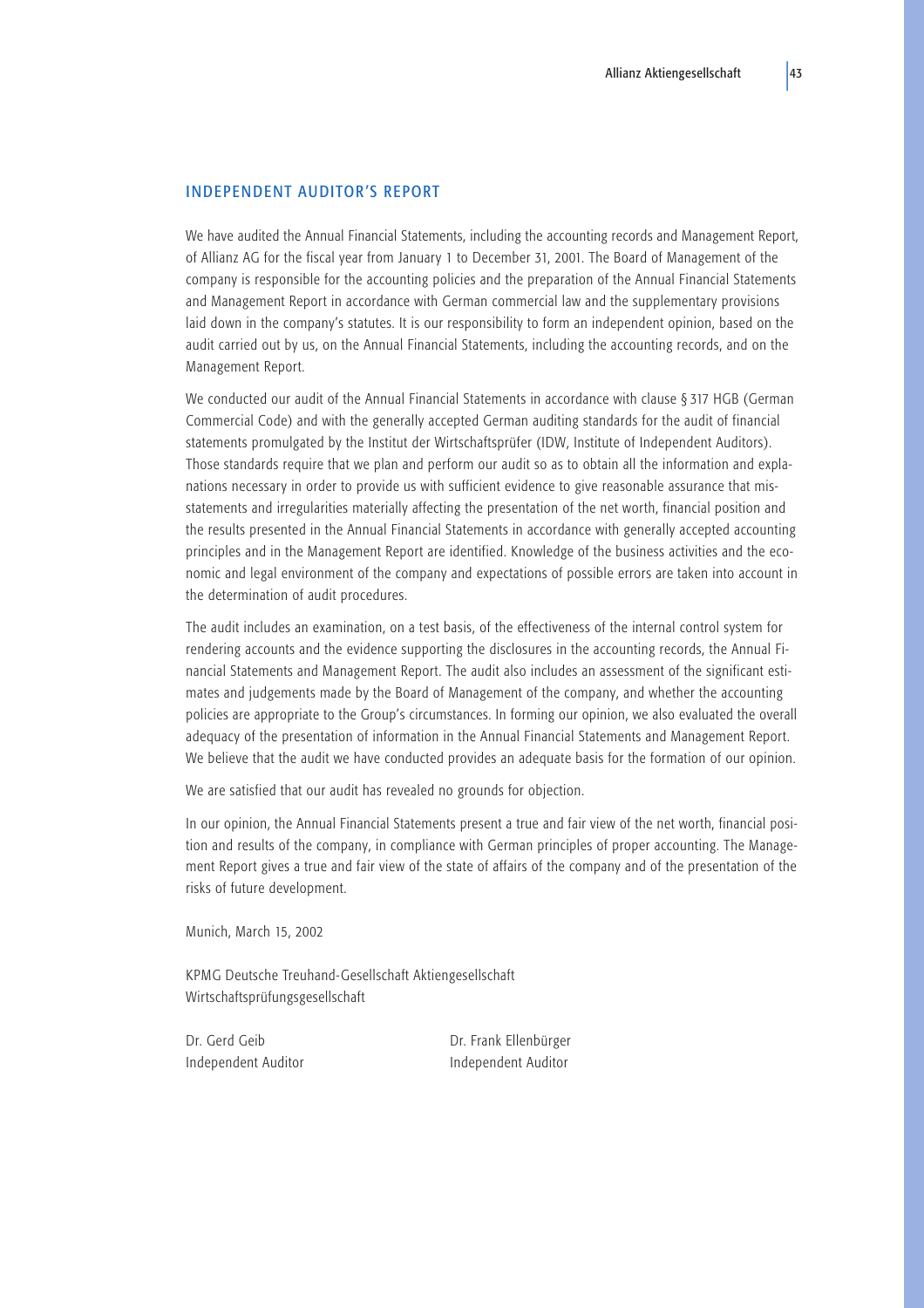## <span id="page-46-0"></span>**MEMBERSHIP OF SUPERVISORY** BOARD MEMBERS IN OTHER CORPORATE MANAGEMENT BODIES

## Dr. Klaus Liesen

Membership in other statutory supervisory boards in Germany E.ON AG (Chairman) Preussag AG Ruhrgas AG (Chairman) Volkswagen AG (Chairman)

Membership in comparable\*) management bodies Beck GmbH & Co. KG

## Frank Ley

#### Dr. Alfons Titzrath until June 12, 2002

Membership in other statutory supervisory boards in Germany Celanese AG Deutsche Lufthansa AG Dresdner Bank AG Münchener Rückversicherungs-Gesellschaft AG RWE AG VAW aluminium AG (until March 15, 2002)

#### Dr. Karl-Hermann Baumann until September 30, 2001

Membership in other statutory supervisory boards in Germany Deutsche Bank AG E.ON AG Linde AG mg technologies ag Schering AG Siemens AG (Chairman) ThyssenKrupp AG Wilhelm von Finck AG

## Norbert Blix

Membership in other statutory supervisory boards in Germany Allianz Versorgungskasse VVaG

#### Dr. Diethart Breipohl

Membership in other statutory supervisory boards in Germany Bayerische Hypo- und Vereinsbank AG (until May 23, 2002) Beiersdorf AG Continental AG Karstadt Quelle AG KM Europa Metal AG mg technologies ag

Membership in comparable\*) management bodies Assurances Générales de France Banco Popular Español BPI Banco Português de Investimento Crédit Lyonnais

# Klaus Carlin

until July 11, 2001

## Bertrand Collomb

Membership in comparable\*) management bodies ATCO Crédit Commercial de France (CCF) Total-Fina-Elf

Membership in Group bodies Lafarge (Chairman)

# Dr. Gerhard Cromme

since October 18, 2001

Membership in other statutory supervisory boards in Germany Deutsche Lufthansa AG (since January 1, 2002) E.ON AG Ruhrgas AG ThyssenKrupp AG (Chairman) Volkswagen AG

Membership in comparable\*) management bodies ABB AG (until March 12, 2002) Suez S. A. Thales S. A.

## Jürgen Dormann

Membership in comparable\*) management bodies ABB Ltd. (Chairman) IBM Corporation

(As of December 31, 2001)

\*) We regard foreign memberships as "comparable", if the foreign company is listed on the stock exchange or has more than 500 employees.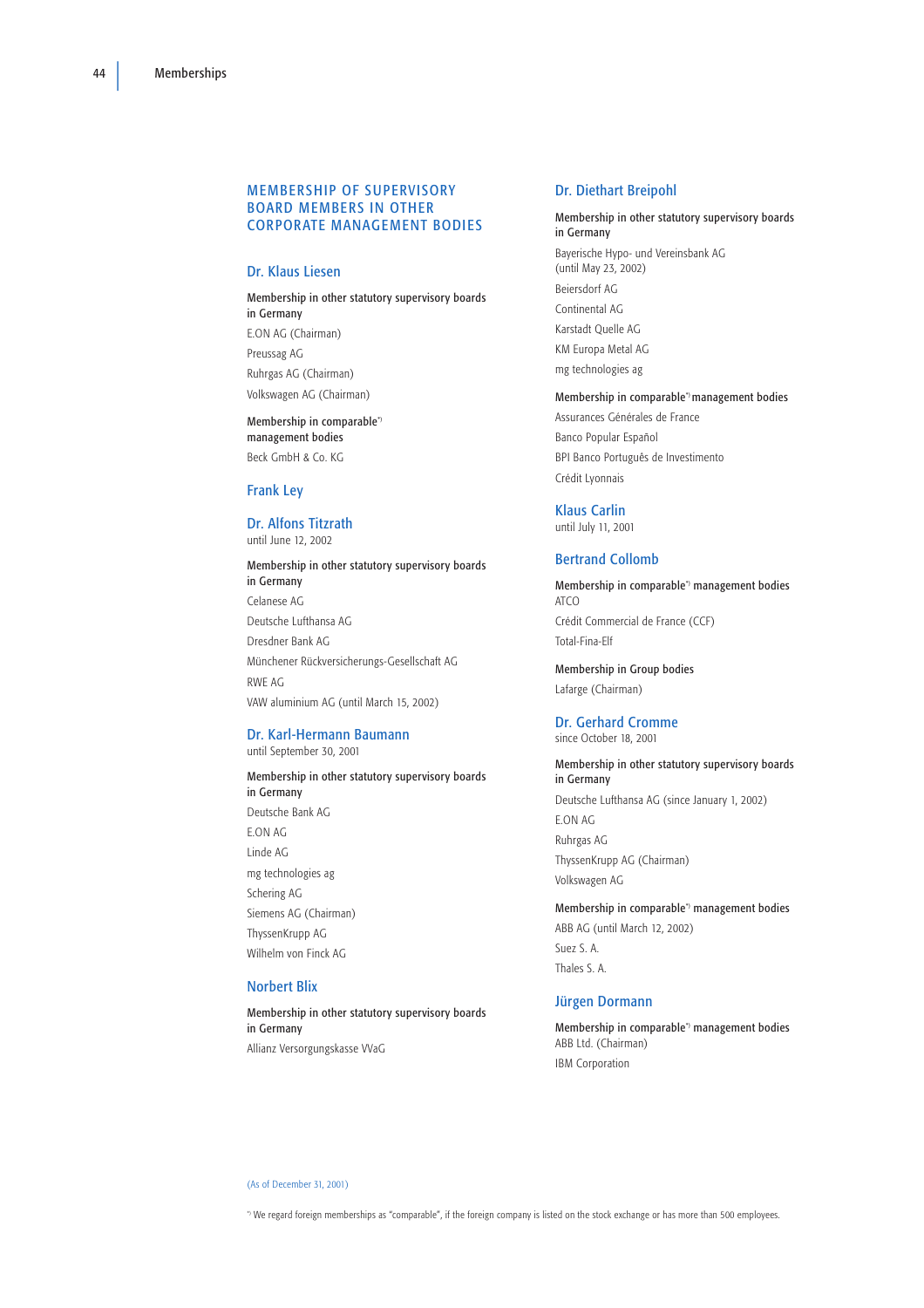# Hinrich Feddersen

since August 20, 2001

Membership in other statutory supervisory boards in Germany Basler Versicherung Beteiligungsgesellschaft mbH (Deputy Chairman) Deutscher Ring Lebensversicherungs-AG (Deputy Chairman)

#### Peter Haimerl

since September 6, 2001

Membership in other statutory supervisory boards in Germany Dresdner Bank AG

#### Professor Dr. Rudolf Hickel

Membership in other statutory supervisory boards in Germany GEWOBA AG Wohnen und Bauen in Bremen Salzgitter AG Stahl und Technologie

#### Reiner Lembke until September 1, 2001

Membership in other statutory supervisory boards in Germany Allianz Versicherungs-AG

#### Horst Meyer since July 12, 2001

Membership in other statutory supervisory boards in Germany Allianz Versorgungskasse VVaG Hermes Kreditversicherungs-AG

## Karl Miller until July 11, 2001

Uwe Plucinski since August 20, 2001

Membership in other statutory supervisory boards in Germany Dresdner Bank AG (Deputy Chairman)

Membership in comparable\*) management bodies BVV-Versicherungsverein des Bankgewerbes a. G.

#### Reinhold Pohl

Gerhard Renner until July 11, 2001

# Roswitha Schiemann

Dr. Albrecht Schmidt until June 12, 2002

Membership in other statutory supervisory boards in Germany Bayerische Börse AG (Chairman) Münchener Rückversicherungs-Gesellschaft AG Siemens AG

Membership in Group bodies HVB Real Estate Bank AG (Chairman) Vereins- und Westbank AG (Chairman)

Membership in comparable\*) management bodies Membership in Group bodies Bank Austria AG (Chairman)

#### Dr. Manfred Schneider

Membership in other statutory supervisory boards in Germany DaimlerChrysler AG Linde AG METRO AC RWE AG

#### Dr. Hermann Scholl

Membership in other statutory supervisory boards in Germany BASF AG

Membership in comparable\*) management bodies Membership in Group bodies Robert Bosch Corporation Robert Bosch Internationale Beteiligungen AG

#### Jürgen E. Schrempp

Membership in other statutory supervisory boards in Germany Bayerische Hypo- und Vereinsbank AG

Membership in Group bodies DaimlerChrysler Services AG (Chairman)

Membership in comparable\*) management bodies New York Stock Exchange (NYSE) South African Coal, Oil and Gas Corporation (Sasol) Ltd. Vodafone Group Plc.

Membership in Group bodies DaimlerChrysler of South Africa (Pty) Ltd., S. A. (Chairman)

#### Jörg Thau

\*) We regard foreign memberships as "comparable", if the foreign company is listed on the stock exchange or has more than 500 employees.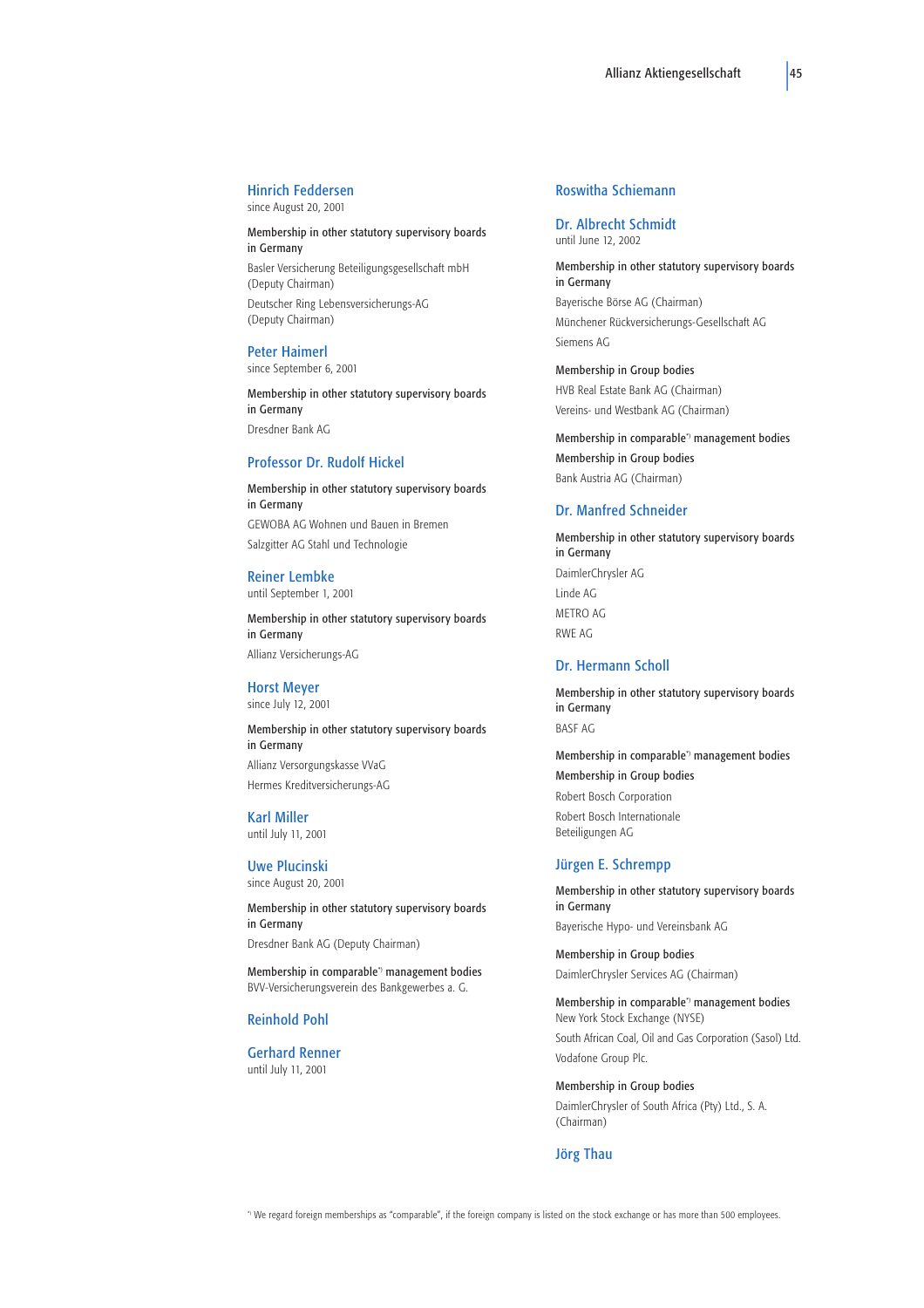### MEMBERSHIP OF BOARD OF MANAGEMENT MEMBERS IN OTHER CORPORATE MANAGEMENT BODIES

### Dr. Henning Schulte-Noelle

Membership in other statutory supervisory boards in Germany BASF AG E.ON AG Linde AG (Deputy Chairman) Münchener Rückversicherungs-Gesellschaft AG (Deputy Chairman) Siemens AG ThyssenKrupp AG

#### Membership in Group bodies

Allianz Lebensversicherungs-AG (Chairman) Allianz Versicherungs-AG (Chairman) Dresdner Bank AG (Chairman)

## Membership in comparable\*) management bodies Membership in Group bodies

Assurances Générales de France (Vice President) Riunione Adriatica di Sicurtà S. p. A. (Vice President)

## Dr. Paul Achleitner

Membership in other statutory supervisory boards in Germany MAN AG RWE AG

Membership in Group bodies ADVANCE Holding AG (until April 16, 2002)

Membership in comparable\*) management bodies ÖlAG

## Detlev Bremkamp

Membership in other statutory supervisory boards in Germany Asea Brown Boveri AG (Germany) Hochtief AG

Membership in Group bodies Allianz Global Risks Rückversicherungs-AG

#### (As of December 31, 2001)

## Membership in comparable\*) management bodies Membership in Group bodies

Allianz Compañía de Seguros y Reaseguros S. A. (Chairman) Allianz Portugal S. A., Companhia de Seguros Assurances Générales de France Cornhill Insurance Plc (until March 5, 2002) Elmonda Assistance (Chairman) Lloyd Adriatico S. p. A. Riunione Adriatica di Sicurtà S. p. A. Royal Nederland Verzekeringsgroep Zwolsche Algemeene N. V.

#### Michael Diekmann

Membership in comparable\*) management bodies Membership in Group bodies Allianz Australia Ltd. Allianz First Life (until December 31, 2001) Allianz Insurance Company of Canada (since April 4, 2002) Allianz Life Insurance Company of North America (since January 1, 2002) Fireman's Fund Insurance Company (since January 1, 2002) Allianz Hungária (until January 29, 2002) T.U. Allianz Polska S. A. (Life) (until February 28, 2002) T.U. Allianz Polska S. A. (Property) (until February 28, 2002)

## Dr. Joachim Faber

Membership in other statutory supervisory boards in Germany Berlinwasser Holding AG Infineon Technologies AG

Membership in Group bodies ADVANCE Holding AG (Deputy Chairman) Allianz Bauspar AG (Chairman) Allianz Vermögens-Bank AG (Chairman)

Membership in comparable\*) management bodies Società Metallurgica Italiana S. p. A.

Membership in Group bodies RASbank S. p. A.

\*) We regard foreign memberships as "comparable", if the foreign company is listed on the stock exchange or has more than 500 employees.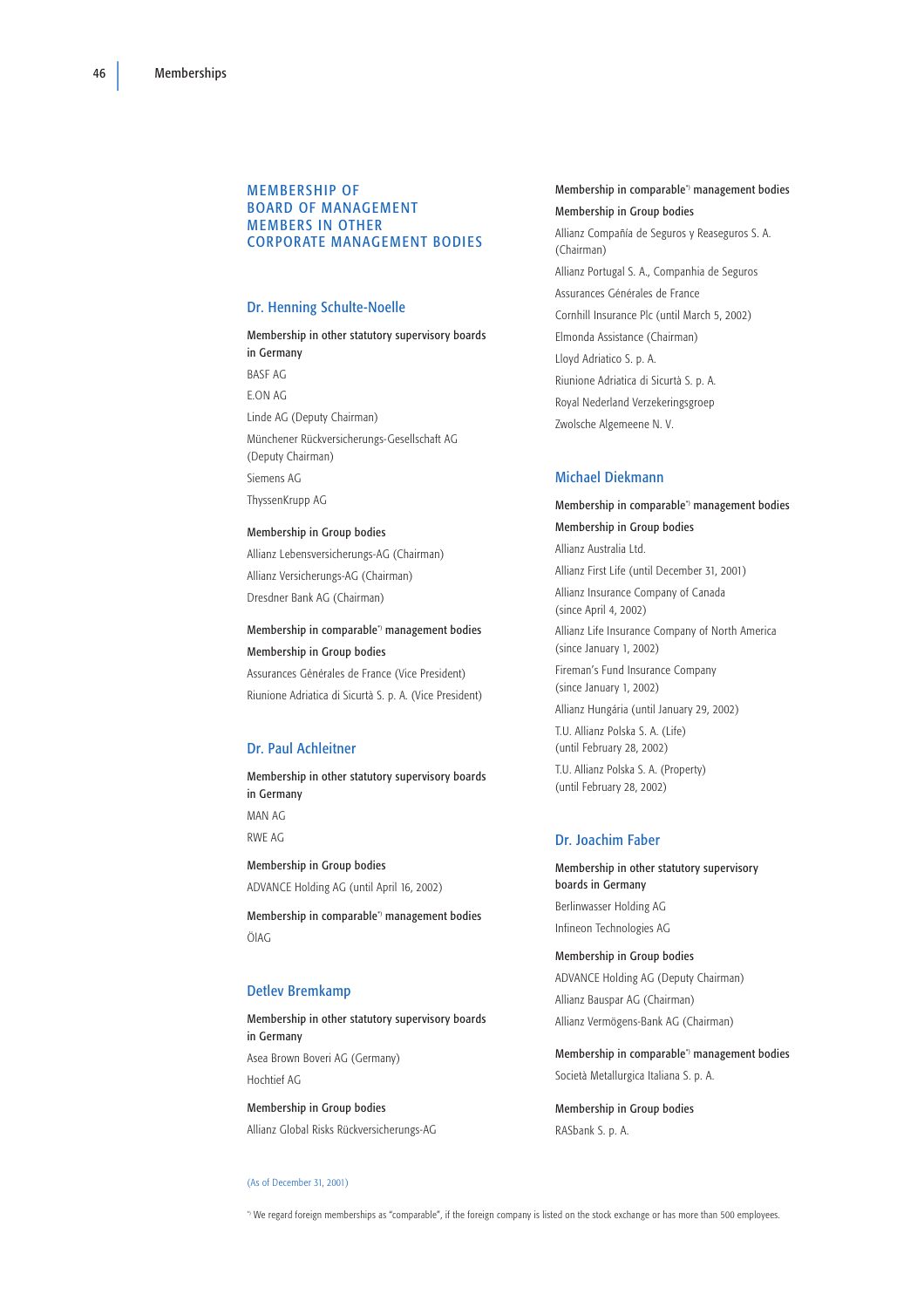## Dr. Bernd Fahrholz

since July 20, 2001

Membership in other statutory supervisory boards in Germany Bayerische Motorenwerke AG Fresenius Medical Care AG Heidelberger Zement AG

Membership in Group bodies ADVANCE Holding AG (Chairman)

Membership in comparable\*) management bodies Banco General de Negocios S. A. BNP Paribas S. A.

Membership in Group bodies Dresdner Kleinwort Benson North America Inc.

#### Leonhard H. Fischer

since July 20, 2001

Membership in other statutory supervisory boards in Germany Deutsche Börse AG (Deputy Chairman) Eurex Clearing AG Eurex Frankfurt AG itelligence AG (until February 5, 2002) K + S Aktiengesellschaft NorCom Information Technology AG (until February 15, 2002)

#### Membership in Group bodies

Deutscher Investment-Trust Gesellschaft für Wertpapieranlagen mbH

Membership in comparable\*) management bodies Eurex Zürich AG

# Membership in Group bodies

Dresdner Bank Luxembourg S. A. Dresdner Kleinwort Wasserstein (Japan) Inc. (Chairman) Dresdner Kleinwort Benson North America Inc. (Chairman)

Dresdner Kleinwort Wasserstein Group Inc.

#### Dr. Reiner Hagemann

Membership in other statutory supervisory boards in Germany E.ON Energie AG Schering AG Steag AG ThyssenKrupp Steel AG

Membership in Group bodies ADVANCE Holding AG Allianz Global Risks Rückversicherungs-AG Bayerische Versicherungsbank AG (Chairman) Frankfurter Versicherungs-AG (Chairman) Hermes Kreditversicherungs-AG (Chairman) Vereinte Holding AG (Chairman) Vereinte Krankenversicherung AG (Chairman) Vereinte Versicherung AG (Chairman)

#### Membership in comparable\*) management bodies

Membership in Group bodies Allianz Elementar Lebensversicherungs-AG Allianz Elementar Versicherungs-AG Allianz Investmentbank AG Allianz Irish Life Allianz Suisse Lebensversicherungs-AG Allianz Suisse Versicherungs-AG Cornhill Insurance Plc EULER